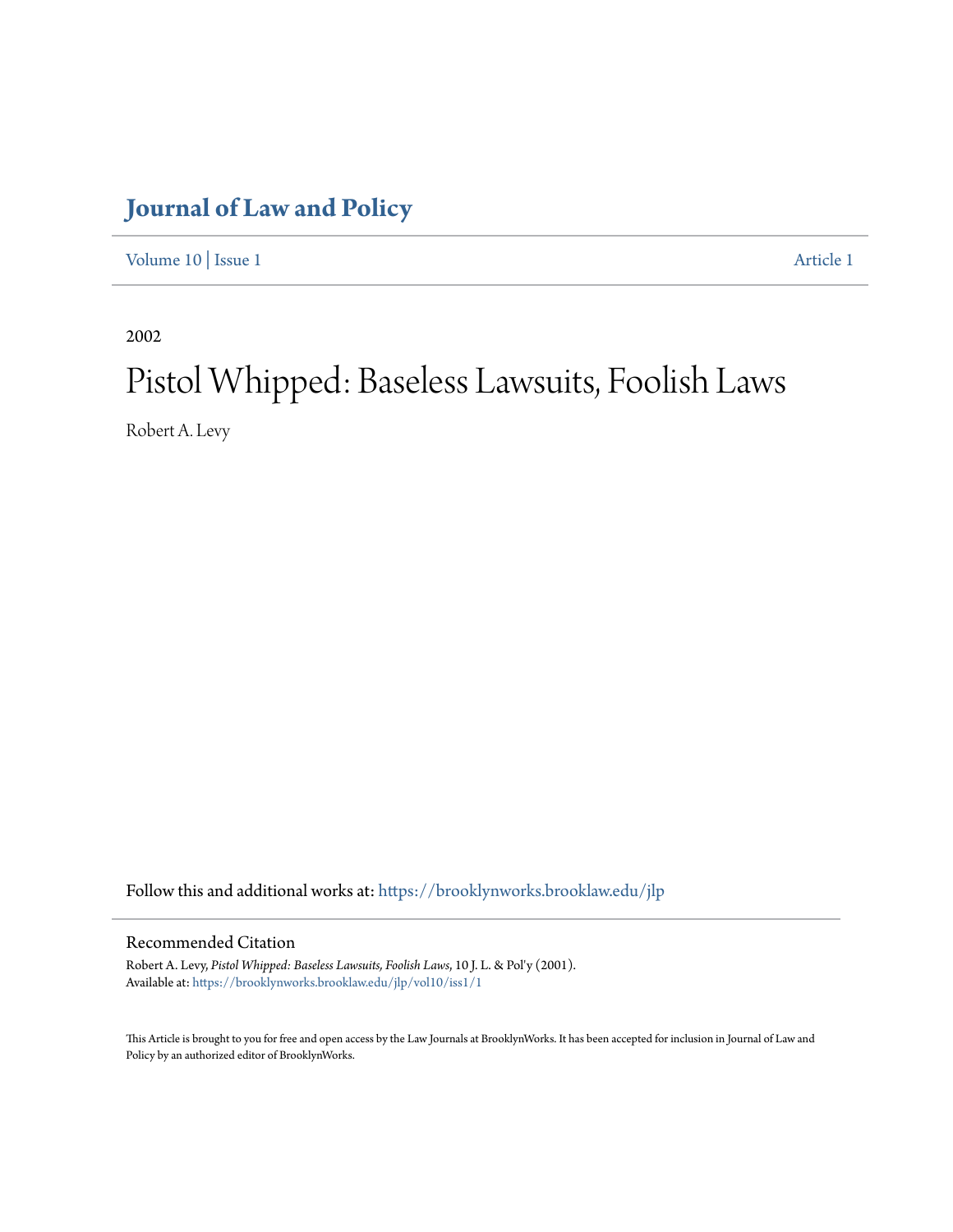# **PISTOL WHIPPED: BASELESS LAWSUITS, FOOLISH LAWS\***

#### *Robert A. Levy\*\**

#### **INTRODUCTION**

 $\overline{a}$ 

Although Congress and the majority of state legislatures have resisted enacting draconian gun control laws, courts are the final bulwark in safeguarding our constitutional right to keep and bear arms. Yet the courtroom has become the scene of unprecedented attacks as gun control advocates have used the judiciary to make an end-run around the legislative process. Meritless litigation brought by government plaintiffs in multiple jurisdictions are just part of a scheme to force gun makers to adopt policies that legislatures have wisely rejected. Moreover, the politicians use these suits to reward their allies—private attorneys who are often major

 <sup>\*</sup> For an earlier version of this article, *see* Robert A. Levy, *Pistol Whipped: Baseless Lawsuits, Foolish Laws*, CATO POL'Y ANALYSIS, NO. 2, May 9, 2001. This article raises several issues addressed by the author in previously published material that has been adapted for inclusion here. *See* Robert A. Levy, *Blackmail of Gun Makers*, NAT'L. LAW J., Jan. 31, 2000, at A20; Robert A. Levy, *Clinton, Gore and a Million More*, WASH. TIMES, May 12, 2000, at A20; Robert A. Levy, *The Great Tobacco Robbery*, LEGAL TIMES, Feb. 1, 1999, at 27; Robert A. Levy, *Turning Lead into Gold*, LEGAL TIMES, Aug. 23, 1999, at 21; Robert A. Levy, *When Theft Masquerades as Law*, 22(2) CATO POL'Y REP. 1 (2000); Michael I. Krauss & Robert A. Levy, *So Sue Them, Sue Them: Cities Look to Squeeze Gun Makers*, WKLY. STANDARD, May 24, 1999, at 19.

 <sup>\*\*</sup> Senior fellow in constitutional studies at the Cato Institute; Adjunct Professor at the Georgetown University Law Center; Director for the Institute for Justice, and Trustee of The Objectivist Center; Ph.D. in Business from American University; J.D. from George Mason University.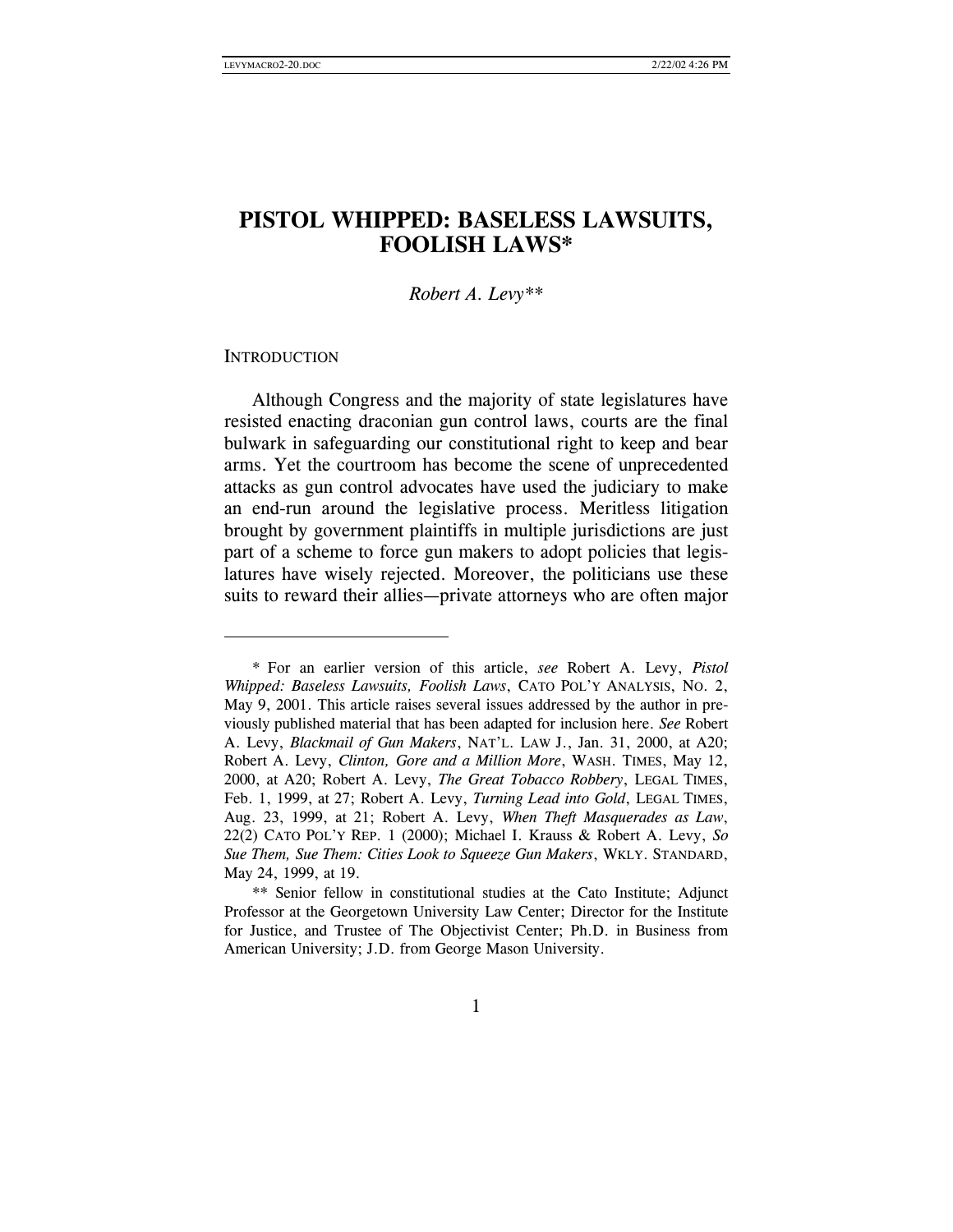# 2 *JOURNAL OF LAW AND POLICY*

campaign contributors.

Meanwhile, many of the same politicians have exploited a few recent tragedies to promote their anti-gun agenda. Those politicians advocate gun control measures that have not been and will not be effective. In fact, many of the recommended regulations will make matters worse by stripping law-abiding citizens of their most effective means of self-defense. Violence in America is not due to the availability of guns, but instead to social pathologies, such as illegitimacy, dysfunctional schools, and substance abuse.<sup>1</sup> Historically, more gun laws have gone hand-inhand with an explosion of violent crime. Over the past decade because of vigorous law enforcement, a booming economy, and an older population—there has been a dramatic reduction in violence, coupled with a record number of guns in circulation.

Despite those convincing statistics, during the summer of 1999 the Clinton administration threatened gun makers—already engulfed by a torrent of litigation from dozens of cities—with additional claims from more than 3000 public housing authorities coordinated by the U.S. Department of Housing and Urban Development ("HUD").<sup>2</sup> While under President Bush, further action by HUD will almost certainly be shelved, $3$  the ongoing city- and

<sup>&</sup>lt;sup>1</sup> NAACP head Kweisi Mfume acknowledges that there are "pathologies" in any society that contribute to violence," for example, teenage pregnancy, dysfunctional schools, drug and alcohol abuse, and a welfare system that subsidizes illegitimacy and unemployment. Draft of an Open Letter from John R. Lott, Jr., Senior Research Scholar, Yale University Law School, to Members of Congress (June 3, 1999) (on file with author). 2 *See* Paul M. Barrett, *HUD May Join Assault on Gun Makers*, WALL ST.

J., July 28, 1999, at A3 [hereinafter Barrett, *HUD May Join Assault*]. HUD was "established in 1965 to coordinate and administer programs that provide assistance for housing and community development." COLUMBIA ENCYCLOPEDIA (6th ed. 2001), *available at* http://www.bartleby.com. The department assists in funding solutions to the problems of housing and urban development through state, local, or private action. *Id.* <sup>3</sup> *See James Dao, The Nation: Over a Barrel; New Gun Control Politics:* 

*A Whimper, Not a Bang,* N.Y. TIMES, Mar. 11, 2001, at 4. "[T]he election of President Bush, a long-time ally of the N.R.A., put a towering obstacle to gun control legislation in the White House. As governor of Texas, he signed laws making it legal to carry concealed weapons and difficult for cities to sue gun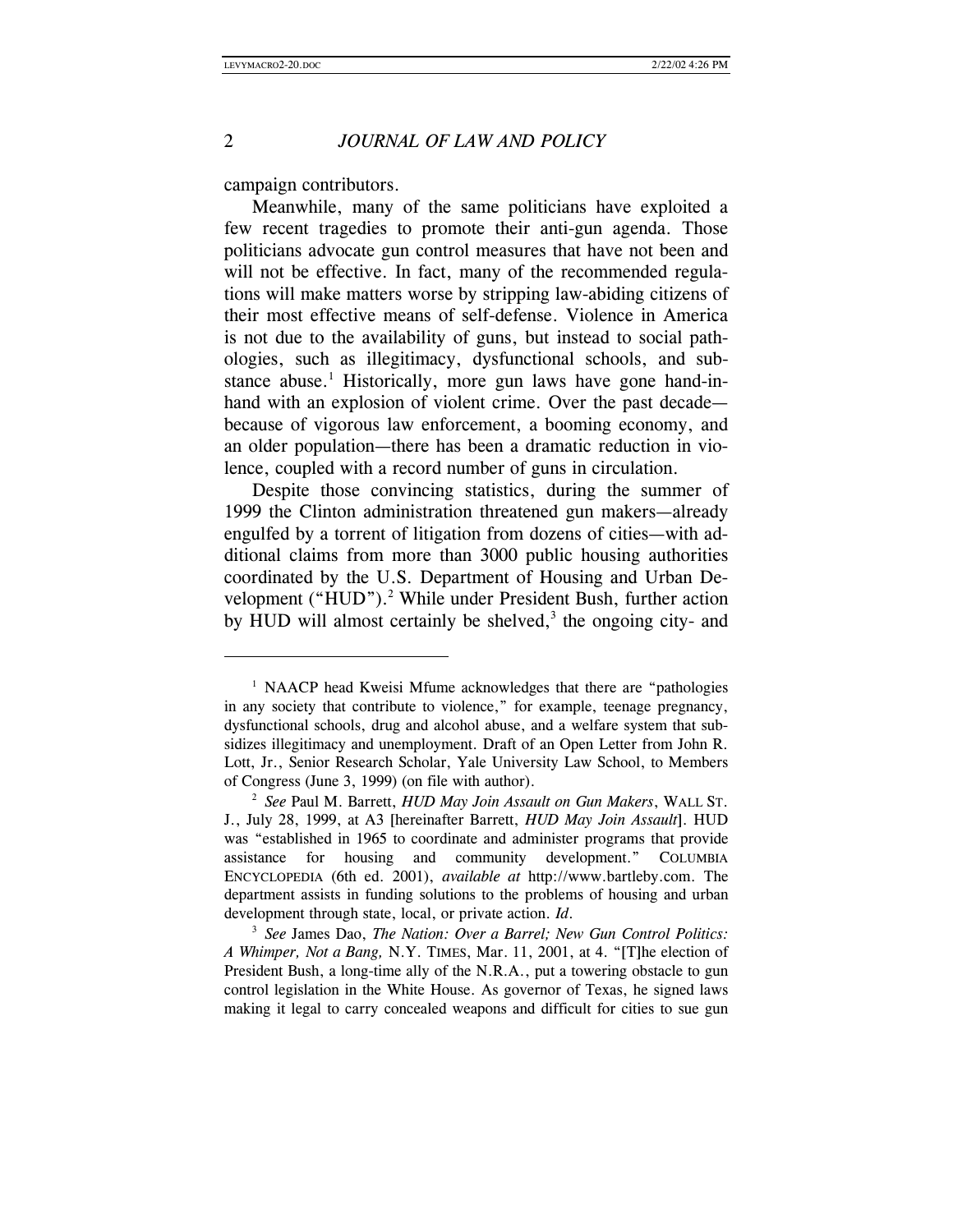state-sponsored lawsuits could destroy the firearms industry, with profound implications for the rule of law and the Constitution. The government's resort to litigation as a tactic of intimidation and extortion will have destructive consequences extending far beyond a single industry.

The current avalanche of lawsuits against gun makers began unfolding in June of 1997.<sup>4</sup> At that time, the giant tobacco com-

manufacturers." *Id*.<br><sup>4</sup> The city, county and state lawsuits include, in chronological order by filing date: New Orleans, LA (*Morial v. Smith & Wesson Corp*., No. 98- 18578 Div. M (Parish of Orleans Civ. Dist. Ct. filed Oct. 30, 1998)); Chicago/Cook County, IL (*Chicago v. Beretta U.S.A. Corp.*, No. 98-CHI15596 (Cook County Cir. Ct. filed Nov. 12, 1998)); Bridgeport, CT (*Ganim v. Smith & Wesson Corp.*, No. 06-CV-99-01531988 (Conn. Super. Ct. filed Jan. 27, 1999)); Miami-Dade County, FL (*Penelas v. Arms Tech, Inc.*, No. 99-01941- CA-06 (11th Cir. Ct. Miami-Dade County filed Jan. 27, 1999)); Atlanta, GA (*Atlanta v. Smith & Wesson Corp.*, No. 99-VS-0149217J (Fulton County Ct. filed Feb. 5, 1999)); Cleveland, OH (*White v. Hi-Points Firearm*s, No. CV-99-381897 (Cuyahoga County C.P. filed Apr. 8, 1999)); Detroit, MI (*Archer v. Arms Tech., Inc.,* No. 99-912-658-NZ (Wayne County Cir. Ct. filed Apr. 26, 1999)); Wayne County, MI (*McNamara v. Arms Tech., Inc.,* No. 99-912- 662-NZ (Wayne County Cir. Ct. filed Apr. 26, 1999)); Cincinnati, OH (*Cincinnati v. Beretta U.S. A. Corp.*, No. A-99023169 (Ohio Ct. C.P. filed Apr. 28, 1999)); St. Louis, MO (*St. Louis v. Cernicek*, No. CV-992-01209 (St. Louis Cir. Ct. filed Apr. 30, 1999)); Alameda County, Berkeley, East Palo Alto, Oakland, Sacramento, San Francisco and San Mateo County, CA (*People v. Arcadia Mach. & Tool, Inc.,* No. 303753 (S.F. Super Ct. filed May 25, 1999)); Compton, Englewood, Los Angeles and West Hollywood, CA (*People v. Arcadia Mach. & Tool, Inc.*, No. BC-210894 (L.A. Super Ct. filed May 25, 1999)); Camden County, NJ (*Camden County Bd. of Chosen Freeholders v. Beretta U.S.A. Corp.,* No. 99-CV-2518 (D.N.J. filed June 1, 1999)); Boston, MA (*Boston v. Smith & Wesson Corp.*, No. 99-VS-0149217J (Suffolk County Super. Ct. filed June 3, 1999)); Newark, NJ (*James v. Arcadia Mach. & Tool, Inc.,* No. ESX-L-6059-99 (Essex County Super. Ct. filed June 21, 1999)); Camden, NJ (*Camden v. Beretta U.S.A. Corp.*, No. 451099 (Camden County Super. Ct. filed June 21, 1999)); Los Angeles County, CA (*People v. Arcadia Mach. & Tool, Inc.,* No. BC-214794 (L.A. Super. Ct. filed Aug. 6, 1999)); Gary, IN (*Gary v. Smith & Wesson Corp.,* No. 45D029908-CT-355 (Lake Super. Ct. filed Aug. 27, 1999)); Wilmington, DE (*Sills v. Smith & Wesson Corp.,* No. 99-C-09283 (New Castle County Super. Ct. filed Sept. 29, 1999)); Washington, D.C. (*D.C .v. Beretta U.S.A. Corp.*, No. 00- 0000428 (D.C. Super. Ct. Jan. 20, 2000)); New York, NY (*New York City v.*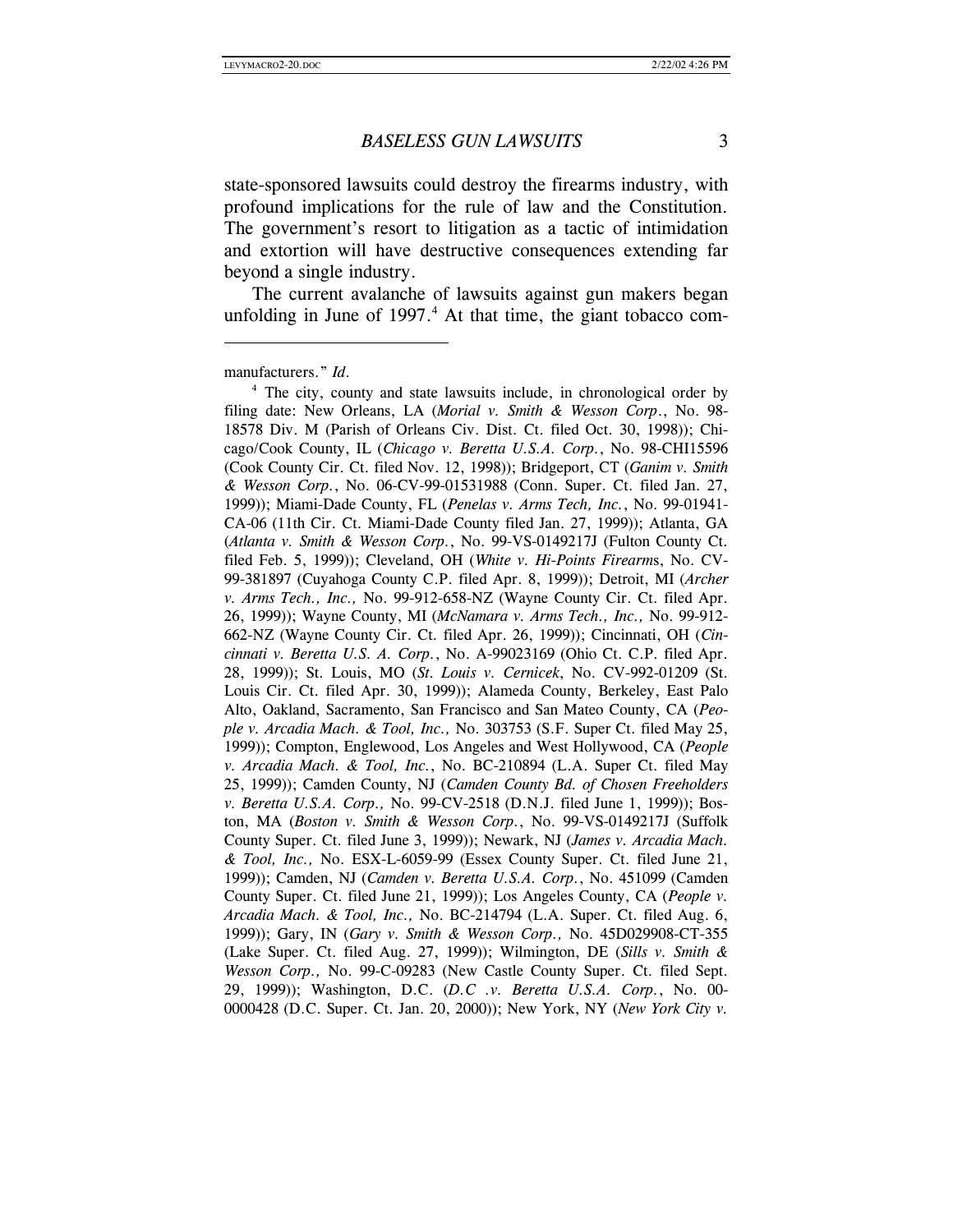#### 4 *JOURNAL OF LAW AND POLICY*

panies first caved in to the state Medicaid recovery suits.<sup>5</sup> Cigarette manufacturers, besieged by claims in dozens of states and sued under perverted rules of tort law that eliminated any opportunity for an adequate defense,<sup>6</sup> decided to settle. In other words, the companies decided to bribe the politicians instead of going to war against a punitive money grab. That capitulation—the surrender of the industry's right to market a perfectly legal product—predictably spawned a new round of litigation. This time, gun makers were pitted against the combined resources of billionaire trial lawyers, city mayors, county executives, a state attorney general, and the Clinton administration.

In bullying gun makers, the plaintiffs have included three corrosive ingredients carried over from the tobacco wars in their litigation formula: First, they have sued in multiple jurisdictions, thereby escalating the industry's legal costs. Second, they have employed contingency fee lawyers, many of whom were major political donors. Third, they have tried to use the judicial branch in order to bypass the legislature. Contrary to the plaintiffs' arguments that those efforts will reduce gun violence, compelling statistics suggest otherwise—that fewer guns in our society would leave Americans more, not less vulnerable to gun violence.

In Part I of this article, I examine that new litigation para-

*Arms Tech., Inc.,* No. 00 CV (E.D.N.Y. filed June 20, 2000); *New York State v. Sturm, Ruger & Co.,* No. 402586 (Sup. Ct. N.Y. County filed June 26, 2000)).

<sup>&</sup>lt;sup>5</sup> "[G]iven the perverse legal rules under which the state Medicaid recovery suits were unfolding, the cigarette giants were effectively bludgeoned into negotiating with the states and the trial lawyers." *See* Robert A. Levy, *Joel Klein's Legacy: The Mother of All Antitrust Violations*, CATO: TODAY'S COMMENTARY, Oct. 7, 2000. A Master Settlement Agreement, signed in November 1998 by the major tobacco companies and forty-six state attorneys general, includes a provision requiring non-signing cigarette manufacturers to post pro-rata damages on sales in escrow for twenty-five years to offset any poten-

tial liability. *Id.* 6 *See* Robert A. Levy, *Tobacco Medicaid Litigation: Snuffing out the Rule of Law*, CATO POL'Y ANALYSIS, NO. 275, June 20, 1997 [hereinafter, Levy, *Tobacco Medicaid Litigation*] (noting that in the thirty-nine suits brought against the tobacco industry, the states have circumvented the rules of subrogation and have sued the manufacturers directly).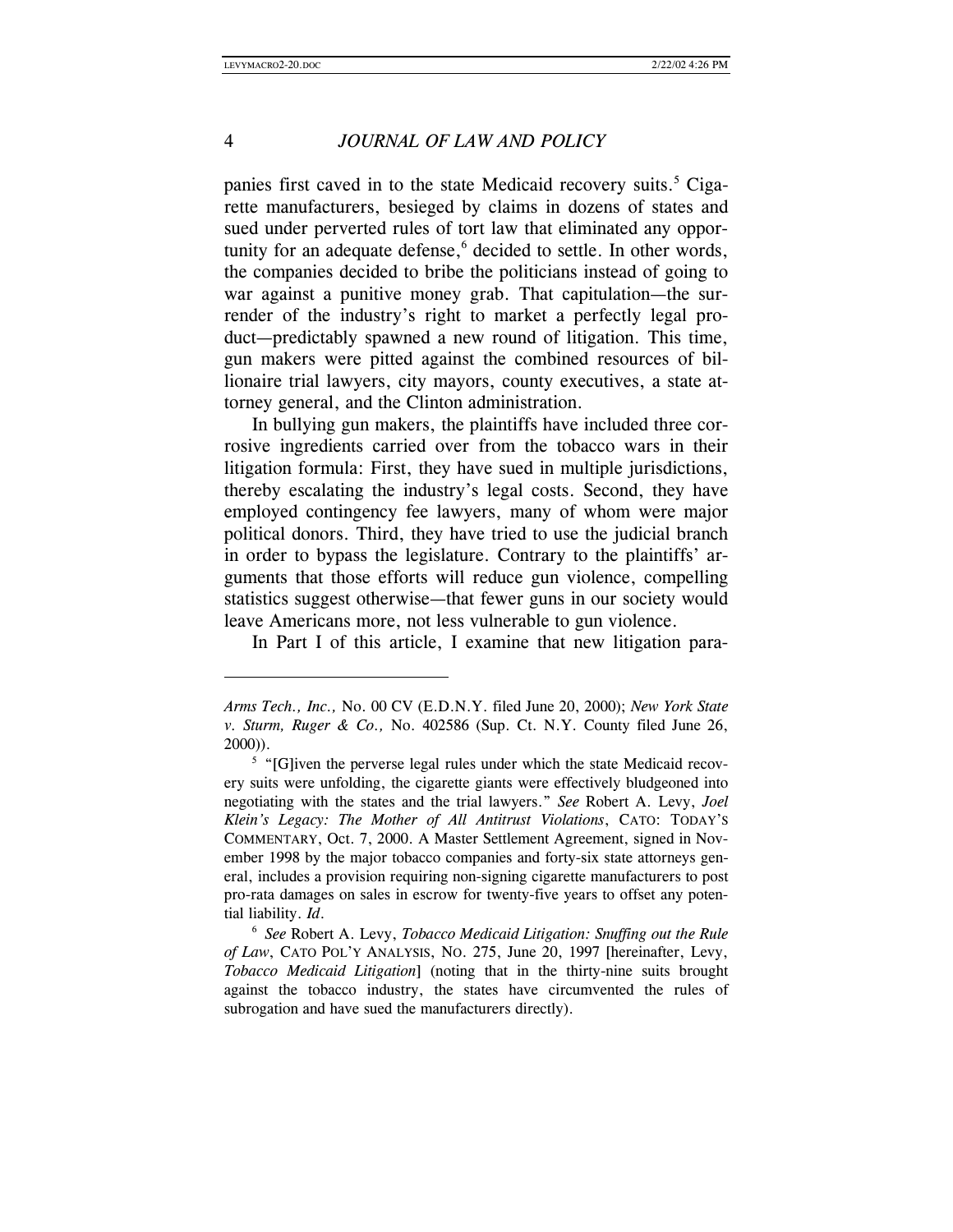#### *BASELESS GUN LAWSUITS* 5

digm. In Part II, I digress briefly to explore Second Amendment concerns. In Part III, I analyze the suits threatened by public housing authorities, the claims by some cities that gun makers are responsible for "negligent marketing," the allegation by other cities that guns are an "unreasonably dangerous" and "defective" product, and the fallout from the Smith & Wesson settlement. Finally, in Part IV, I assess the data that allegedly links gun injuries and crime to gun ownership, and I conclude that the data in fact shows an inverse correlation—i.e., high gun ownership leads to fewer gun injuries and crimes—lending further support to the notion that these lawsuits are entirely meritless.

#### I. STATE-SPONSORED TORT SUITS: THE NEW PARADIGM

When public officials prosecute lawbreakers, those officials are fulfilling a legitimate role of government. Most of the time, that prosecutorial role is unobjectionable, often commendable. But the latest rounds of litigation dealing with tobacco and then guns are different in three respects, each of which threatens the rule of law.

First, coordinated actions by multiple government entities can impose enormous legal fees on defendants.<sup>7</sup> As a result, those actions have been used to extort money notwithstanding that the underlying case is without merit.<sup>8</sup> For example, former Philadel-

<sup>7</sup> *See* Robert A. Levy, *Spoils of the Tobacco Shakedown: Contingent-Fee Contracts Between State and Private Attorneys Should Be Illegal*, TX. LAW, Feb. 15, 1999, at 23 [hereinafter Levy, *Spoils of the Tobacco Shakedown*]. "The private attorneys who represented Florida, Texas, and Mississippi in litigation against the tobacco industry have made out like bandits, fleecing tobacco companies, smokers, and taxpayers. In December, arbitration panels awarded the lawyers \$8.2 billion in legal fees." *Id*.; *see also All Things Considered: Tobacco Settlement Attorneys' Fees* (NPR radio broadcast, Sept. 25, 2001) (reporting that the "law firms who helped secure Michigan's share of the settlement are due \$450 million").<br><sup>8</sup> Legal commentators, newspaper columnists, and editors alike have used

the term "extortion" when discussing and describing suits initiated by cities, states, and the federal government in an effort to target socially unpopular defendants. *See*, *e.g.*, Robert A. Levy, *The New Business of Government Sponsored Litigation*, 9 KAN. J.L. & PUB. POL'Y 592, 593 (2000) [hereinafter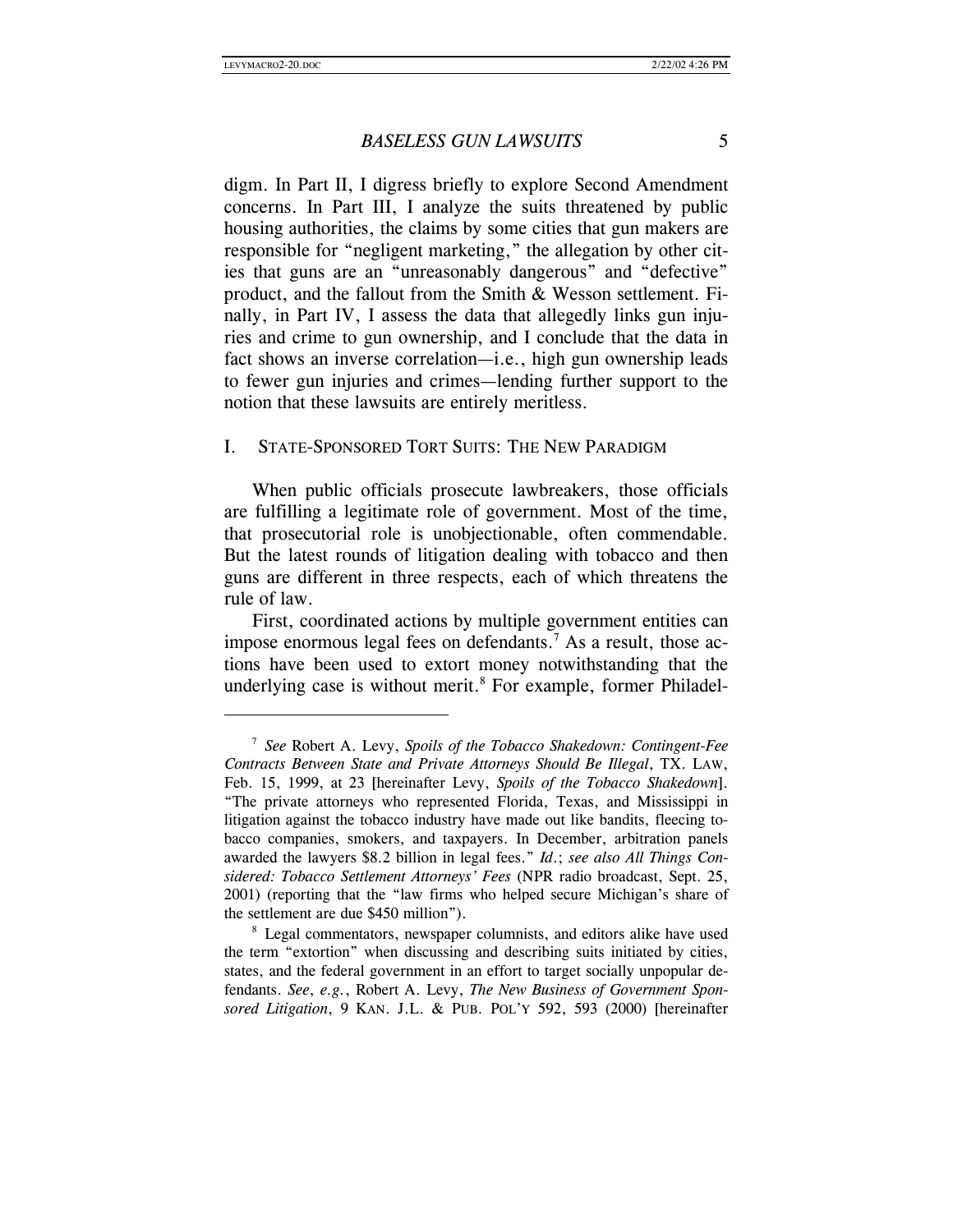l

#### 6 *JOURNAL OF LAW AND POLICY*

phia Mayor Edward G. Rendell (D) called for dozens of cities to file concurrent suits against gun makers.<sup>9</sup> Gun manufacturers "don't have the deep pockets of the tobacco industry," Rendell explained, and multiple lawsuits "could bring them to the negotiating table a lot sooner."10 Never mind that the suits are baseless. We are not dealing with law, but with extortion parading as law.

One effective way to stop that thievery is to implement a "government pays" rule granting a defendant's legal fees when a governmental unit is the losing plaintiff in a civil case. In the criminal sphere, defendants are already entitled to courtappointed counsel if needed;<sup>11</sup> they are also protected by the requirement for proof beyond reasonable doubt and by the Fifth and Sixth Amendments to the Constitution.<sup>12</sup> No corresponding safeguards against abusive public sector litigation exist in civil cases. By limiting the rule to cases involving government plaintiffs, access to the courts is preserved for less affluent, private plaintiffs seeking redress of legitimate grievances. As a result, defendants in government suits will be able to resist meritless cases brought by the state solely to ratchet up the pressure for a large financial settlement.

"Government pays" becomes ever more urgent with the recent emergence of an insidious relationship between the plaintiffs' bar and some government officials. That relationship com-

Levy, *The New Business*]; James Bandler, *Under the Gun*, BOSTON GLOBE, May 9, 1999 (Magazine), at 10; Christopher Gillott, *Federal Tobacco Lawsuit Ploy to Steal Companies' Money*, DAILY COLLEGIAN, Oct. 4, 1999; George Will, *Extortion Holds a Nation Hostage*, CHI. SUN-TIMES, Feb. 26, 2000, at 21. 9 *See, e.g.*, Fox Butterfield, *New Orleans Seeks Millions in Gun Suit*,

N.Y. TIMES, Nov. 4, 1998, at A16; *New Legal Target: Cities Plan to Sue Gun Makers over Cost of Crimes*, WASH. POST, Dec. 27, 1998, at A07; Peter Nicholas, *Philadelphia Mayor Has New Plan for Battle Against Gun Industry*, THE PHILA. INQUIRER, Dec. 31, 1998; Roberto Suro, *Cities Plan Legal Assault on Makers of Handguns; Tobacco Lawsuits Viewed as Model*, WASH. POST, Dec. 23, 1998, at A01.

<sup>10</sup> *See* Butterfield, *supra* note 9, at A16. 11 *See* U.S. CONST. amend. VI.

<sup>12</sup> *See* U.S. CONST. amend. V; U.S. CONST. amend. VI.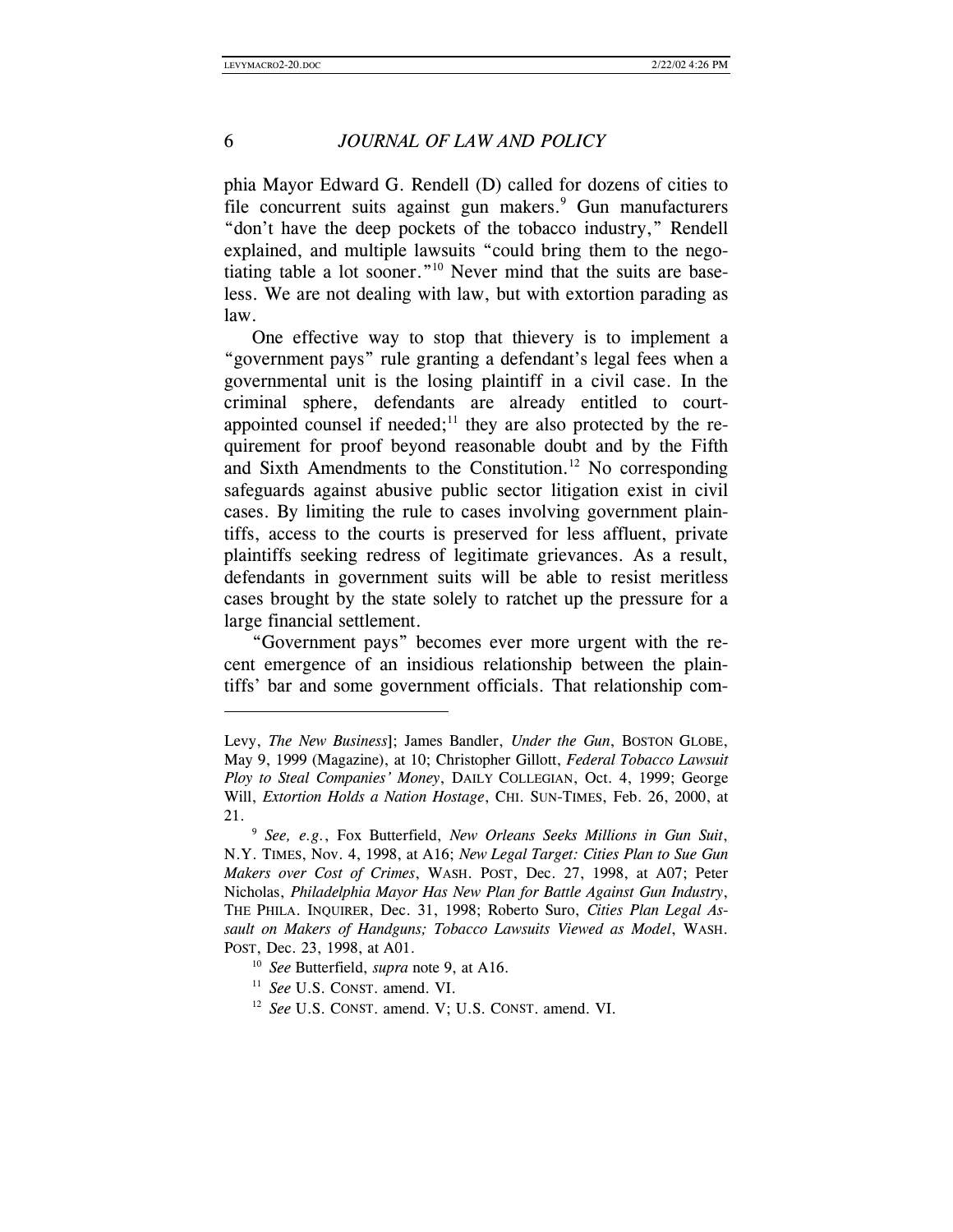#### *BASELESS GUN LAWSUITS* 7

mon to tobacco and gun litigation is a second major threat to the rule of law.

The rounds of litigation against both the tobacco and gun industries were concocted by a handful of private attorneys who entered into contingency fee contracts with the government.<sup>13</sup> In effect, members of the private bar were hired as government subcontractors with a huge financial share in the outcome. Rendell—not believing this to be a problem—announced that cities were suing gun makers for the purposes of improving safety features and changing distribution practices, not for the purpose of receiving monetary damages.14 Yet one day after Rendell's disclaimer, Miami and Bridgeport filed their suits, seeking hundreds of millions of dollars in damages.15 New Orleans asked for damages,<sup>16</sup> as did Chicago to the tune of \$433 million.<sup>17</sup> The claims included not only medical costs associated with gun violence, but also the costs of police protection, emergency services, police overtime and pensions, courts, prisons, loss of population, cleaning the streets of blood, lower property values, even lost tax revenue from reduced worker productivity<sup>18</sup>—plus punitive damages. And nearly all of the cities have solicited private lawyers to

<sup>13</sup> *See* Levy, *Spoils of the Tobacco Shakedown*, *supra* note 7, at 23; Levy, *Tobacco Medicaid Litigation*, *supra* note 7 (stating that attorneys involved in the tobacco litigations in Florida, Texas, and Mississippi were awarded \$8.2 billion in legal fees).<br><sup>14</sup> *See* Nicholas, *supra* note 9 (asserting that lawsuits filed against gun

manufacturers sought to recover costs from gun violence).

<sup>15</sup> *See* Gail Appleson, *Two More Cities Sue Gun Makers*, WASH. POST, Jan. 28, 1999, at A6.

<sup>16</sup> *See* Butterfield, *supra* note 9, at A16.

<sup>&</sup>lt;sup>17</sup> Chicago Mayor Richard M. Daley, Remarks at Press Conference (Nov.

<sup>12, 1998). 18</sup> *See, e.g.*, Appleson, *supra* note 15, at A6; Susan Kimmelman, *Stick 'Em Up: Suing Gunmakers for the Cost of Urban Violence*, IN THESE TIMES, July 26, 1998, at 13. In 1996 David Kairys, a law professor at Temple University, worked with civic leaders in Philadelphia to craft a lawsuit basing damages on gun cost in terms of police, emergency personnel, public health, courts and prisons. *Id*. "Kairys writes, 'A city's potential damages can begin with a 911 call, cleaning blood from the street, and emergency medical care, and continue through support of an orphaned child.'" *Id*.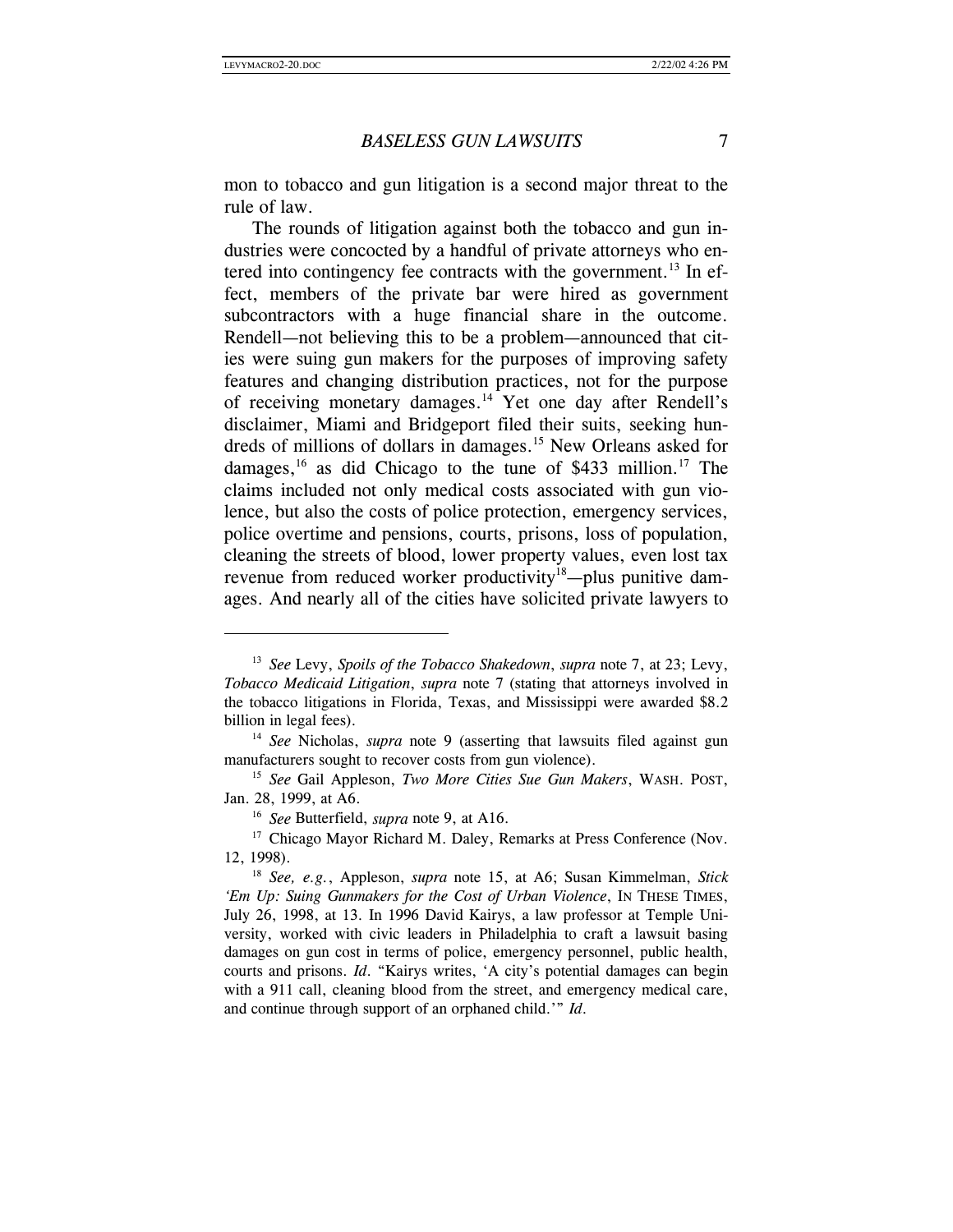#### 8 *JOURNAL OF LAW AND POLICY*

work for a contingency fee based on those damages.<sup>19</sup>

If money is not the primary goal of such litigation, a number of attorneys will have worked for free. Maybe that is fitting. After all, the gun suits are not intended to go to trial. HUD's threat—on top of the city and county claims—was meant to promote a settlement, not a trial.<sup>20</sup> No doubt, with a piddling \$1.5 billion in annual revenues, $21$  gun makers are not going to yield the same treasure trove as the tobacco behemoths whose worldwide sales are \$300 billion.<sup>22</sup> A comparatively small payoff is not fatal, however. The real goal of the trial lawyers is to chalk up one more victory, thus demonstrating to future fatter-cat defendants that groundless legal theories are good enough when the coercive power of multiple government entities is arrayed against an unpopular industry.

When a private lawyer subcontracts his services to the government, he bears the same responsibility as a government law- $\chi$  yer.<sup>23</sup> He is a public servant beholden to all citizens, including the defendant, and his overriding objective is to seek justice. Imagine a state attorney paid a contingency fee for each indict-

<sup>19</sup> *See, e.g.*, Kimmelman, *supra* note 18, at 13 (stating that Kairys, among others, was urged by civic leaders and Philadelphia's mayor to develop a lawsuit against gun manufactures on behalf of the city); Stuart Taylor, Jr., *Guns and Tobacco: Government by Litigation*, NAT'L J., Mar. 25, 2000, *available at* 2000 WL 6436955 (stating gun lawsuits were bankrolled by contingent-fee lawyers).

<sup>20</sup> *See* John Riley, *Cuomo's Stepping-stone/ HUD Position Was a Platform for His Political Career*, NEWSDAY, Aug. 23, 2001, *available at* 2001 WL 9246991 (stating that HUD secretary Cuomo used the threat of a federal class-action lawsuit against gun makers in order to influence them to settle cases with states and cities).

<sup>21</sup> *See* Paul M. Barrett, *Jumping the Gun? Attacks on Firearms Echo Earlier Assaults on Tobacco Industry*, WALL ST. J., Mar. 12, 1999, at A1.

<sup>22</sup> *Lung Association Calls on the Bush Administration to Strengthen Global Tobacco Control Treaty*, U.S. NEWSWIRE, Mar. 7, 2001 ("[W]orldwide sales of cigarettes reach[ed] \$295.8 billion in 1996.").<br><sup>23</sup> *See* John M. Burman, *Special Ethical Duties of Government Lawyers*,

<sup>23</sup> OCT. WYO. LAW. 14, 14 (2000) (arguing that government lawyers, including those contracted to represent the government, are bound by the same ethical standards as lawyers in private practice).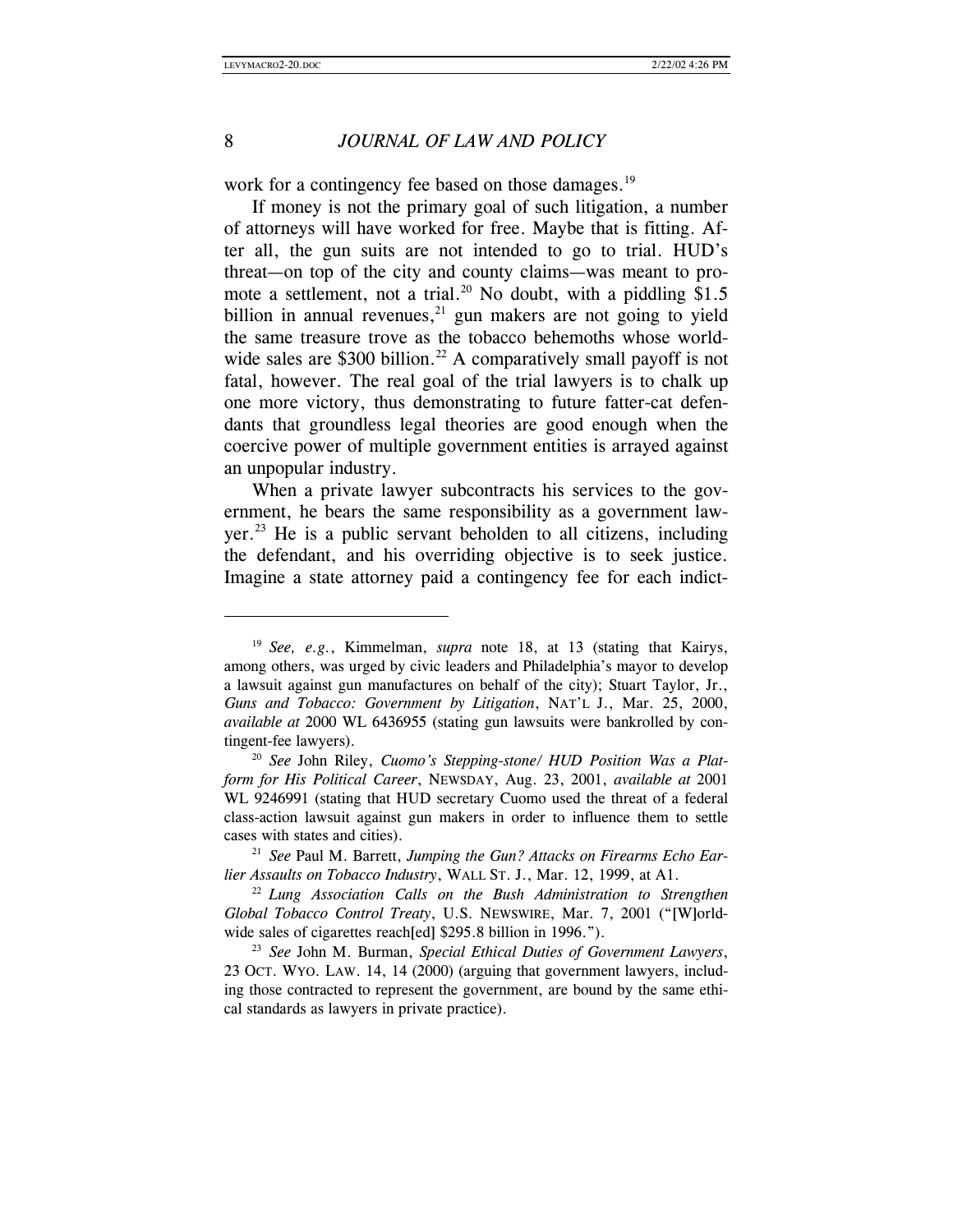#### *BASELESS GUN LAWSUITS* 9

ment that he secures, or a state trooper paid per speeding ticket. The potential for corruption is enormous. Still, the states doled out multi-billion dollar contracts to private counsel in their tobacco suits.<sup>24</sup> Those contracts did not call for per-hour fees, which might occasionally be justified to acquire unique outside competence or experience, but contingency fees, a sure-fire catalyst for abuse of power.<sup>25</sup> Moreover, the contracts were awarded without competitive bidding to lawyers who often bankrolled state political campaigns. $26$  Put bluntly, contingency fee contracts between government and a private attorney should be illegal. We cannot in a free society condone private lawyers enforcing public law with an incentive kicker to increase the penalties.

Government is the single entity authorized, in narrowly defined circumstances, to wield coercive power against private citizens. When that government functions as prosecutor or plaintiff in a legal proceeding in which it also dispenses punishment, adequate safeguards against state misbehavior are essential. For that reason, we rely primarily on private remedies with redress sought by and for the benefit of the injured party and not the state in civil litigation. As the Supreme Court cautioned more than sixty years ago, an attorney for the state "is the representative not of an ordinary party to a controversy, but of a sovereignty whose obligation to govern impartially is as compelling as its ob-

<sup>&</sup>lt;sup>24</sup> *See supra* notes 25-26 and accompanying text (discussing these multibillion dollar contracts to private counsel).<br><sup>25</sup> Plaintiffs' lawyers hired by the state have an inherent conflict. Because

they represent the state, their goal should be to seek justice. Because they may potentially receive a huge payoff due to the contingency arrangement, plaintiffs' attorneys cannot impartially evaluate a settlement agreement. Additionally, there is little justification for states to pay large contingency fees to those attorneys when states have salaried attorneys on staff. *See* Levy, *Tobacco Medicaid Litigation*, s*upra* note 6; *see also* Carolyn Lochhead, *The Growing Power of Trial Lawyers*, WKLY. STANDARD, Sept. 23, 1996, at 21 (arguing that, because trial lawyers are "bankrolling politicians at a level unmatched by any profession," there exists a "blatant conflict of interest [inasmuch as] a number of state prosecutors are handing out these multibillion-dollar contracts . . . to the same lawyers who donate money to their campaigns"). 26 *See* Lochhead, *supra* note 25, at 21.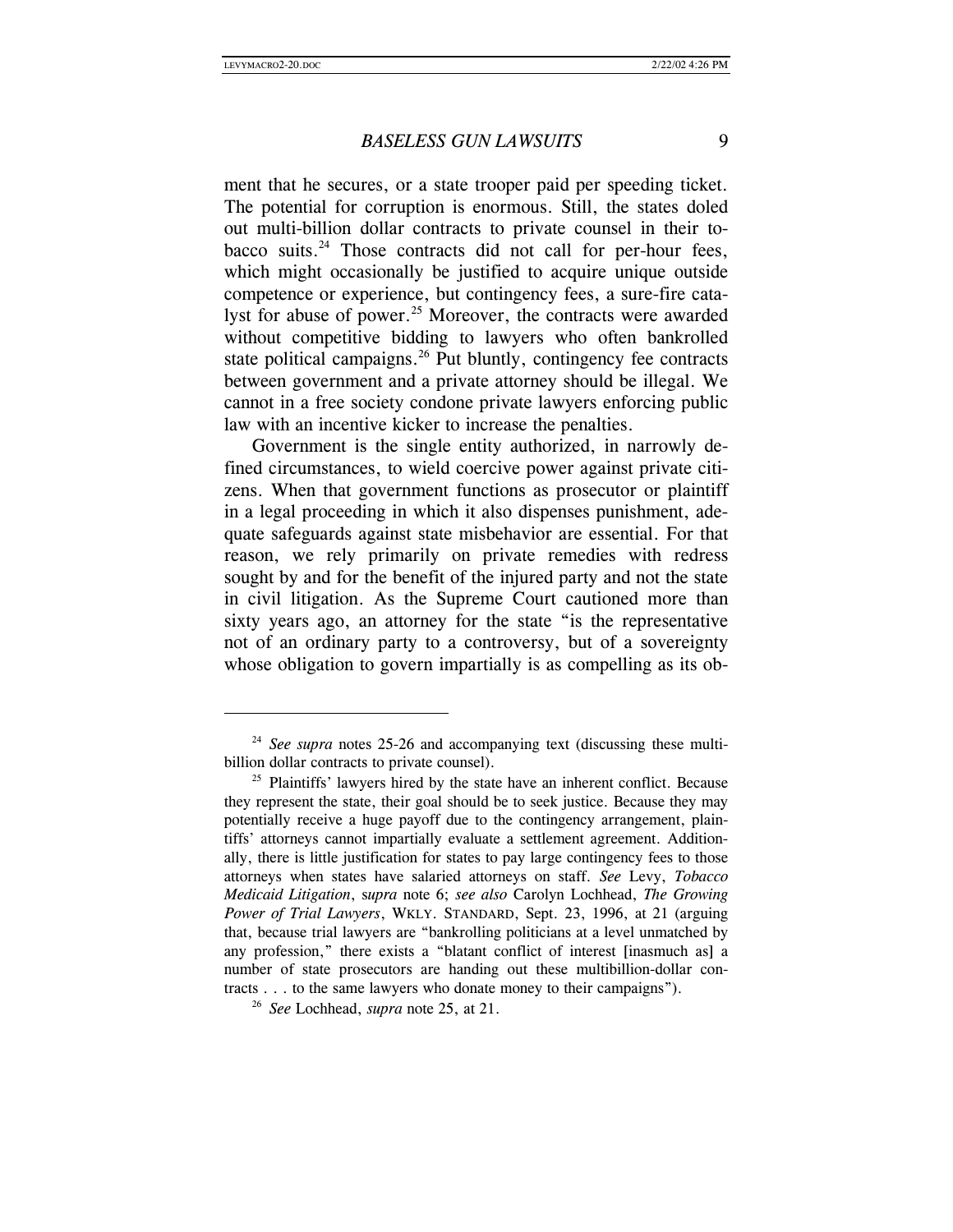# 10 *JOURNAL OF LAW AND POLICY*

ligation to govern at all."<sup>27</sup>

Third, and perhaps most important, laws are supposed to be enacted by legislatures, not by the executive or judicial branches.28 In too many instances, government-sponsored litigation has been a substitute for failed legislation. That process violates the principle of separation of powers—a centerpiece of the federal constitution and no less important at the state level.<sup>29</sup> Evidently, some attorneys general, mayors, and their allies in the private bar are not concerned with that violation. In an attempt to circumvent the legislative process, they intend to pursue through litigation what was rejected by the legislature.

An interesting contrast can be drawn between legal perspectives on product prohibition prevailing in 1919 and those prevailing now. In 1919, because Congress did not have the power to prohibit the sale of alcohol, $30$  prohibition was accomplished by a constitutional amendment.<sup>31</sup> Today, the drug war is entirely statu $t$ tory<sup>32</sup> with little thought of its constitutional implications. When

ing laws). 29 *See* U.S. CONST. art. I, § 1; art. II, § 3; *see also* Wayman v. Southard, 23 U.S. 1 (1825) (determining that the law is made by the legislative branch, executed by the executive branch, and construed by the judicial branch).

<sup>30</sup> 48 C.J.S. *Intoxicating Liquors* §§ 21-22 (1984) (noting that the right to regulate or prohibit the sale or manufacture of alcoholic beverages rested exclusively in the states prior to the adoption of the Eighteenth Amendment to the Constitution).

<sup>27</sup> Berger v. United States, 295 U.S. 78, 88 (1935). 28 *See* U.S. CONST. art. I, § 1; art. II, § 3; *see also* Taylor v. Johnson, 961 P.2d 768 (N.M. 1998) (holding that the state Constitution grants exclusively to the legislative branch the power to enact new laws and amend exist-

<sup>&</sup>lt;sup>31</sup> U.S. CONST. amend. XVIII, § 1, repealed by U.S. CONST. amend. XXI. "[T]he manufacture, sale, or transportation of intoxicating liquors within, the importation thereof into, or the exportation thereof from the United States and all territory subject to the jurisdiction thereof for beverage purposes is hereby prohibited." *Id*.

<sup>32</sup> *See, e.g.*, 21 U.S.C. § 844 (making simple possession of controlled substances unlawful and establishing penalties); 21 U.S.C. § 841 (making manufacture, distribution and dispensing controlled substances or intent to do so unlawful and establishing penalties); 21 U.S.C. § 878 (giving Drug Enforcement Administration personnel and certain state and local law enforcement officers power to conduct searches, seize controlled substances, and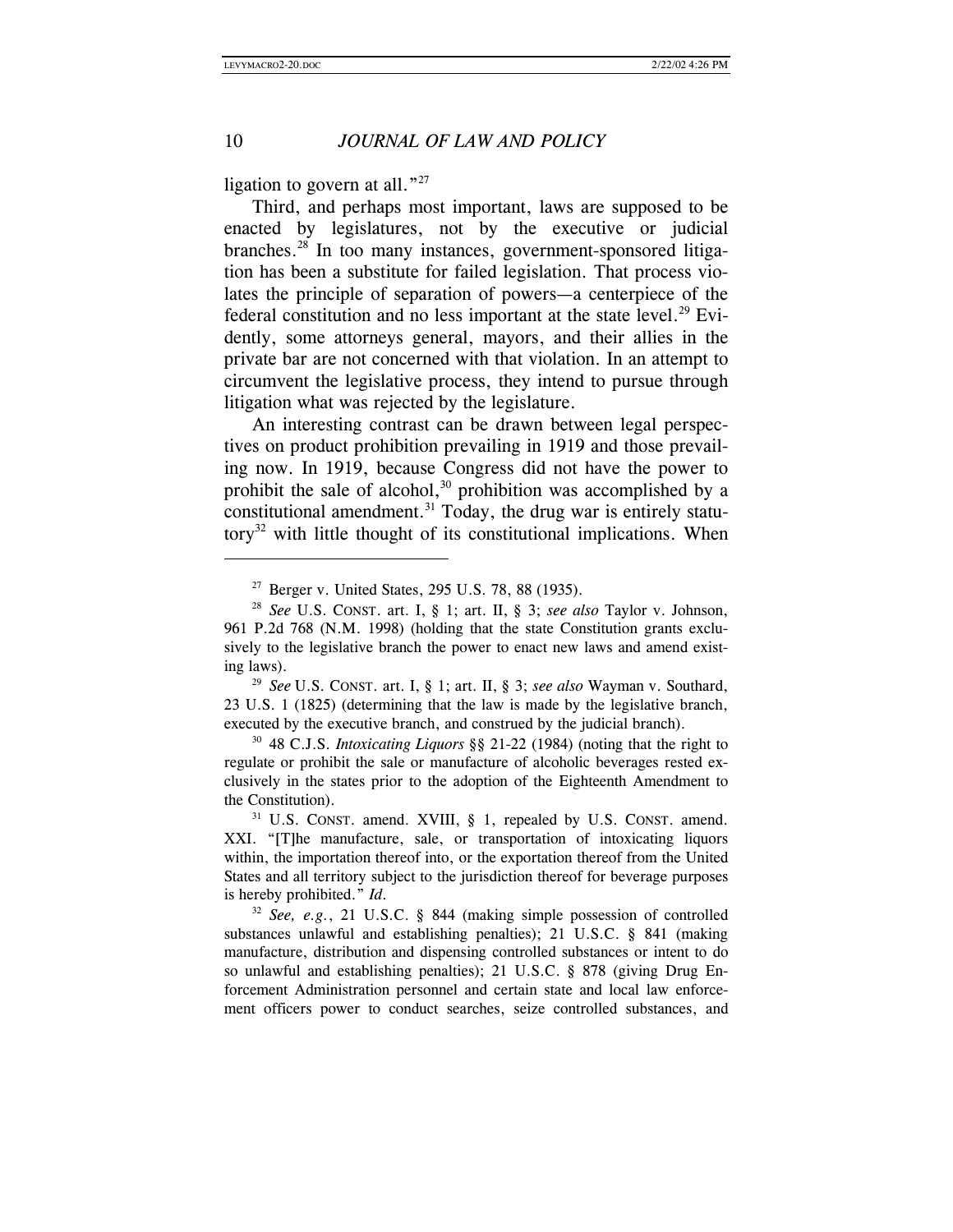it came to tobacco, the Clinton administration argued not only do we not need a constitutional amendment, we also do not need a statute.<sup>33</sup> Instead, according to the administration, we only need a delegation of some sort to an unelected administrative agency, the Food and Drug Administration, with authority to ban nicotine.<sup>34</sup> And in the case of guns, some feel that we do not need a constitutional amendment, a statute, or a delegation. Instead, we only need multiple lawsuits as a means for the executive branch to bypass the legislature and effectuate a variety of gun prohibitions.35 So much for limited government and separation of powers. We are left with the executive state—a modern-day return of the king.

Under that regime, dozens of cities, aided by the Clinton administration, took the gun battle to the courts—suing gun makers for "negligently marketing" a "defective product."36 Before further discussing those lawsuits, however, a quick but important detour—an examination of the debate surrounding the Second Amendment—is warranted.

#### II. TO KEEP AND BEAR ARMS

At the same time that cities were suing the gun industry, a Texas appeals court was reviewing a lower court decision that

make arrests).

<sup>33</sup> *See* Cable News Network, *President Declares Nicotine Addictive* (Aug. 23, 1996), *at* http://www.cnn.com/US/9608/23/clinton.tobacco.update. Clinton, instead of supporting a constitutional amendment or a federal statute, attempted to bring nicotine under the control of the Food and Drug Administration in approving federal regulations that declared nicotine an addictive drug. *Id*. 34 *Id*. 35 *See, e.g.*, David Kairys, *The Governmental Handgun Cases and the* 

*Elements and Underlying Policies of Public Nuisance Law*, 32 CONN. L. REV. 1175 (2000) (considering public nuisance litigation claims by local government executives against gun manufacturers as an effective means to curb proliferation of gun sales).

<sup>36</sup> *See supra* note 4 (listing the suits brought against gun manufacturers by various cities).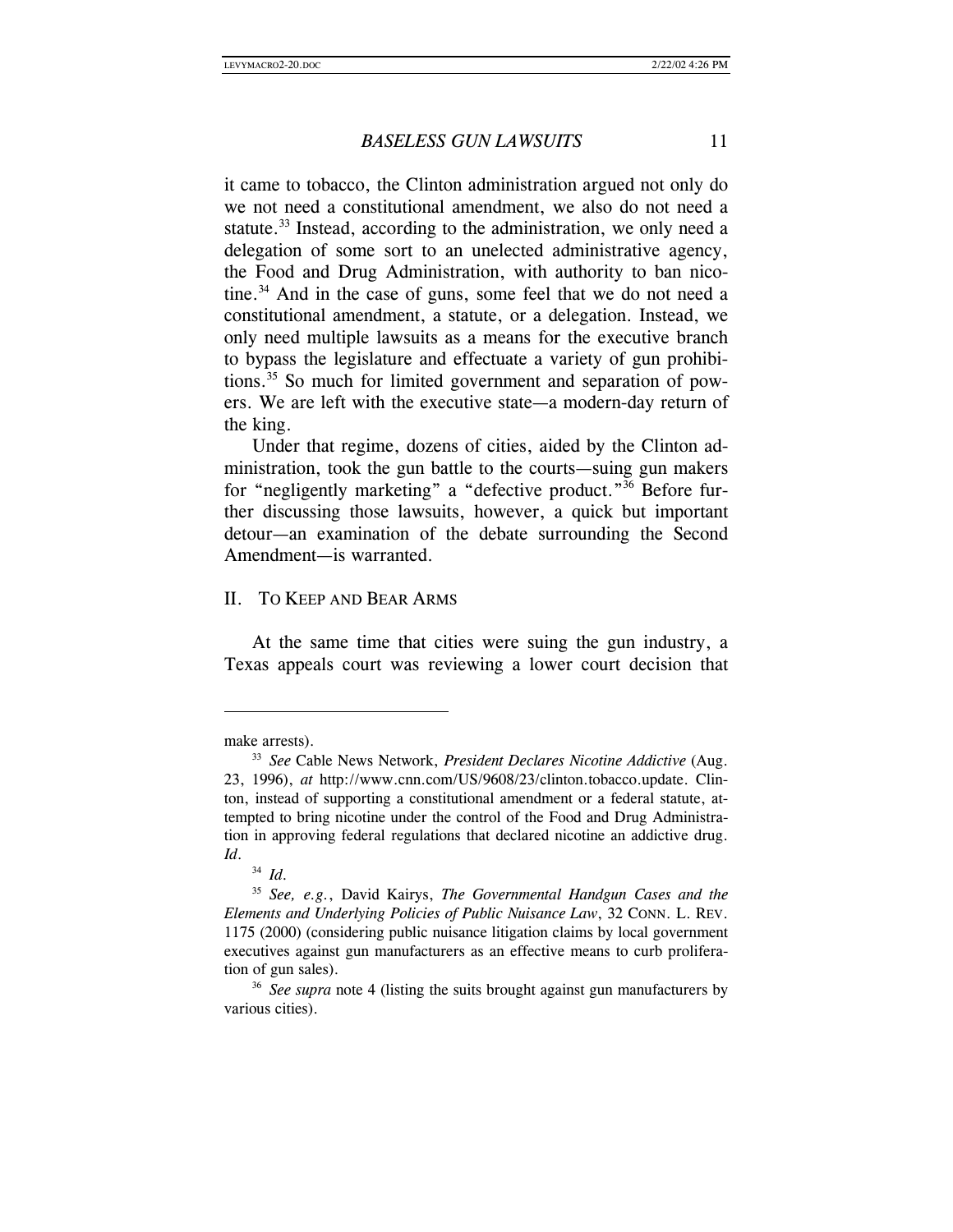invalidated a federal statute on Second Amendment grounds.<sup>37</sup> It examined the questions of whether the Second Amendment secures an individual right to keep and bear arms and, if it does, what restrictions governments can place on its exercise. The court's answers to those questions could determine future legislation directed at stricter gun control.

The text of the Second Amendment reads as follows: "A well regulated Militia, being necessary to the security of a free State, the right of the people to keep and bear Arms, shall not be infringed."38 The question that seems to have perplexed the Supreme Court for more than two-hundred years is whether the right to keep and bear arms, as laid out in the Second Amendment, belongs to each of us as individuals or to us collectively as members of the militia. One approach to resolving that question is to compare the text of the Second Amendment with the texts of the First and Fourth Amendments.

The Second Amendment, like the First and Fourth Amendments, refers explicitly to "the right of the people." No reasonable person can doubt that First Amendment rights—speech, religion, assembly, and redress of grievances<sup>39</sup>—belong to us as individuals. Similarly, Fourth Amendment protections against unreasonable searches and seizures are individual rights.<sup>40</sup> We secure "the right of the people" by guaranteeing the right of each person. In the context of the Second Amendment, it does not pro-

<sup>40</sup> U.S. CONST. AMEND. IV.

The right of the people to be secure in their persons, houses, papers, and effects, against unreasonable searches and seizures, shall not be violated, and no Warrants shall issue, but upon probable cause, supported by Oath or affirmation, and particularly describing the place to be searched, and the persons or things to be seized.

<sup>37</sup> United States v. Emerson, No. 99-10331, 2001 WL 1230757, at \*7 (5th Cir. Oct. 16, 2001). 38 U.S. CONST. amend. II.

<sup>&</sup>lt;sup>39</sup> U.S. CONST. amend. I. "Congress shall make no law respecting an establishment of religion, or prohibiting the free exercise thereof; or abridging the freedom of speech, or of the press, or the right of the people to peaceably to assemble, and to petition the Government for a redress of grievances." *Id*.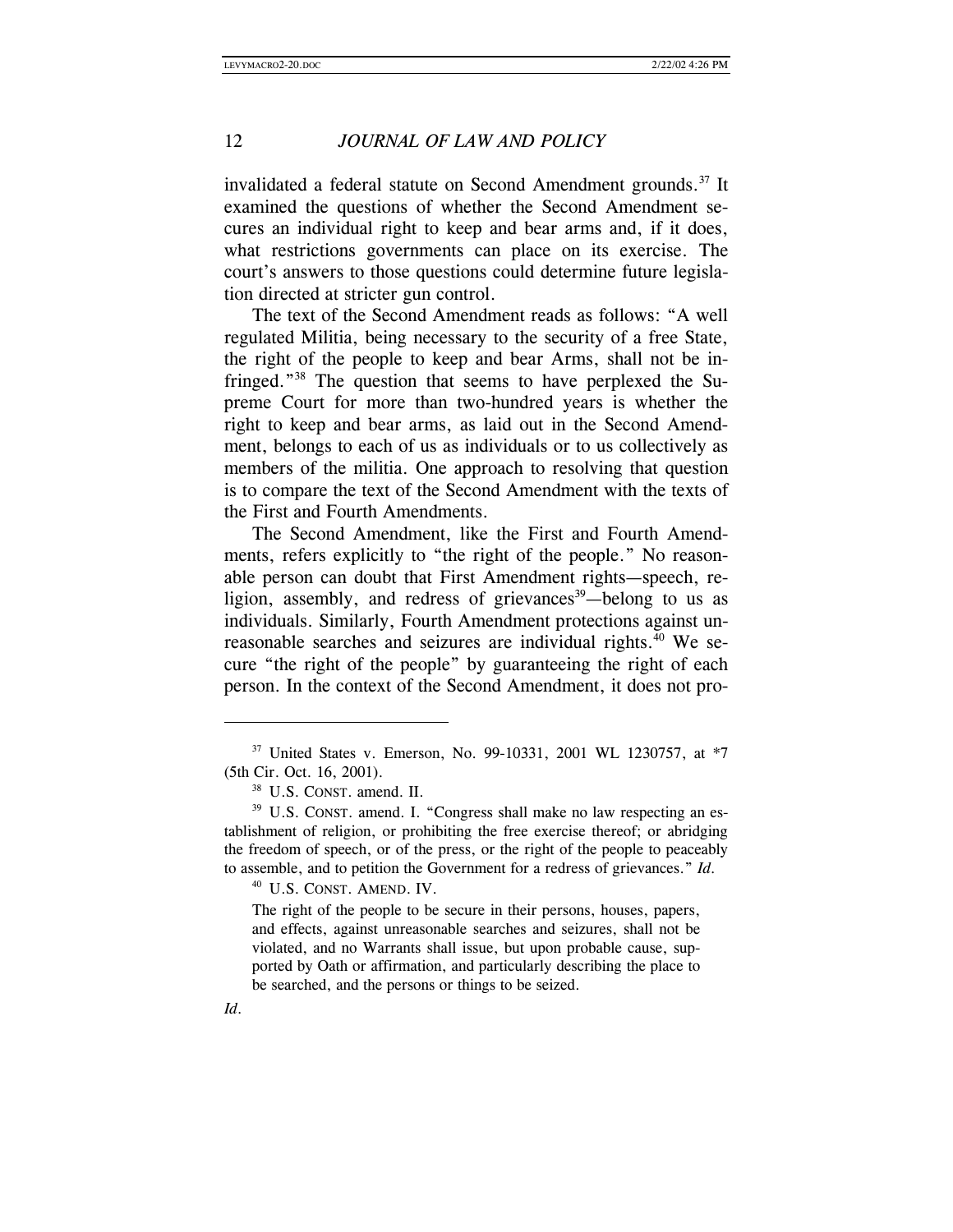tect the state, but each individual *against* the state—that is, the amendment is a deterrent to government tyranny.<sup>41</sup>

Some would insist that although the threat of tyrannical government has not disappeared, it is less today than when our republic was experiencing its birth pangs.<sup>42</sup> Perhaps so. Tyranny may be a lesser threat now, but incompetence by the state in defending its citizens against criminals is a greater threat. The demand for police to defend us increases in proportion to our inability to defend ourselves. For that reason, disarmed societies tend to become police states. Witness law abiding inner city residents, many of whom have been disarmed by gun control, begging for police protection against drug gangs despite the terrible violations of civil liberties that such protection entails, such as curfews, anti-loitering laws, civil asset forfeiture, even nonconsensual searches of public housing.

Even if a reduced threat of government tyranny were to no longer require an armed citizenry, an unarmed citizenry could well create the conditions that lead to tyranny. The right to bear arms is thus prophylactic rather than remedial. It reduces the demand for a police state. George Washington University law professor Robert Cottrol puts it this way: "A people incapable of protecting themselves will lose their rights as a free people, becoming either servile dependents of the state or of the criminal predators who are their *de facto* masters."43 Indeed, after the atrocities of September 11, 2001, we learned that the state cannot

<sup>&</sup>lt;sup>41</sup> Government tyranny occurs when a government attempts to tell its people how to think, write, and pray. *See* John W. Bissel, *Bench Opinion on the Second Amendment*, 10 SETON HALL CONST. L.J. 807, 810 (2000). 42 *See* Bissel, *supra* note 41, at 810-11.

The protection of the States' freedom and security from central government tyranny was a critical consideration for the drafters of the Constitution and the Bill of Rights. . . . we have had our modern counterparts . . . [however, the] critical underpinning of the Second Amendment permits legislatures [t]o preserve the security of a State and its citizens.

Bissel, *supra* note 41.

<sup>43</sup> Robert J. Cottrol, *Gun Control is Racist, Sexist, & Classist*, AM. ENTER., Sept. 1, 1999, at 60.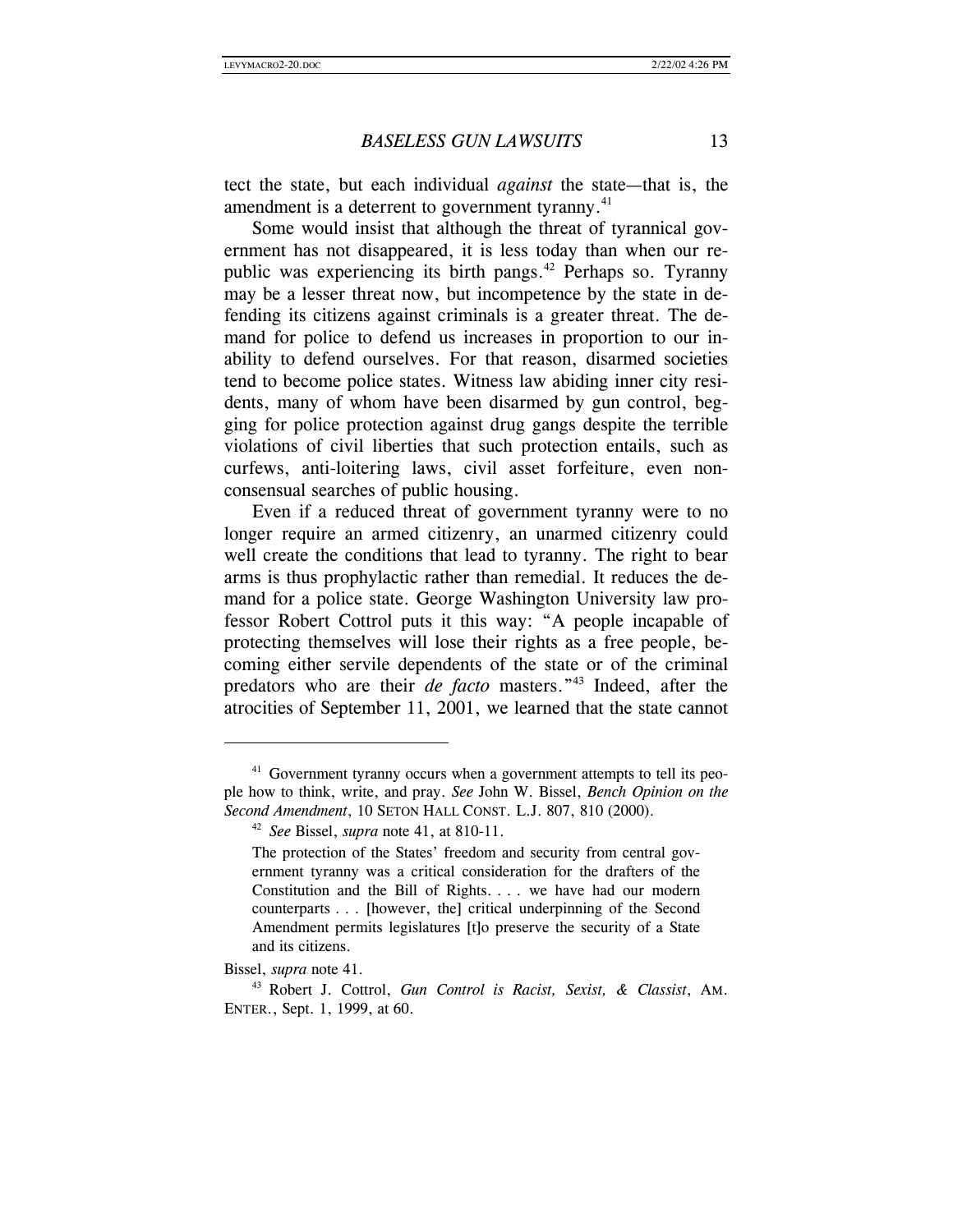defend its citizens against all acts of terror. It is imperative, therefore, that we are able to defend ourselves.

More than sixty years ago the Supreme Court looked at the question of an individual right or collective right in *United States v. Miller*. <sup>44</sup> *Miller* involved the 1934 National Firearms Act, which required registration of machine guns, sawed off rifles, sawed off shotguns, and silencers.<sup>45</sup> In addressing the text of the Second Amendment, the Court viewed "militia" as a term of art meaning "the body of the people capable of bearing arms."<sup>46</sup> That suggests a right belonging to all of us as individuals. The Court also held, however, that the right to bear arms extended only to weapons rationally related to the militia and not the sawed off shotgun at issue in *Miller*. 47

That mixed ruling has puzzled legal scholars for six decades.<sup>48</sup> If military use is the decisive test, one would think that today's citizens can possess rocket launchers, missiles, even nuclear arms. Obviously, that is not what the Court had in mind. Because the Court's opinion in *Miller* is so murky, argues George Mason University law professor Nelson Lund, maybe the only lesson we can draw is that the case must be interpreted narrowly, allowing restrictions on those types of weapons covered

<sup>&</sup>lt;sup>44</sup> United States v. Miller, 307 U.S. 174 (1939). In that case, defendants Jack Miller and Frank Layton were charged with unlawfully transporting a double barrel 12-guage shotgun across state lines from Oklahoma to Arkansas in violation of the National Firearms Act, 26 U.S.C. § 1132 (1934). *Id*. at 175. 45 26 U.S.C. § 1132 (1934).

<sup>46</sup> *Miller*, 307 U.S. at 179. 47 *Id*. at 178.

<sup>48</sup> *See, e.g.*, Christopher Chrisman, *Constitutional Structure and the Second Amendment: A Defense of the Individual Right to Keep and Bear Arms*, 43 ARIZ. L. REV. 439, 441 (2001) (considering the meaning of *U.S. v. Miller* to be "less than clear"); Nelson Lund, *Outsider Voices on Guns and the Constitution*, 17 CONST. COMMENT. 701, 703 (2000) (arguing that the Supreme Court's decision was "lazy and ambiguous"). Kevin T. Streit, *Can Congress Regulate Firearms?:* Printz v. United States *and the Intersection of the Commerce Clause, the Tenth Amendment, and the Second Amendment*, 7 WM. & MARY BILL RTS. J. 645, 662 (1999) ("*United States v. Miller*, which, like the Second Amendment itself, was far from a model of clarity.").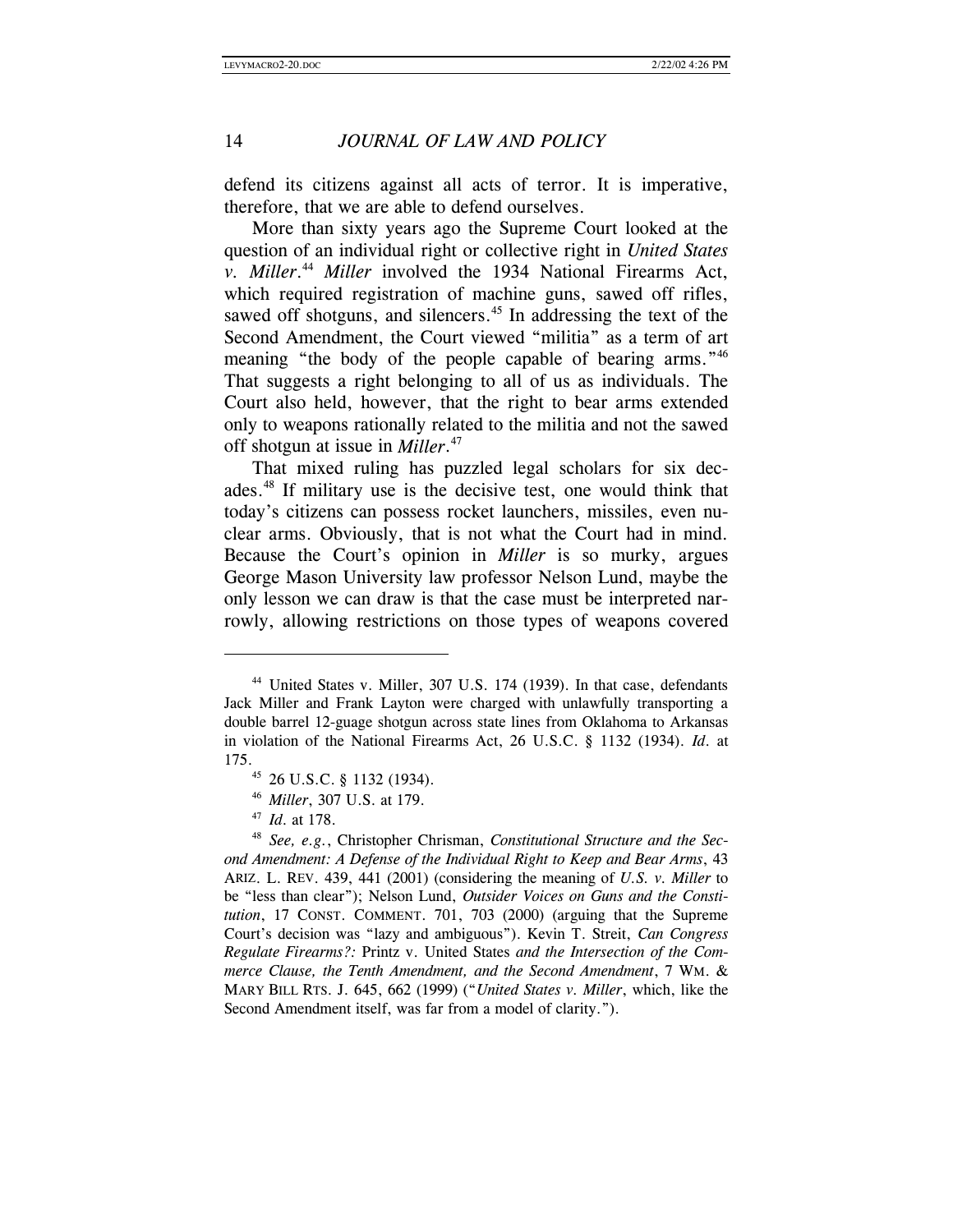#### *BASELESS GUN LAWSUITS* 15

by the 1934 Act—weapons like machine guns and silencers, which have slight value to law abiding citizens, and high value to criminals.49

Apparently, a few renowned, liberal law professors are now taking that position. In a famous 1989 article, "The Embarrassing Second Amendment," Professor Sanford Levinson became the first prominent liberal to acknowledge that the Second Amendment should be treated as something more than an inkblot.<sup>50</sup> Evidently, the liberal apostasy has caught on. Harvard professor Laurence Tribe and Yale professor Akhil Amar concede that there is an individual right to keep and bear arms, albeit limited as in *Miller* by "reasonable regulation in the interest of public safety."<sup>51</sup>

In effect, those scholars argue that the Second Amendment, like the First Amendment, is not absolute.<sup>52</sup> "Reasonable" restrictions—for example, on the types of weapons that can be purchased—may be justified on cost-benefit grounds. On the other hand, Tribe and Amar imply that the Fourteenth Amendment binds the states, not just the federal government, to honor the Second Amendment.<sup>53</sup> In that respect, the two professors go farther than our federal appellate courts, which have taken a states rights approach to the Second Amendment, rubber-stamping state gun prohibitions without subjecting them to rigorous constitu-

<sup>49</sup> *See* Nelson Lund, *The Ends of Second Amendment Jurisprudence: Firearms Disabilities and Domestic Violence Restraining Orders*, 4 TEX. REV. L. & POL. 157, 171 (1999) [hereinafter Lund, *The Ends of Second Amendment Jurisprudence*].<br><sup>50</sup> *See* Sanford Levinson, *The Embarrassing Second Amendment*, 99 YALE

L.J. 637, 658 (1989) (arguing that the Second Amendment should "enter full scale into the consciousness of the legal academy" and be taken seriously in constitutional discussions).

<sup>51</sup> Laurence H. Tribe & Akhil Reed Amar, *Well-Regulated Militias, and More*, N.Y. TIMES, Oct. 28, 1999, at A31.<br><sup>52</sup> *Id*. at 31 ("[I]t has been a terrible mistake for both sides in the gun con-

trol controversy to insist that the Second Amendment bans virtually everything or virtually nothing.").

<sup>&</sup>lt;sup>53</sup> *Id.* (stating that the Fourth Amendment, "which makes part of the Bill of Rights applicable to the states, reflect[s] a broad agreement that bearing arms was a 'privilege' of each citizen").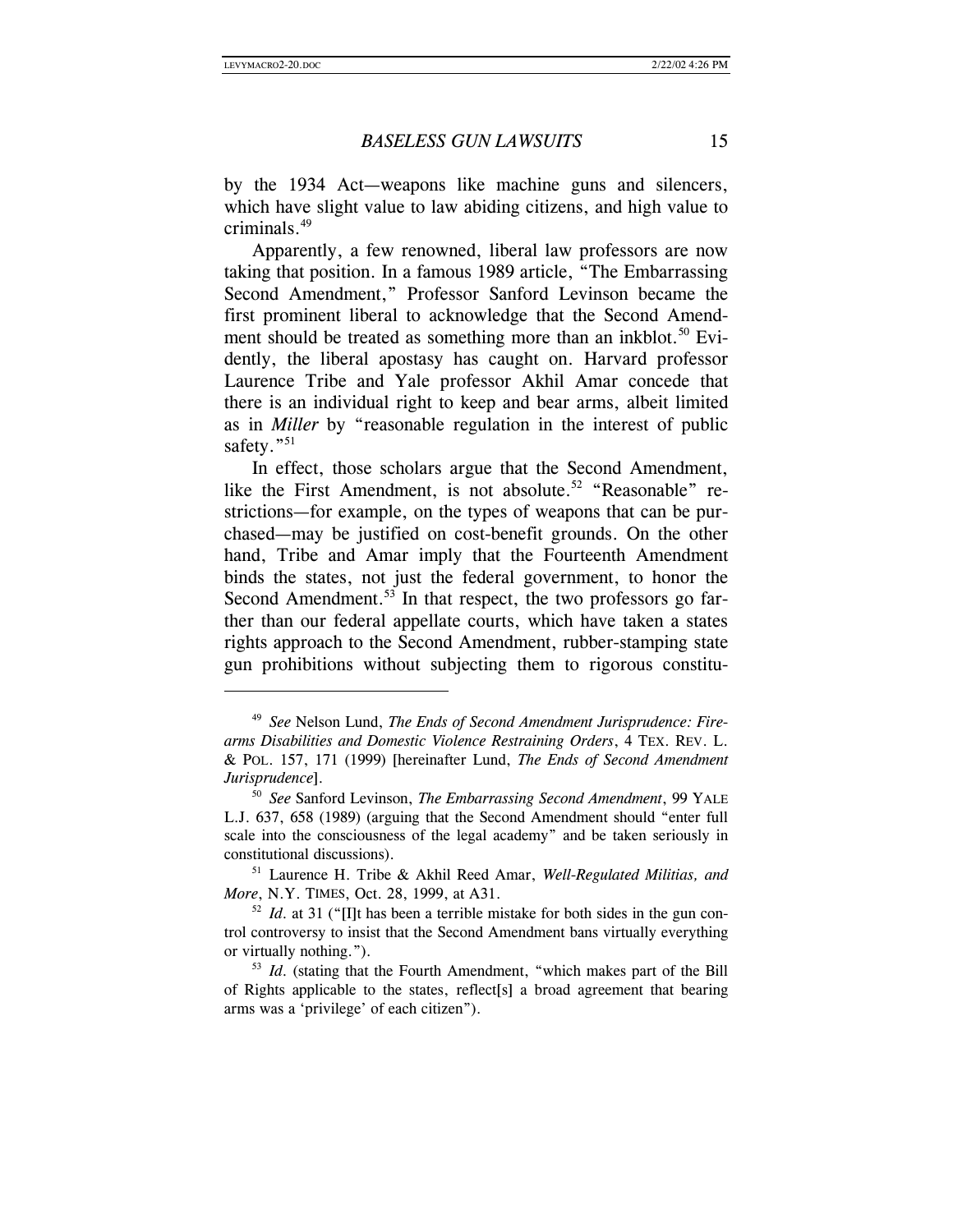tional scrutiny.<sup>54</sup>

That difference between federal and state treatment is important in repudiating an argument frequently raised by anti-gun advocates—that the framers did not intend the Second Amendment to bestow individual rights. For example, the Center to Prevent Handgun Violence argues that when our nation was founded, many states had communal storage of guns and restricted their use to white males only.<sup>55</sup> Pointing to the facts that Maryland actually seized guns that were not used in the militia and Pennsylvania denied firearms to 40% of its citizens for lack of virtue, the Center concludes that the framers could not have intended an individual right to keep and bear arms.<sup>56</sup> That argument, however, has a missing link. Until 1868 when the Fourteenth Amendment was ratified, the Bill of Rights constrained only the federal government. What the states did prior to that time is not directly relevant from a constitutional perspective.

With that background in mind, let us turn to an important case in Lubbock, Texas, *United States v. Emerson*, 57 recently decided by the U.S. Court of Appeals for the Fifth Circuit. In affirming the lower court's "individual rights" model of the Second Amendment, the Fifth Circuit became the only federal appellate court to reject unequivocally all varieties of the "collective rights" model.58 Judge William L. Garwood's comprehensive and

<sup>58</sup> *Id*. at 601-02. Here, the court rejects the notion that the framers had a "collective rights" purpose in mind when drafting the Second Amendment.

<sup>54</sup> *See, e.g.*, Hickman v. Block, 81 F.3d 98, 103 (9th Cir. 1996) (dismissing plaintiff's Second Amendment challenge to California's concealed firearm statute for lack of standing and declining to discuss the merits of the underlying case); Quilici v. Martin Grove, 695 F.2d 261, 269-70 (7th Cir. 1982) (holding that any restriction the Second Amendment may place on the federal government does not apply to the states).

<sup>&</sup>lt;sup>55</sup> For a specific analysis of the Center's approach to the framer's intent of a "well-regulated militia," *see* Center for Prevention of Handgun Violence, *The Myth of the Second Amendment*, *at* http://www.bradycampaign.org/ facts/issuebriefs/second.asp (last visited Nov. 10, 2001). 56 *See* Rachana Bhowmik, *Our Second Amendment Rights Are Not* 

*Eroded: Our Understanding of Them, However, Is*, CHURCH & SOC'Y, May/June 2000, at 49.<br><sup>57</sup> No. 99-10331, 2001 WL 1230757, at \*7 (5th Cir. Oct. 16, 2001).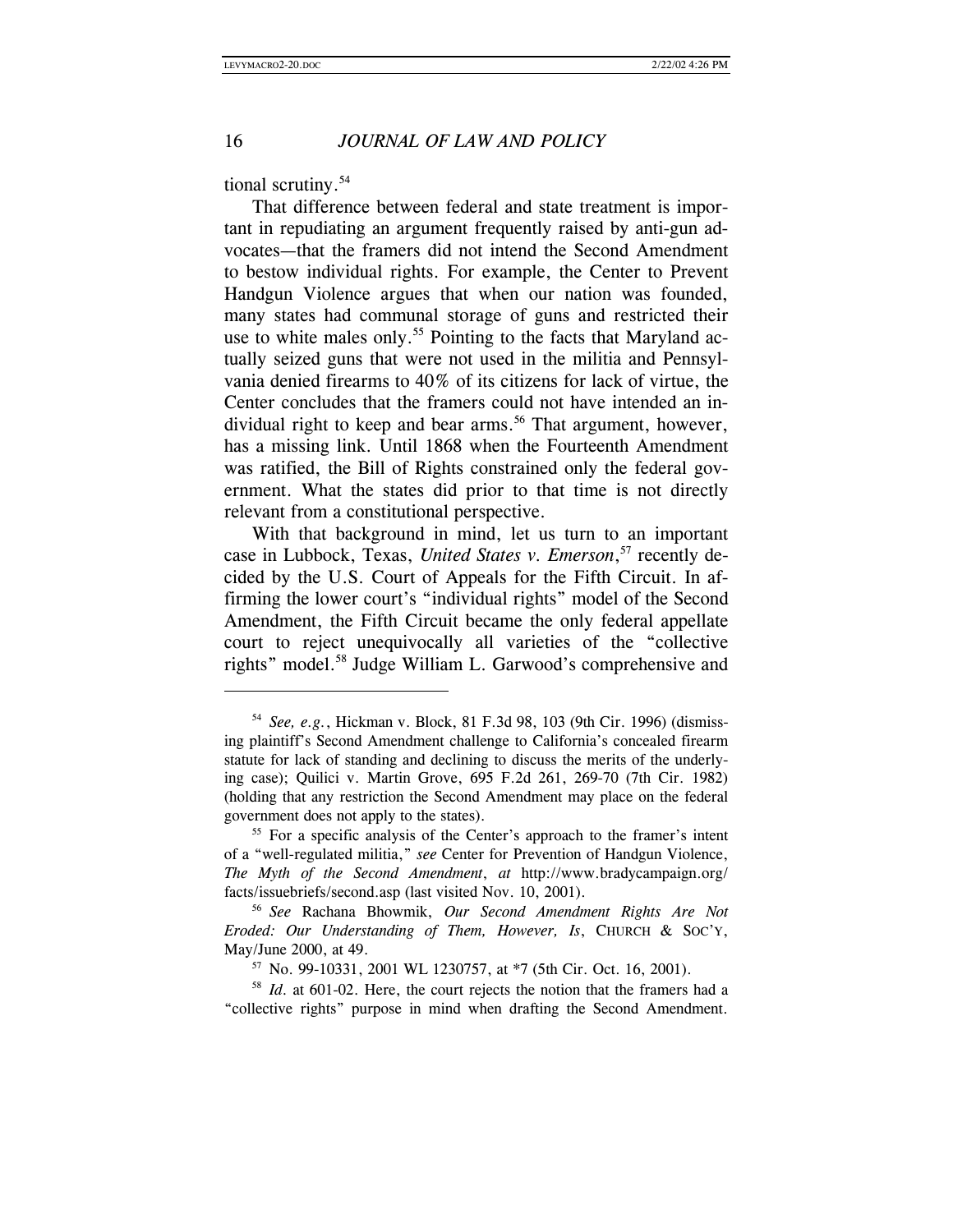scholarly opinion said that the Constitution "protects the right of individuals, including those not then actually a member of any militia or engaged in active military service or training, to privately possess or bear their own firearms . . . that are suitable as personal individual weapons."59

In Texas, like many other states, spouses involved in divorce proceedings can be placed under a court order restraining them from harassing, stalking, or threatening their partner.<sup>60</sup> A federal statute makes it illegal for anyone under that type of restraining order to possess a gun.<sup>61</sup> Mr. Emerson was indicted under the federal statute, and he contested his indictment on Second Amendment grounds. $62$  In April 1999 a federal judge dismissed the indictment, agreeing with Emerson that the statute violated the Second Amendment.<sup>63</sup>

 $\overline{a}$ 

<sup>59</sup> *Id.* at 37.<br><sup>60</sup> TEX. FAM. CODE ANN. § 6.501 (2000).

<sup>61</sup> 18 U.S.C. § 922(g)(8)(B), (9) (2001). The statute provides that it is unlawful for any person who is subject to a court order restraining "such person from harassing, stalking, or threatening an intimate partner of such person or child of such intimate partner or person, or engaging in other conduct that would place an intimate partner in reasonable fear of bodily injury to the partner or child" to possess any firearm or ammunition. *Id*.

 $62$  United States v. Emerson, 46 F. Supp. 2d 598, 599 (1999). Mr. Emerson claimed a personal right to bear arms under the Second Amendment, and also challenged his indictment on other constitutional grounds, including the Commerce Clause, the Fifth Amendment, and the Tenth Amendment. *Id*. at 599.  $^{63}$  *Id.* at 614.

Specifically, in observing the "plain language" of the amendment, the court finds that textually, "if the amendment truly meant what collective rights advocates propose, then the text would read, 'a well regulated militia, being necessary to the security of a free state and the right of the *States* to keep and bear Arms, shall not be infringed.'" *Id*. at 601 (alteration in original). Further, in its historical analysis of the Second Amendment, the court states that the individual right to bear arms was "a right recognized in both England and the colonies," and was a "crucial factor in the colonists' victory over the British army in the Revolutionary War." *Id*. at 603. After declaring independence and establishing a new government through the Constitution, the "American founders sought to codify the individual right to bear arms, as did their forbears one hundred years earlier in the English Bill of rights." *Id*.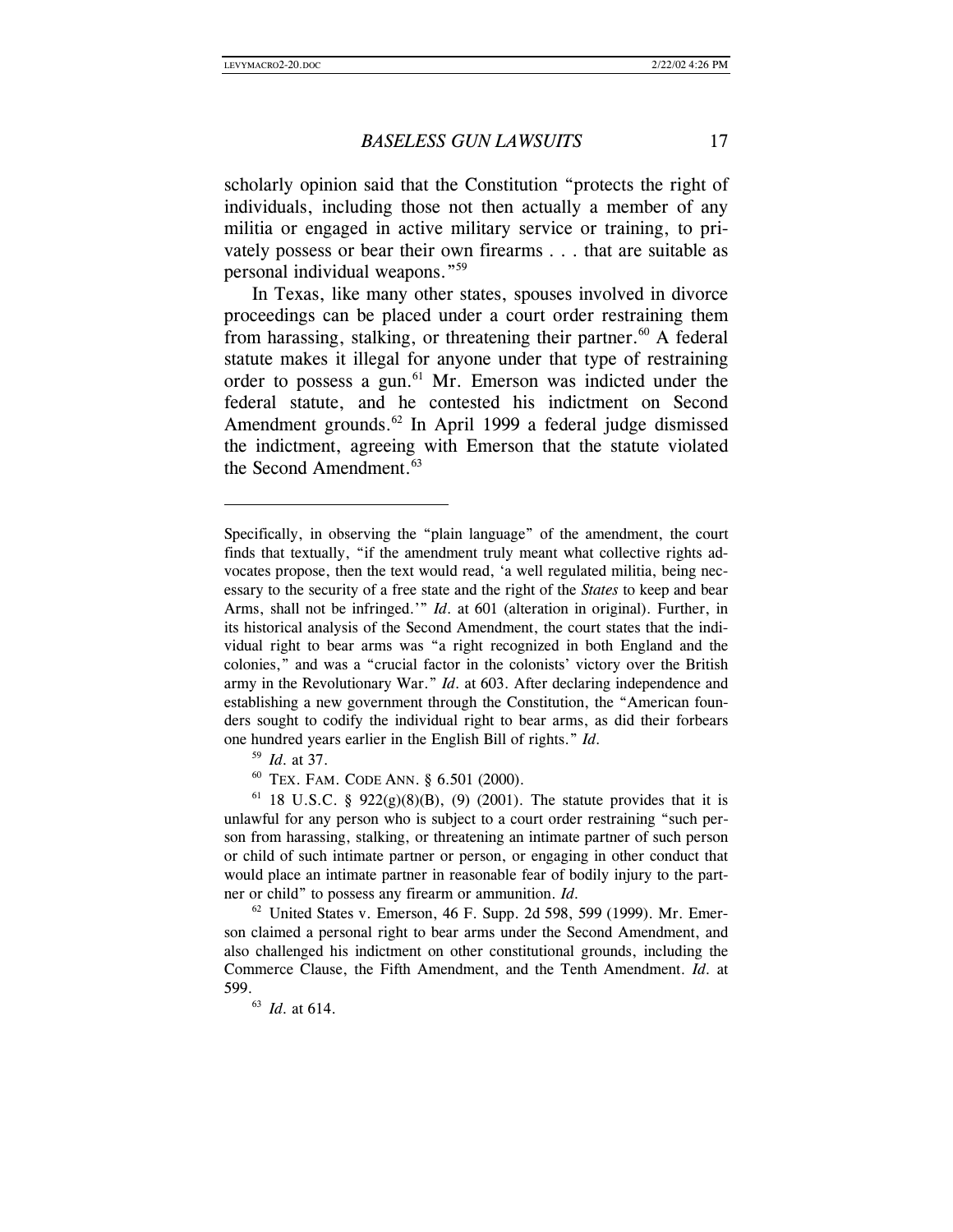The trial judge, Samuel Cummings, did not equivocate. He said, "If the amendment truly meant what the collective rights advocates propose, then the text would read, 'A well regulated Militia being necessary to the security of a free State, the right of the *states* [or the militia] to keep and bear arms shall not be infringed.'"64 Cummings might have added that a collective right, if conferred on the states, would permit "state governments [to] maintain military organizations independent from the federal military, and to arm those organizations with nuclear weapons or whatever else the state may choose."<sup>65</sup> A states' rights approach would also suggest that "Supreme Court decisions recognizing that the federal government has final authority over the deployment and use of the National Guard must be incorrect."<sup>66</sup>

When Cummings parsed the two clauses of the Second Amendment, he concluded that "[t]he function of the subordinate clause was not to qualify the right, but instead to show why it must be protected. . . . If this right were not protected, the existence of the militia, and consequently the security of the state, would be jeopardized."<sup>67</sup> In other words, the second clause ("the right of the people to keep and bear Arms, shall not be infringed") is operational; it secures the right. The first clause ("A well regulated Militia, being necessary to the security of a free State") is explanatory; it justifies the right. That syntax was not unusual for the times. For example, the free press clause of the 1842 Rhode Island Constitution states: "The liberty of the press being essential to the security of freedom in a state, any person may publish his sentiments of any subject."<sup>68</sup> That provision surely does not mean that the right to publish protects only the press. It protects "any person," and *one* reason that it protects any person is that a free press is essential to a free society.

<sup>&</sup>lt;sup>64</sup> *Id.* at 601.<br><sup>65</sup> David B. Kopel & Richard E. Gardiner, *The Sullivan Principles: Protecting the Second Amendment from Civil Abuse*, 19 SETON HALL LEGIS. J. 737, 739 (1995) (indicating that this is the logical conclusion of the "states' rights only" argument).

<sup>66</sup> *Id*. at 739.

<sup>67</sup> *Emerson*, 46 F. Supp. at 601. 68 R.I. CONST. art. I, § 20 (1842).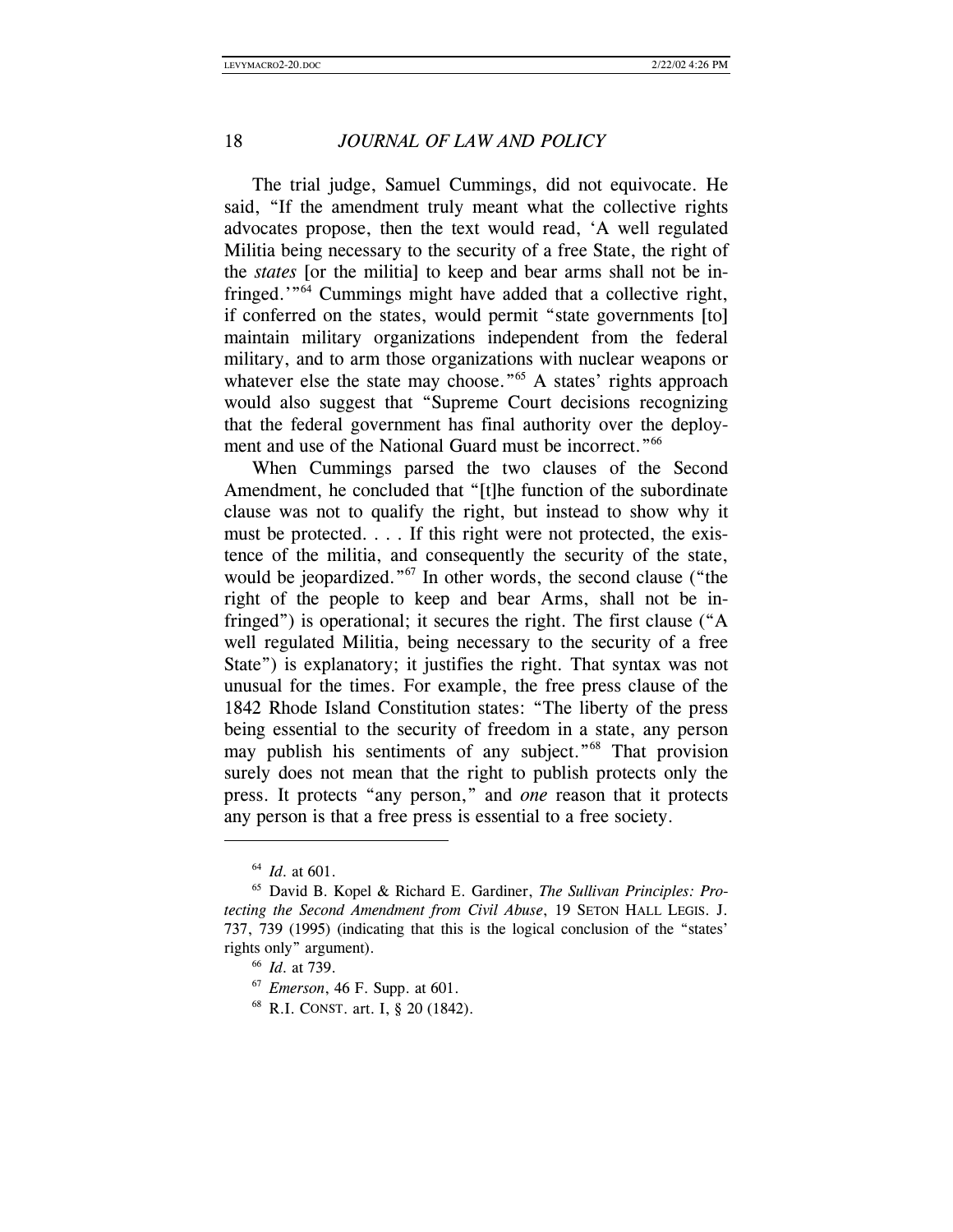In a similar vein, Article I, section 8 of the U.S. Constitution gives Congress the power to grant copyrights in order to "Promote progress of Science and useful Arts."69 Yet copyrights are also granted to *Hustler* magazine, to racist publications, even to literature that expressly seeks to retard science and the useful arts.<sup>70</sup> The proper understanding of the copyright provision is that promoting science and the arts is but one justification for the copyright power.<sup>71</sup> Analogously, the militia clause helps explain why we have a right to bear arms, but it is not necessary to the exercise of that right. $^{72}$ 

As one might guess, the Clinton administration took a different position as illustrated in the following exchange at the oral argument before the Fifth Circuit in the *Emerson* case:

Judge William L. Garwood: You are saying that the Second Amendment is consistent with a position that you can take guns away from the public? You restrict ownership of rifles, pistols and shotguns from all people? Is that the position of the United States?

Deputy U.S. Attorney General William Meteja: Yes.

Garwood: Is it the position of the United States that persons who are not in the National Guard are afforded no protections under the Second Amendment?

 $\overline{a}$ 

49, at 176 (arguing, *inter alia*, that prefatory phrases found in the Second Amendment, "[a] well regulated Militia," and Article One, § 8, cl. 9, "[t]o promote the Progress of Science and useful Arts," work neither to "limit [n]or qualify the operative clause").

<sup>69</sup> U.S. CONST. art. I, § 8, cl. 9. 70 *See* Lund, *The Ends of Second Amendment Jurisprudence*, *supra* note 49, at 176 (arguing that this clause also protects racists and others who seek to retard the progress of science and useful arts). 71 *See* Mazer v. Stein, 347 U.S. 201, 219 ("The economic philosophy be-

hind the clause empowering Congress to grant patents and copyrights is the conviction that encouragement of individual effort by personal gain is the best way to advance public welfare through the talents of authors and inventors."); *see also* Neil Weinstock Netanel, *Locating Copyright Within the First Amendment Skein*, 54 STAN. L. REV. 1, 86 (2001). 72 *See* Lund *The Ends of Second Amendment Jurisprudence*, *supra* note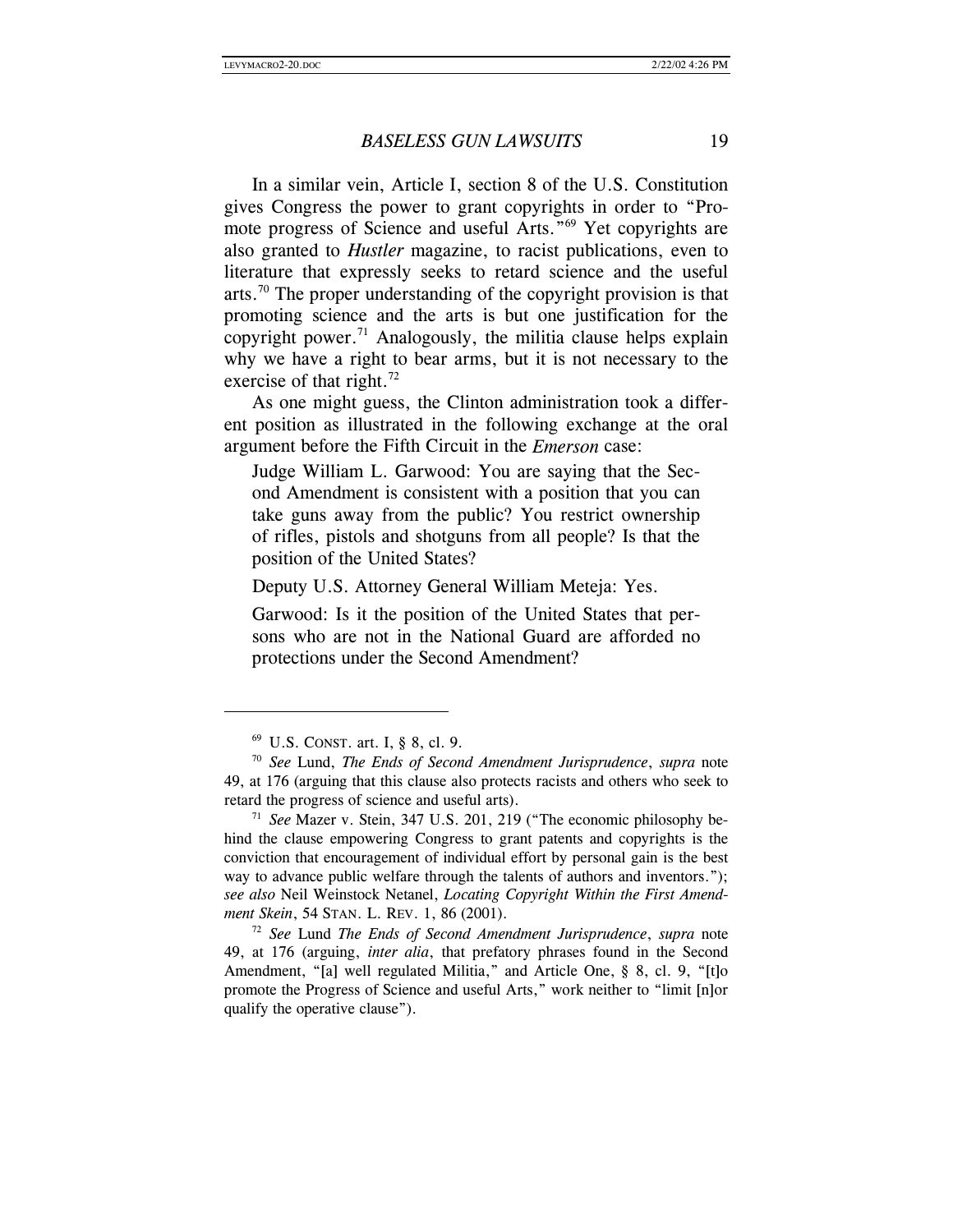Meteja: Exactly.<sup>73</sup>

Meteja later explained that even Guard members are only protected by the Second Amendment when and to the extent that their weapon is used for Guard business.<sup>74</sup>

That view cannot be reconciled with the text of the Second Amendment, construed strictly in accordance with its original meaning. The term "well-regulated," in its eighteenth century context, does not mean *heavily* regulated, but *properly* regulated. Looked at in that manner, the Second Amendment ensures that the militia would not be improperly regulated, even weakened, by disarming the citizens who would be its soldiers.<sup>75</sup>

Bear in mind that Article I, section 8 gives Congress, not the states, the power to call forth and "provide for organizing, arming  $\ldots$  disciplining  $\ldots$  and for governing" the militia.<sup>76</sup> State powers are limited to appointing officers and training. The framers feared and distrusted standing armies; so they provided for a federal militia—all able-bodied males over the age of seventeen as a counterweight against potential tyranny.<sup>77</sup> But the framers also realized, in granting Congress near-plenary power over the militia, that a select, armed militia subset like today's National Guard could be equivalent to a standing army.<sup>78</sup> So they wisely crafted the Second Amendment to forbid Congress from disarming other citizens, thereby certifying that the militia would be

 $\overline{a}$ 

<sup>78</sup> 2 THE RECORDS OF THE FEDERAL CONVENTION OF 1787, at 330-31, 380-81, 384-88 (Max Ferrand ed. 1966).

<sup>73</sup> Raymond N. Haynes, *Second Amendment at Stake in Appellate Case*, L.A. METRO. NEWS-ENTER., June 27, 2000, at 9. 74 *Id*.

<sup>75</sup> *See* Lund, *The Ends of Second Amendment Jurisprudence*, *supra* note 49, at 175 (asserting that the purpose of the Second Amendment is to prevent Congress from using its "necessary and proper" Article I authority to disarm the citizenry).<br><sup>76</sup> U.S. CONST. art. I, § 8, cl. 16.

<sup>77</sup> *See* Alan Hirsch, *The Militia Clauses of the Constitution and the National Guard*, 56 U. CIN. L. REV. 919, 924 ("Indeed, 'there was not a member of the federal convention who did not feel indignation' at the idea of a standing army." (quoting 3 J. ELLIOT, THE DEBATES IN THE SEVERAL STATES CONVENTIONS ON THE ADOPTION OF THE FEDERAL CONSTITUTION 401 (1901) (remarks of Randolph at Virginia convention))).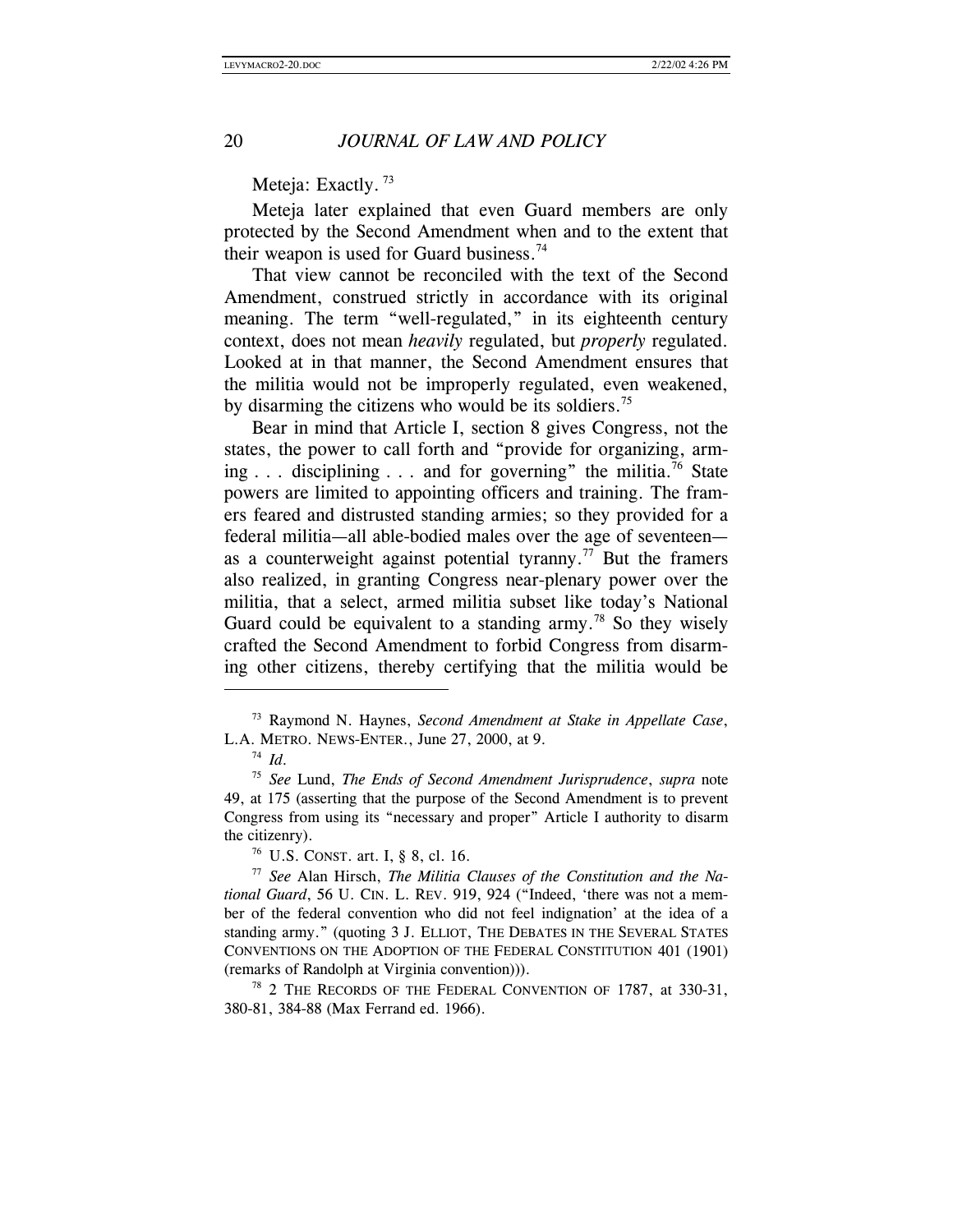"well-regulated."

 $\overline{a}$ 

Consider also these three changes made by the 1789 Congress when it drafted the amendment. First, Congress eliminated a provision excusing conscientious objectors from military service, making it clear that the Second Amendment is about firearms, not about military service.<sup>79</sup> Second, it stripped the term "wellarmed" as a modifier of "militia," again clarifying that the arms belonged to the people, not the military.<sup>80</sup> Third, it dropped the phrase "for the common defense" after the words "to keep and bear arms."<sup>81</sup> Here there is no ambiguity; the intent was to provide an individual right of defense, not common defense.

Finally, consider three other constitutional arguments against gun control, apart from the Second Amendment. First, many gun regulations are too vague and thus do not provide citizens with adequate notice of the particular acts that are illegal. $82$  In that

<sup>79</sup> *See* THE FEDERALIST NO. 47 (James Madison), *reprinted in* 15 THE DOCUMENTED HISTORY OF THE RATIFICATION OF THE CONSTITUTION 346 (J. Kaminski and G. Saladino, eds. 1984); STEPHEN P. HALBROOK, THAT EVERY MAN BE ARMED 81 (Liberty Press 1994); Symposium, *Fresh Looks: The Second Amendment: The Highest State of Originalism*, 76 CHI.-KENT L. REV. 103, 120-121 (2000) [hereinafter *Fresh Looks*].

<sup>80</sup> *See* 2 THE DOCUMENTARY HISTORY OF THE RATIFICATION OF THE CONSTITUTION 597-98, 623-24 (Merrill Jensen ed., 1976); *Fresh Looks*, *supra* note 79, at 120-21 (noting that Madison's first draft of the amendment reading "a well armed, and well regulated militia" was changed by the committee of the House to read, "[a] well regulated militia, composed of the body of the people," and later to its present form). 81 *See* United States v. Emerson, No. 99-10331, 2001 WL 1230757, at

<sup>\*25 (5</sup>th Cir. Oct. 16, 2001) ("[T]he Senate rejected a proposed amendment to add the words 'for the common defense' just after 'the right of the people to keep and bear arms.'"); *Fresh Looks*, *supra* note 79, at 122.<br><sup>82</sup> *See, e.g.*, Robert Batey, *Vagueness and the Construction of Criminal* 

*Statutes—Balancing Acts*, 5 VA. J. SOC. POL'Y & L. 1, 65 (1997) (acknowledging that gun statutes have recently been attacked for vagueness and the circuit courts have differed in their interpretations of firearms legislation); Jon S. Vernick & Stephen P. Teret, *New Courtroom Strategies Regarding Firearms: Tort Litigation Against Firearm Manufactures and Constitutional Challenges to Gun Laws*, 36 HOUS. L. REV. 1713, 1733 (1999) (recognizing "that many gun control laws have been challenged on the ground that they are impermissibly vague, in violation of due process").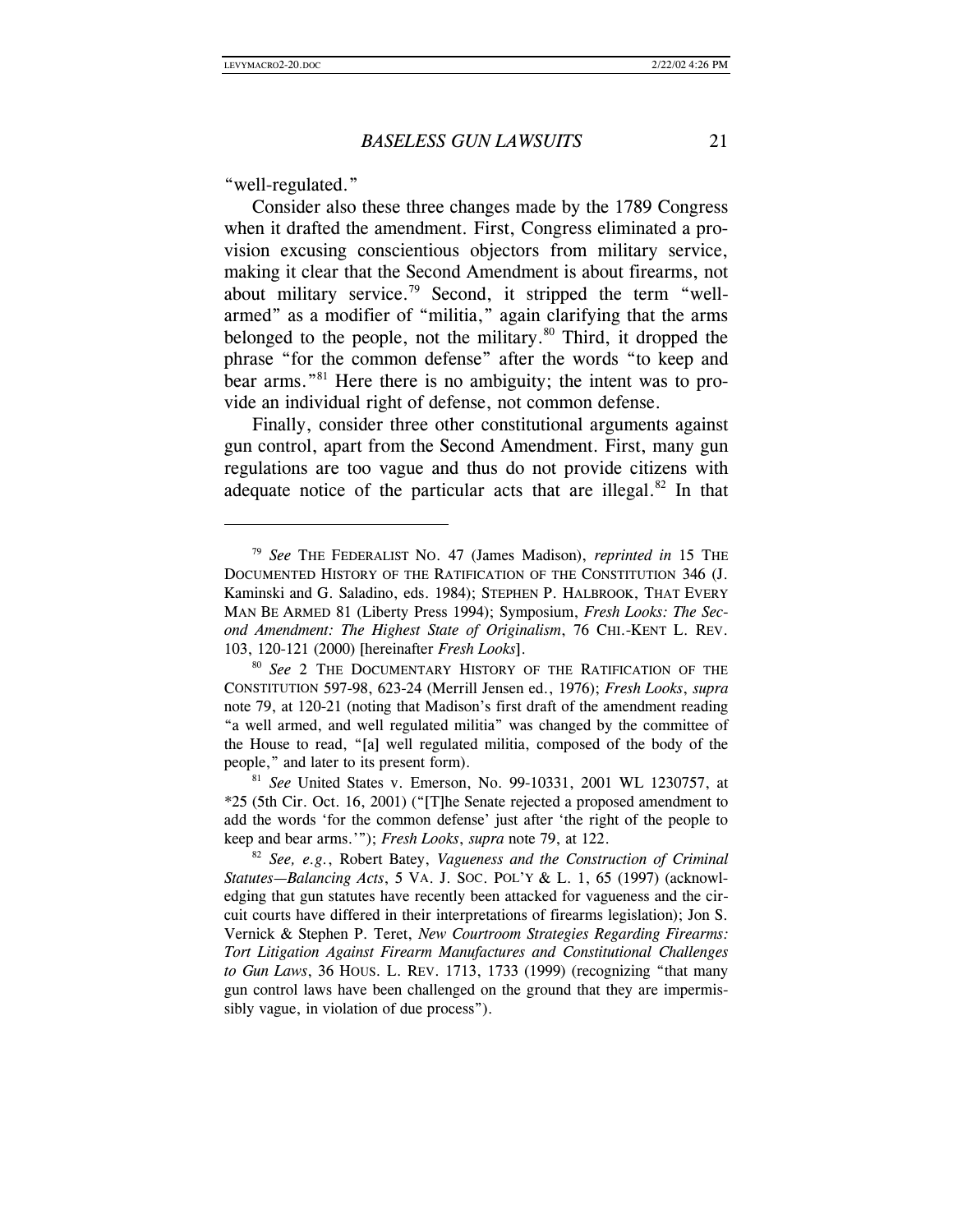way, the regulations offend the Due Process Clause.<sup>83</sup> Second, some federal controls may intrude on matters traditionally subject to state supervision, or may exceed the powers of Congress enumerated in Article I, section 8. As such, those controls would violate the Tenth Amendment. $84$  Finally, an individual right to keep and bear arms could well be among the unenumerated rights secured by the Ninth Amendment.<sup>85</sup>

#### III. LITIGATION TYRANNY

 $\overline{a}$ 

Switching gears from constitutional law to tort law, we next turn to the deluge of lawsuits against the gun industry. First, we

<sup>83</sup> U.S. CONST. amend. XIV, § 1. "No State shall make or enforce any law which shall abridge the privileges or immunities of citizens of the United States; nor shall any State deprive any person of life, liberty, or property, without due process of law; nor deny to any person . . . the equal protection of the laws." *Id*.

<sup>&</sup>lt;sup>84</sup> U.S. CONST. amend. X. "The powers not delegated to the United States by the Constitution, nor prohibited by it to the States, are reserved to the States respectively, or to the people." *Id*. *See also* Vernick & Teret, *supra* note 82, at 1720 (recognizing "that opponents to gun regulation statutes have raised Tenth Amendment arguments"); Symposium, *Triggering Liability: Should Manufacturers, Distributors, and Dealers Be Held Accountable for the Harm Caused by Guns?: The Brady Handgun Violence Prevention Act: Does It Have a Shot at Success?*, 19 SETON HALL LEGIS. J. 894, 916 (1995) (acknowledging "that a number of the circuit courts have held that some federal gun regulatory acts are unconstitutional because they violate the Tenth

Amendment").<br><sup>85</sup> U.S. CONST. amend. IX. "The enumeration in the Constitution, of certain rights, shall not be construed to deny or disparage others retained by the people." *Id*.; *see also* Nicolas J. Johnson, *Beyond the Second Amendment: An Individual Right to Arms Viewed Through the Ninth Amendment*, 24 RUTGERS L.J. 1, 7-12 (1992). Johnson observes that the Supreme Court has acknowledged the existence of unenumerated rights, derived by manipulating enumerated guarantees. *Id*. at 7 (citing Randy E. Barnett, *The Ninth Amendment and Constitutional Legitimacy*, 64 CHI.-KENT L. REV. 37 (1988)). He discusses a natural rights view of the Ninth Amendment as a method of manipulation and suggests that an individual's right to arms is a fundamental, natural right. *Id*. at 20. For further discussion of Ninth Amendment interpretation, *see* Lawrence E. Mitchell, *The Ninth Amendment and the "Jurisprudence of Original Intention*,*"* 74 GEO. L.J. 1719 (1986).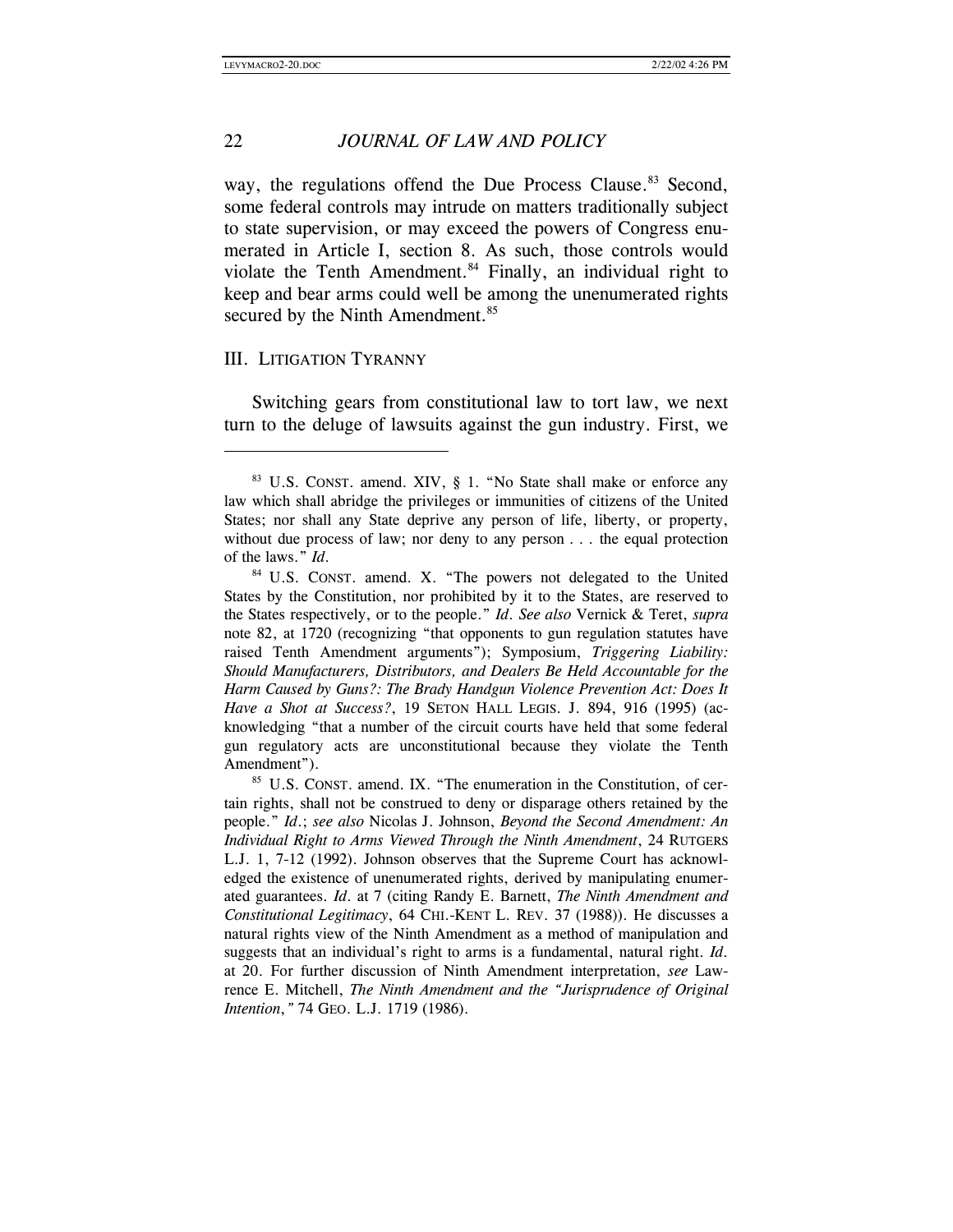#### *BASELESS GUN LAWSUITS* 23

examine the federal government claims, which the Bush administration will probably not pursue. Next, we consider litigation by more than thirty cities and counties as well as New York State.

# *A. Federal Claims*

At the federal level, Clinton's HUD secretary, Andrew Cuomo, had a plan to change the way the nation's gun makers do business.<sup>86</sup> He advocated legal action by each of 3400 housing authorities in an attempt to hold gun makers responsible for defraying the cost of security guards and alarm systems installed to curb violence in public housing. $87$  Like the cities, HUD said it was not interested in money damages.<sup>88</sup> While that may have been the case, Cuomo and his acolytes understood very well that the small gun industry could not afford to defend itself—even against unfounded suits—in the face of such overwhelming firepower. Already smothered by litigation from dozens of cities and counties, the gun industry would have been crushed under the weight of such action. A *Wall Street Journal* story emphasized that very point:

As with the municipal suits, one filed on behalf of housing authorities would be groundbreaking and certainly not a sure bet to succeed in court. But a suit by a large group of housing authorities could [exhaust] gun companies' resources in pretrial maneuvering—by making demands for documents concerning industry distribution practices in

<sup>86</sup> *See, e.g*., Matt Bai, *Guns: The Feds Fire a Round: Washington's New Tactic: Target Gunmakers with Litigation*, NEWSWEEK INT'L, Dec. 20, 1999 (commenting that failures in gun war negotiations led to the Clinton White House's plan to initiate a suit on behalf of public housing authorities); Martin Kasindorf & Wendy Koch*, Industries Try to Build Defenses Against Lawsuits*, USA TODAY, Dec. 28, 1999, at 11A; Shailagh Murray, *HUD's Cuomo Is Drawing Flak for His Stances, Critics Say Ambition Drives Homeless, Gun Policies, Not the Agency's Needs*, WALL ST. J.*,* Dec. 23, 1999, at A20.

<sup>&</sup>lt;sup>87</sup> *See Barrett, <i>HUD May Join the Assault, supra* note 2, at A3.<br><sup>88</sup> *See Daniel Mitchell, <i>Trampling the Rule of Law*, WASH. TIMES, Dec. 17, 1999, at A16 (stating that HUD was primarily "seeking to stop irresponsible marketing practices on the part of gun makers").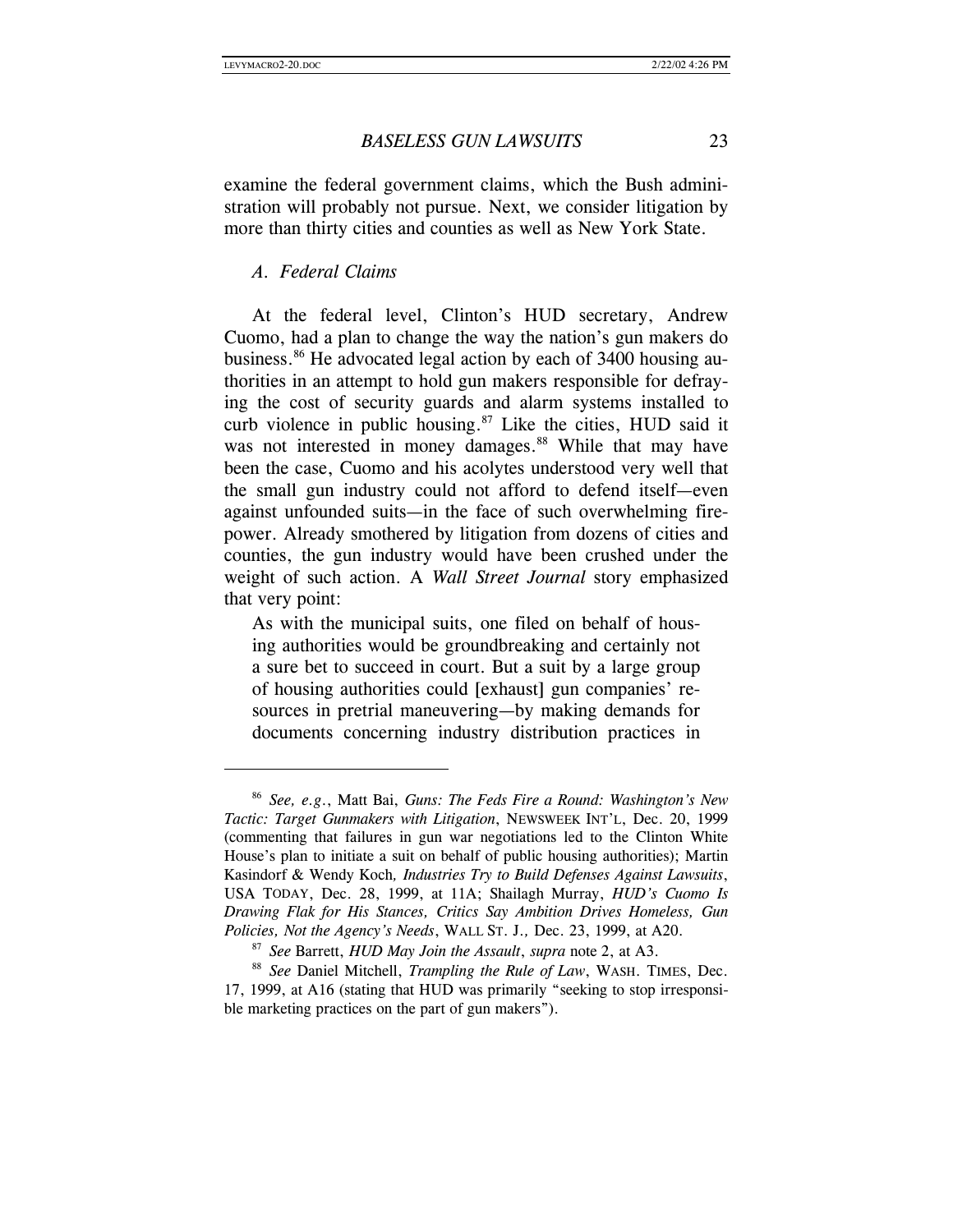$\overline{\phantom{a}}$ 

# 24 *JOURNAL OF LAW AND POLICY*

hundreds or thousands of localities.<sup>89</sup>

Cuomo's efforts, in essence, were no better than thinly veiled blackmail.

In justifying HUD's litigation plans, Cuomo contended that "only one percent of the dealers are selling over 50 percent of the guns used in crimes."90 If, however, crimes were linked to guns sold by particular dealers, there is no reason why the underlying data was not turned over to authorities. It is, in fact, the authorities' duty to shut down dealers who break laws on the books in all fifty states. $91$  Instead, Cuomo sought to compel gun makers to become police, judge, and jury. He expected such makers to ferret out "bad" dealers—some of whom were entirely innocent and to deny those dealers, without due process of law, the merchandise that they sell for a living.

In addition, Cuomo also demanded safer guns.<sup>92</sup> "We have safety caps on aspirin," he has stated, so why not safety locks on guns?<sup>93</sup> That flawed logic, however, overlooks relevant differences between guns and aspirin. First, the requirement for safety caps on aspirin arose out of legislation, not judicial mandate. $94$ Second, aspirin is legally accessible to kids, guns are not. Third, guns and not aspirin are used to protect human lives; not many

<sup>&</sup>lt;sup>89</sup> Barrett, *HUD May Join the Assault*, *supra* note 2, at A3.<br><sup>90</sup> Anne Gearan, *Threat of Suit Aimed at Putting Pressure on Gun Makers*, DAYTON DAILY NEWS, Dec. 9, 1999, at A13.<br><sup>91</sup> *See generally* CAL. PENAL CODE § 12290 (West 2001); MD. CODE

ANN. art. 27, § 442C (2001); OR. REV. STAT. § 166.418 (1999); TENN. CODE ANN. § 39-17-1316 (2001); VA. CODE ANN. § 18.2-308.2:3 (Michie 2001).

<sup>92</sup> *See* Gearan, *supra* note 90, at A13 (summarizing that "[t]he White House and Department of Housing and Urban Development [Cuomo] want gun makers to agree to a code of conduct that includes cracking down on disreputable gun dealers and making guns safer"); Eric Rosenberg, *U.S. Readies Suit Against Gun Manufacturers*, Dec. 15, 1999, at A12 (noting that the aim of HUD Secretary Andrew Cuomo and Bruce Reed, President Clinton's point man on gun policy, "would be to force manufacturers to produce safer guns and new business practices to guard against shady dealers").

<sup>&</sup>lt;sup>93</sup> Press Release, A Statement by Secretary Cuomo on School Shooting in Michigan (Mar. 1, 2001) (on file with author). 94 *See* Poison Prevention Packaging Act, 15 U.S.C. §§ 1471-1476 (1970).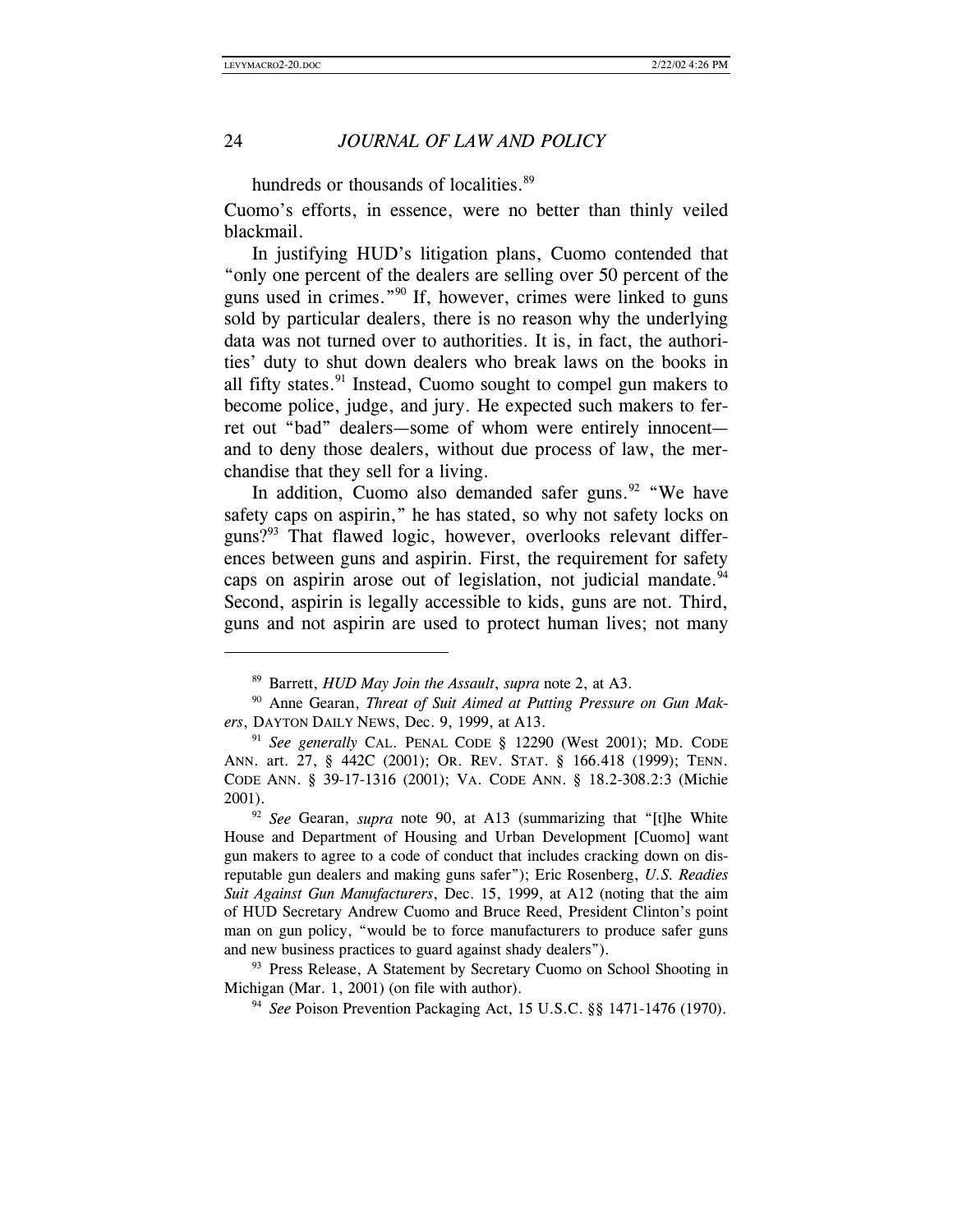people when confronted with an emergency will turn to a bottle of aspirin for protection. Use of a gun for self-defense could be dangerously compromised if the gun is locked. Sammy "The Bull" Gravano, the Mafia turncoat, aptly stated, "Safety locks? You . . . pull the trigger with a lock on, and I'll pull the trigger [without one]. We'll see who wins."<sup>95</sup>

If Cuomo was so concerned about unsafe public housing, he should have sued his own agency. HUD is responsible for housing authorities—including their location, selection of tenants, eviction policies, even inadequate policing. But rather than admit to the abject failure of public housing,  $96$  Cuomo instructed his minions to plan lawsuits, modeled after those filed by cities and counties from coast to coast. Those baseless lawsuits embody two principal legal theories: negligent marketing and defective products.

#### *B. Negligent Marketing*

 $\overline{a}$ 

The city of Chicago, and other cities following its example, accused gun makers of "negligent marketing"—flooding the suburbs where gun laws are relaxed with more guns than suburban residents will buy, knowing that the excess will find its way to the inner city, where gun laws are more restrictive. $97$ 

Simple economic logic reveals the flaw in Chicago's negligent marketing claim. If gun makers reduce the supply of firearms sold to suburban dealers, the market price of guns will rise. Consumers with the most "elastic" demand—that is, consumers who are most sensitive to price changes—will reduce or eliminate their purchases. The evidence is clear that those price-sensitive

<sup>&</sup>lt;sup>95</sup> Howard Blum, *Reluctant Don*, VANITY FAIR, Sept. 1999, at 165.<br><sup>96</sup> HUD, under Cuomo's command, failed to screen tenants, fix elevators,

and provide policing. *See* Richard A. Epstein, *Lawsuits Aimed at Guns Probably Won't Hit Crime*, WALL ST. J., Dec. 9, 1999, at A26. Considering guns to be the major problem, HUD focused on suits against manufacturers, and, as a result, overlooked vital steps leading to a severe decline in the state of housing projects. *Id*.

<sup>97</sup> *See supra* note 4 (listing suits filed by counties).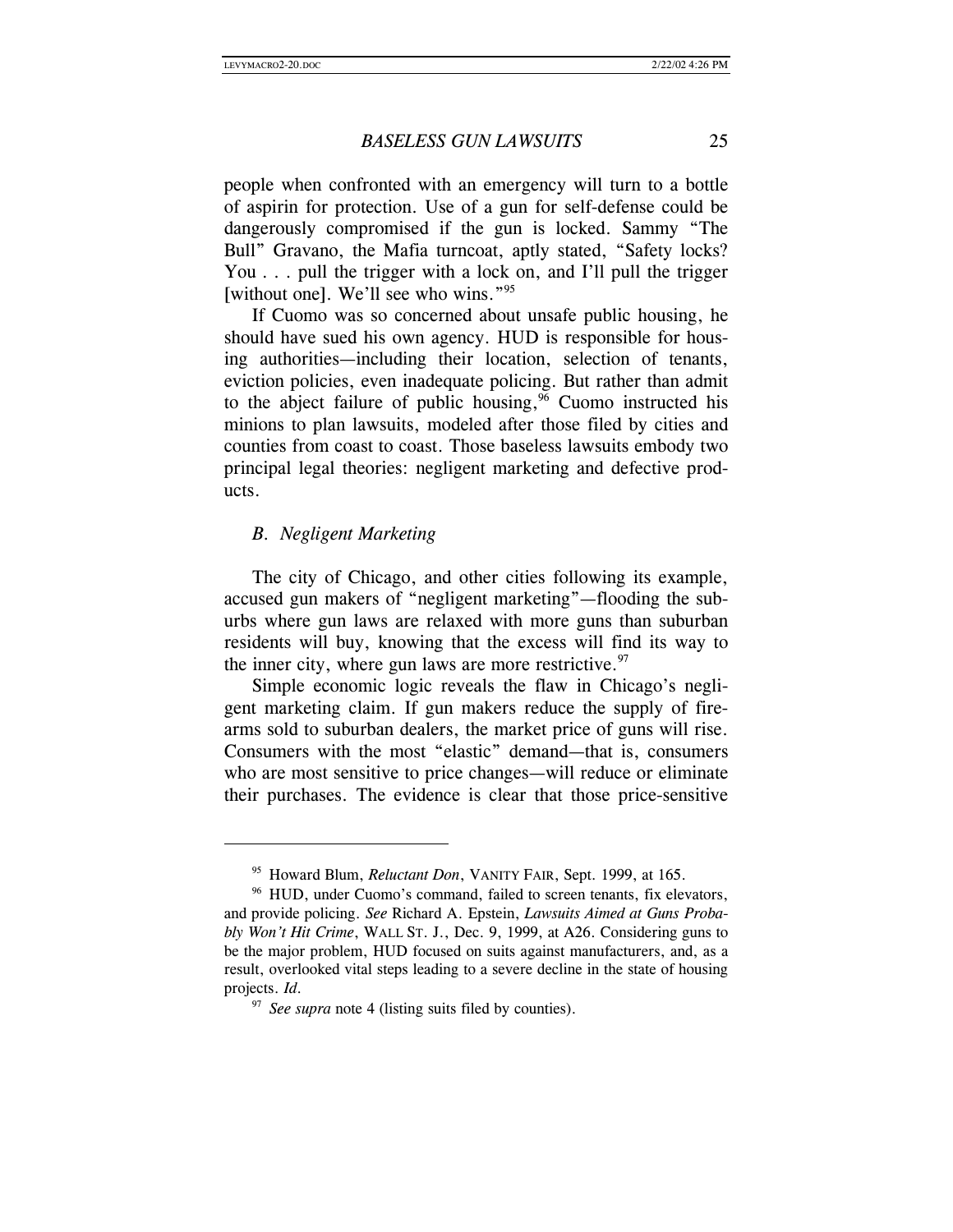$\overline{\phantom{a}}$ 

# 26 *JOURNAL OF LAW AND POLICY*

consumers are typically law-abiding citizens. $98$  By contrast, criminals' demand for guns is highly "inelastic." They operate in a "survival at any price" environment, which is why crooks are willing to pay inflated black-market prices for firearms. Perversely, by restricting the legal supply of guns and raising prices, manufacturers will put relatively more weapons in criminals' hands and relatively fewer in the hands of honest citizens.

Besides, any coordinated industry response to a negligent marketing claim would run afoul of the antitrust laws. Manufacturers that supposedly overproduce would have to collude in order to reduce production jointly. Although Smith & Wesson is aware of how many of its guns are going to, for instance, Maryland, those guns, by themselves, do not saturate the Maryland market. Smith & Wesson has no idea how many Maryland guns are shipped by Colt, Beretta, Glock, Ruger, or any other manufacturer. Because brands are more or less interchangeable, no single gun maker would agree to cut back production for fear that other manufacturers would simply take up the slack. Yet if the companies were to collude, an antitrust lawsuit would surely ensue.

An obvious solution to Chicago's problem, said the judge who dismissed the city's case this past September, would be for the police to enforce laws that already prohibit sales to minors, felons, the mentally incompetent, and anyone else without a stateissued firearm owners ID card.<sup>99</sup> Instead, Chicago sued gun makers lawfully selling to wholesalers, who, in turn, sell to licensed retailers. The city wanted to hold gun makers liable for the violent acts of criminals; however, most of these criminals—over whom the manufacturer has no control—did not buy from licensed retailers.<sup>100</sup> As the Seventh Circuit held in *Bloomington v*.

<sup>98</sup> *See* Michael I. Krauss & Robert A. Levy, *So Sue Them, Sue Them: Cities Look to Squeeze Gun Makers*, WKLY. STANDARD, May 24, 1999, at 19; Levy, *The New Business*, *supra* note 8, at 599.<br><sup>99</sup> *See Beretta U.S.A. Corp.*, No. 98-CHI15596, at 18 (Ill. Cir. Ct. Cook

County filed Nov. 12, 1998); *see also* Andrew Stern, *Judge Dismisses Chicago Suit Against Gun Industry*, REUTERS, Sept. 15, 2000.

<sup>100</sup> *See Beretta U.S.A. Corp.*, No. 98-CHI15596, at 51 (Ill. Cir. Ct. Cook County filed Nov. 12, 1998).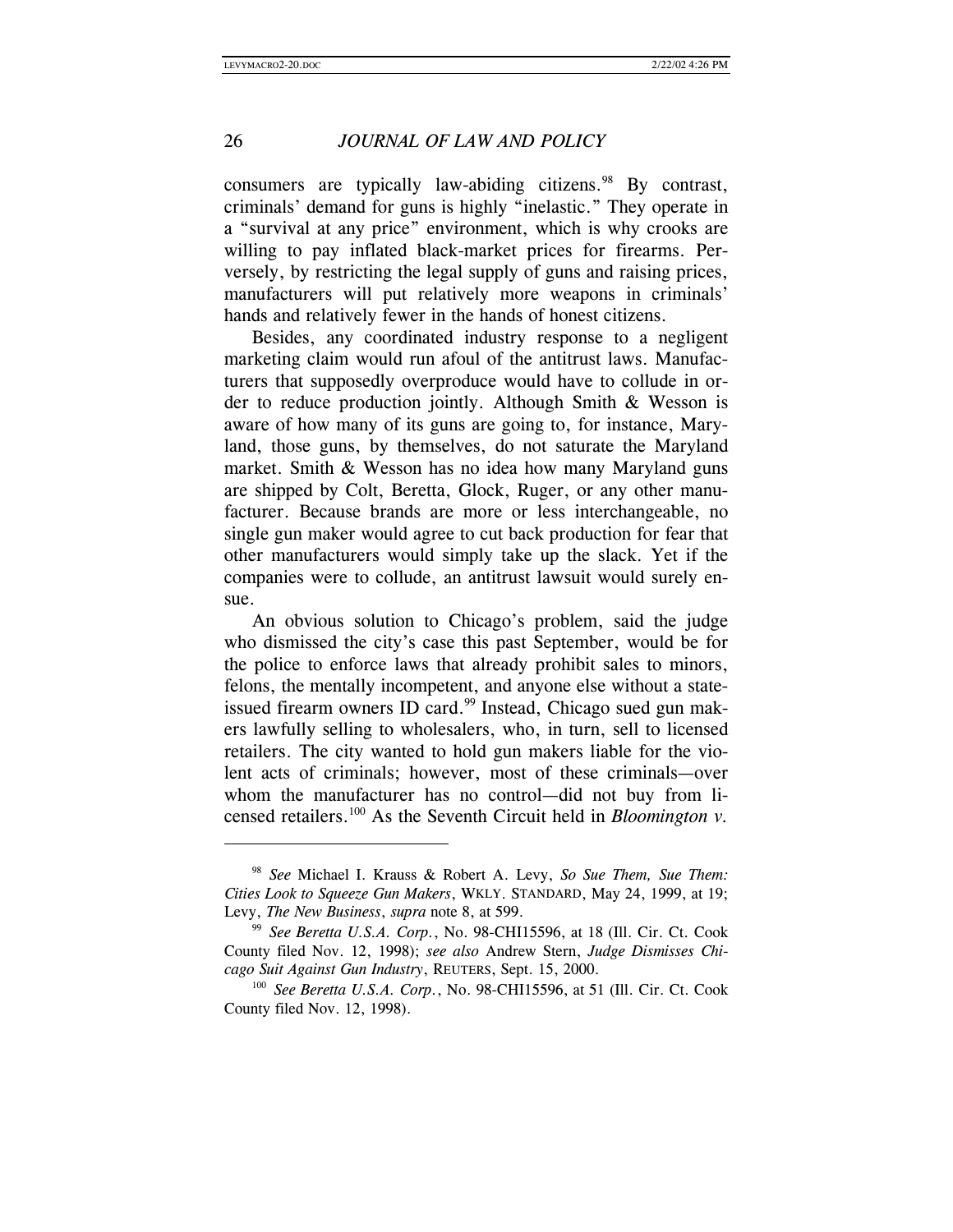Westinghouse,<sup>101</sup> a manufacturer cannot be held liable for creation of a nuisance by the buyer unless the manufacturer participated in the conduct.

The chain of causation is broken when a criminal act intervenes between a gun maker's original sale and an injury arising out of the gun's violent use. That time-honored principle of law, by itself, is sufficient to dismiss these cases.<sup>102</sup> A gun maker is liable only if the injury was foreseeable. An intervening criminal act is foreseeable if it is the natural and probable outcome of the gun maker's sale. Although Americans own roughly 240 million guns and commit about  $450,000$  gun-related crimes each year, $103$ only two-tenths of one percent of all guns is involved in criminal activity in any given year, even if a different gun is used in each of those crimes.104 That negligible chance of criminal conduct surely does not cross the "natural and probable outcome" threshold.

The manufacture, sale, and ownership of handguns are highly regulated. If a gun dealer knowingly condones so-called straw purchases—those made by legal buyers on behalf of criminals—

<sup>&</sup>lt;sup>101</sup> Bloomington v. Westinghouse Elec. Corp., 891 F.2d 611, 614 (7th Cir. 1989) (finding that a manufacturer and seller of chemicals did not commit nuisance under Indiana law by selling chemicals that contaminated the city's landfill, sewer system, and sewage treatment plant because the chemicals were no longer under the defendant's control). 102 *See, e.g.*, Camden County Bd. of Chosen Freeholders v. Beretta

U.S.A. Corp., 123 F. Supp. 2d 245, 259 (D.N.J. 2000) (finding that the causal connection was weak, amounting to scarcely more than "an assertion that because the gun manufacturers distribute their products, they eventually fall into the wrong hands, are used to commit crimes against persons and property, causing the County to expend money for law enforcement"); Bennet v. Cincinnati Checker Cab Co., 353 F. Supp. 1206, 1210 (E.D. Ky. 1975) (holding that the criminal act on the part of the shooter acted as a superseding cause, thereby breaking the chain of causation); *see also* Shaun R. Bonney, *Using the Courts to Target Firearm Manufacturers*, 37 IDAHO L. REV. 167, 191-92 (2000) (arguing that gun manufacturers are unlikely to be held liable under traditional tort law in which causation is an essential element).

<sup>103</sup> *See* John R. Lott, Jr., *Suits Targeting Gun Makers Are Off the Mark*, WALL ST. J., Mar. 2, 1999, at A18.<br><sup>104</sup> *Id*.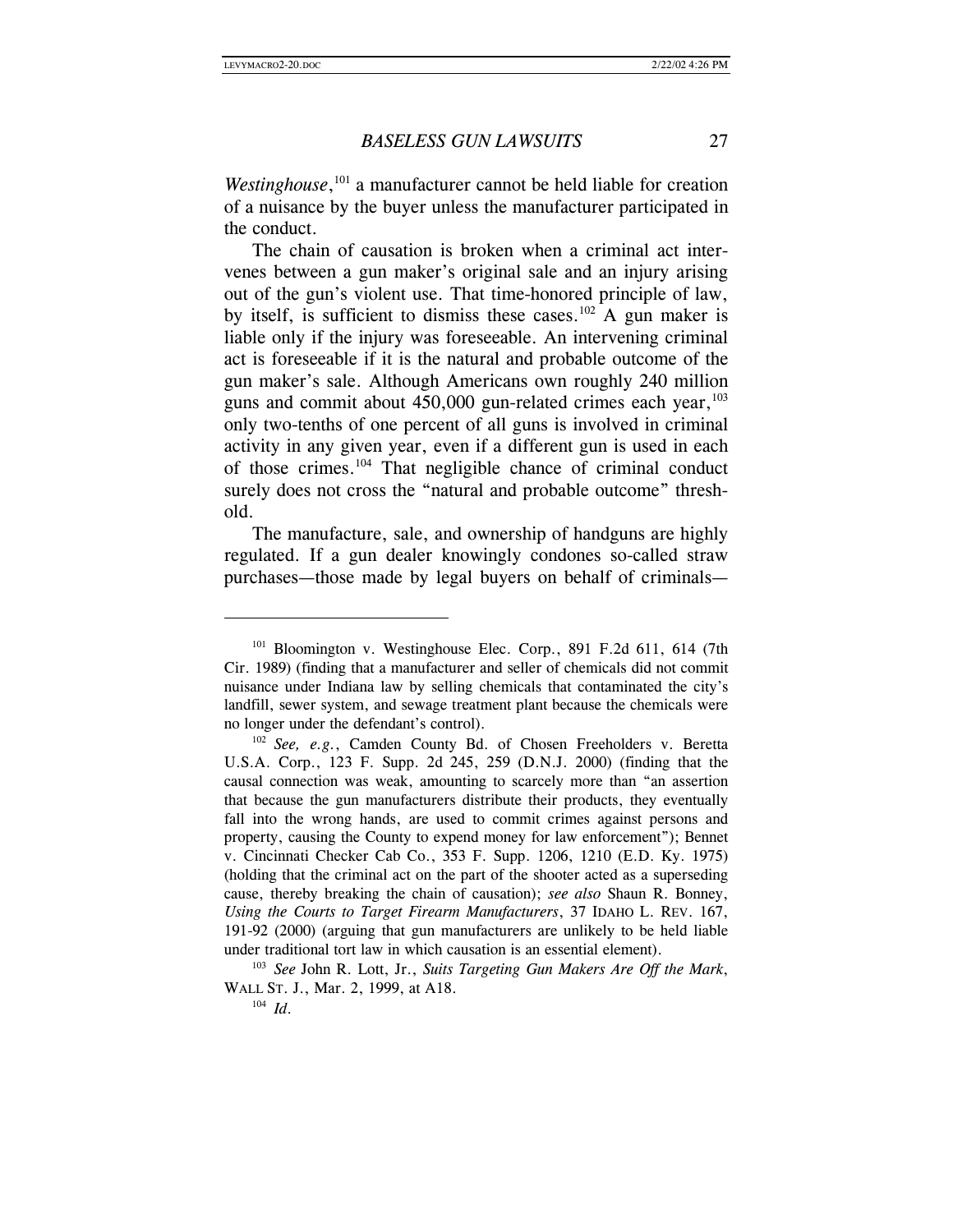the dealer can be prosecuted under current law.<sup>105</sup> As of April 2000, seventeen months after Chicago filed its lawsuit, only four of the retailers targeted by the city's undercover "stings" had been charged.<sup>106</sup> In the only case to go to trial, the jury took but ten minutes to find the defendant not guilty.<sup>107</sup> If the behavior of those dealers was as egregious as the city's complaint suggests, why were there only four indictments and zero convictions?

Nationwide, thousands of laws regulate everything from who can own a gun and how it can be purchased to where one can possess or use it.108 Nonetheless, in 1998 there were only eight federal prosecutions for the thousands of instances that guns were brought illegally onto school grounds.<sup>109</sup> According to a Syracuse University study, from 1992 to 1999, federal gun prosecutions declined by 43%.<sup>110</sup> Over the two years ended mid-1999, the Bureau of Alcohol, Tobacco and Firearms ("BATF") traced half of the guns used in crimes to 389 dealers, but only nineteen had

 $\overline{\phantom{a}}$ 

Handguns are the only consumer product that an American consumer is forbidden to purchase outside his state of residence. They are the only mass consumer product for which retailers, wholesalers, and manufacturers all require federal licenses. They are among a tiny handful of consumer products for which the federal government regulates simple possession, and further regulates the terms of retail transactions, going so far as to require (for handguns) that police be notified and given an opportunity to disapprove the sale before being allowed to consummate the transaction.

<sup>&</sup>lt;sup>105</sup> *See* 18 U.S.C. § 922(a)(2) (making it illegal for a dealer to ship or transport to any person other than a licensed importer, licensed manufacturer, licensed dealer, or licensed collector). 106 Devon Spurgeon & Paul M. Barrett, *Operation Gunsmoke, Touted as* 

*a Big Deal, Makes a Small Mark*, WALL ST. J., Apr. 6, 2000, at A1.<br><sup>107</sup> *Id.* <sup>108</sup> *See* John R. Lott, Jr., *Gun Laws Can Be Dangerous, Too*, WALL ST.

J., May 12, 1999, at A22; *see also* Kopel & Gardiner, *supra* note 65, at 762- 63.

Kopel & Gardiner, *supra* note 65, at 762-63.<br><sup>109</sup> *See* Peter J. Boyer, *Big Guns*, NEW YORKER, May 17, 1999, at 62.<br><sup>110</sup> *See* Edward Walsh, *Clinton Plans Gun Initiative*, WASH. POST, Jan. 18, 2000, at A2.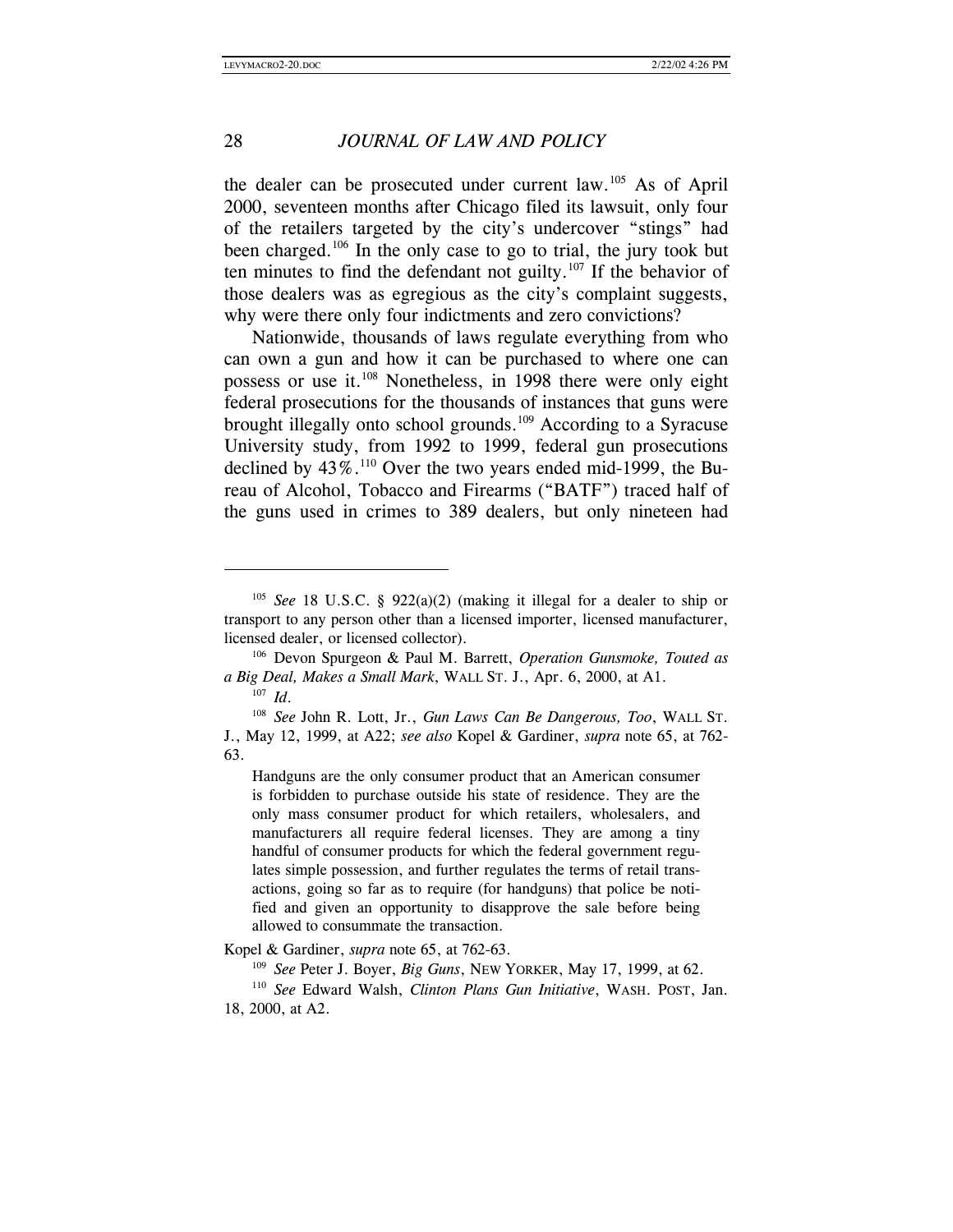their licenses revoked.<sup>111</sup> Moreover, a BATF study released in June 2000 documented 1,700 federal and state gun-law prosecutions and 1,000 verdicts from July 1996 through December 1998.112 On a per-year basis, that equals 680 prosecutions and 400 guilty pleas—trivial numbers when contrasted with roughly 500,000 gun crimes committed in the United States each year.

The effect of more rigorous law enforcement and stiffer penalties is apparent from Richmond's experience with Project Ex $ile<sup>113</sup>$ —a federal program that, in part, mandates a five-year minimum sentence in federal prison for any felon caught carrying or trying to buy a gun.<sup>114</sup> As a result of the program, Richmond reported a 36% decline in gun homicides and 37% drop in armed robberies for the 1997 calendar year.<sup>115</sup> When the National Rifle Association ("NRA") sought to expand Project Exile, it received little support from the Clinton administration until September 1999, at which time the president requested an inconsequential budget increase of \$5 million.<sup>116</sup> Congressional Republicans had wanted \$27 million, albeit targeted at cities in states where the

<sup>&</sup>lt;sup>111</sup> BUREAU OF JUSTICE STATISTICS SPECIAL REPORT, U.S. DEP'T OF JUSTICE, PUB. NO. NCJ 180795, FEDERAL FIREARMS OFFENDERS, 1992-98 (2000); *see also* Fox Butterfield, *Limits on Power and Zeal Hamper Firearms Agency*, N.Y. TIMES, July 22, 1999, at A1. Julius Wachtel, retired after twenty-three years as a BATF agent, remarked that he and his co-workers had a saying: "No cases, no waves. Little cases, little waves. Big cases, big waves." *Id.* 112 *Treasury Makes Case for Gun Show Clampdown*, REUTERS, June 21,

<sup>2000. 113</sup> Developed in 1997 by the U.S. Attorney's Office in Richmond, "Pro-

ject Exile" facilitated the prosecution of illegal gun offenses in federal court, created stiffer bond rules and sentencing guidelines, expedited the reporting system, and decreased processing time for felons with gun charges associated with domestic violence. In addition, the program improved police officer training on federal firearms statutes and search and seizure issues. *See* Daniel C. Richman, *"Project Exile" and the Allocation of Federal Law Enforcement Authority*, 43 ARIZ. L. REV. 369, 378-80 (2001).

<sup>&</sup>lt;sup>114</sup> *Id.* at 380.<br><sup>115</sup> *See generally* Michael Janofsky, *Fighting Crime by Making Federal Case About Guns*, N.Y. TIMES, Feb. 10, 1999, at A12. 116 *See* Saundra Torry, *Federal-Local Gun Control Venture Stymied by* 

*Success*, WASH. POST, Sept. 11, 1999, at A1.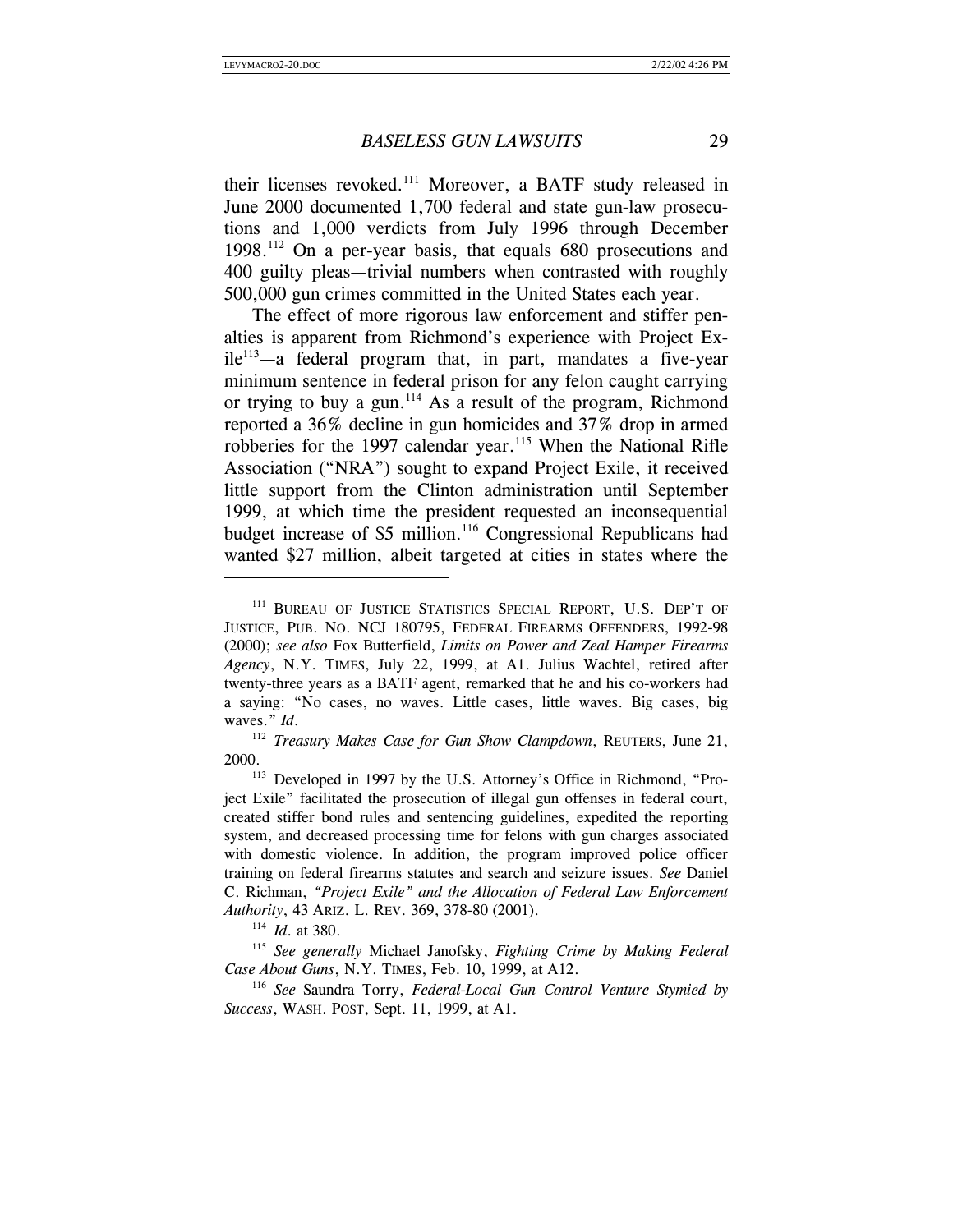senators on the Appropriations Committee served, not at cities where crime rates were highest. $117$ 

To be sure, the states, not the federal government, exercise general police power. Why should federal courts be turned into what one federal judge in Richmond characterized as "police courts"?118 It would be far better for the states to stiffen their own penalties than to federalize yet more crimes.<sup>119</sup> Indeed, the federalization of most gun crimes cannot be squared with the Tenth Amendment, which permits the federal government to exercise only those powers that are enumerated in the Constitution and delegated by it to the United States.<sup>120</sup> Still, many federal criminal laws would qualify as a legitimate exercise of state police power. In any event, non-enforcement—whether state or federal—cannot be laid at the doorstep of gun makers.

Naturally, if existing laws are not being enforced, the best bet, according to the politicians, is to pass more laws. In the Chicago suburbs, for example, the Cook County legislature could have enacted more restrictive gun laws. For whatever reasons, it chose not to do so. Instead, Cook County signed on as coplaintiff in Chicago's lawsuit to do what the county elected not to. In effect, Cook County's complaint to the court, quite literally, is that the county has itself failed to pass appropriate legislation.

#### *C. Defective Product*

Apart from negligent marketing, the second major claim among cities suing the gun industry is that firearms are "defective and unreasonably dangerous" as they are currently manufactured.<sup>121</sup> In order to hold gun makers liable for selling an unsafe

<sup>117</sup> *Id.*<br><sup>118</sup> *Id.* 118 *Id.* 118 *ID.* 200 **Right** Richmond's program, renamed Virginia Exile, is now under state control. *See 160 Arrested as a Result of Virginia Exile*, A.P., July 2, 2001.<br><sup>120</sup> U.S. CONST. amend. X. <sup>121</sup> *See* Ray Delgado, *S.F. Joins Suit Against Gun Makers; Plaintiff Cities* 

*Ask Restitution, Saying Firms Knowingly Get Weapons to Criminals*, S.F. EXAM'R., May 25, 1999, at A3 ("Cities have gone after the gun industry in a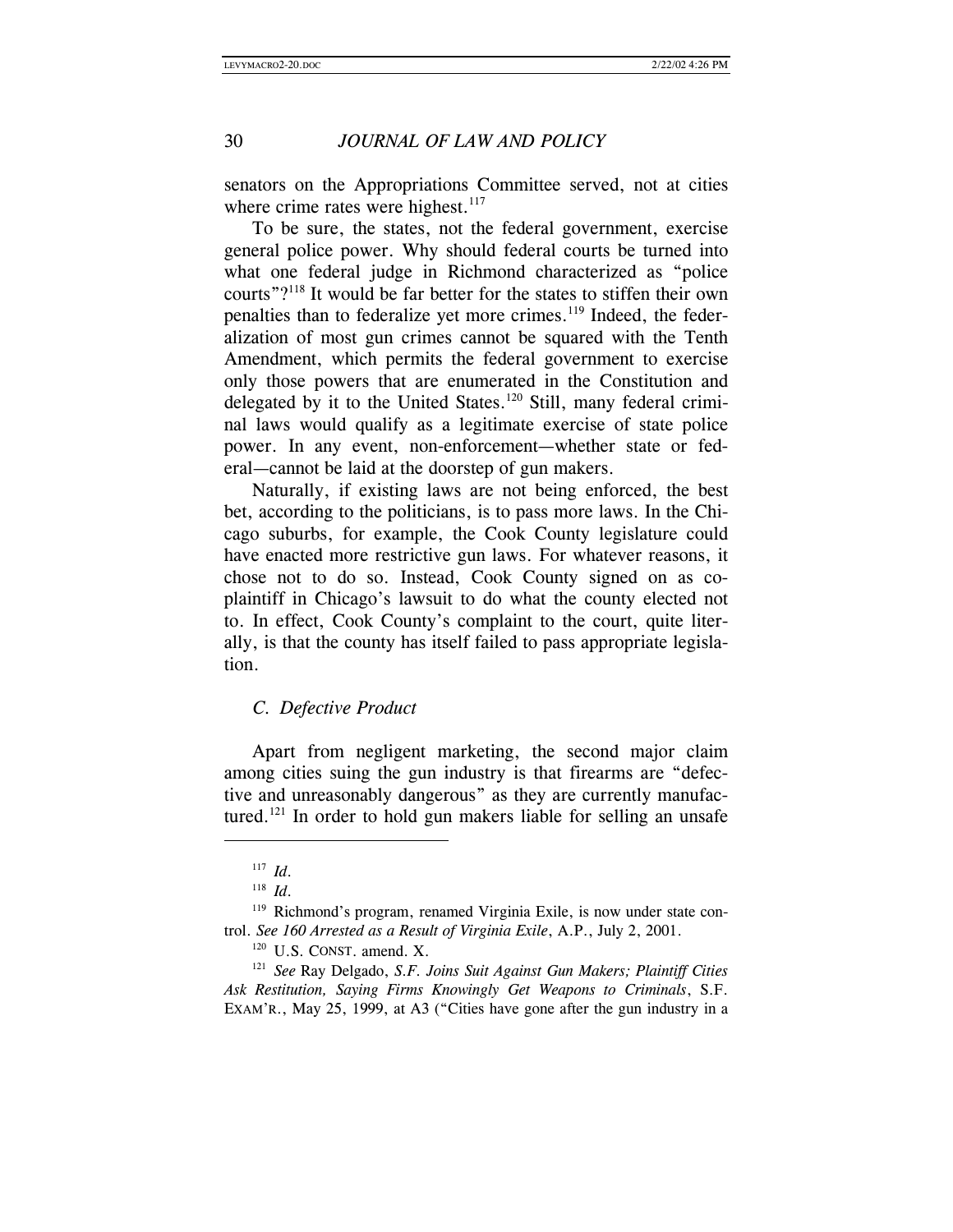*BASELESS GUN LAWSUITS* 31

product, tort law requires a true *defect*, not merely that a product is dangerous when it does what it is designed to do.<sup>122</sup> The *Washington Post* has editorialized: "As a legal matter, it is hard to see how companies making lawful products can be held liable when those products perform precisely as intended."<sup>123</sup> With that in mind, what then is the true defect of a firearm? Does it misfire, or fire inaccurately? Not at all. Yet New Orleans and other cities have insisted that guns are defective if sold without devices that prevent discharge by unauthorized users. On that ground, the cities hope to drag gun makers to the settlement table—turning the law of product liability on its head.

Legislatures across the nation have regulated virtually every aspect of gun design and distribution. If a determination is to be made that guns are unreasonably dangerous, the legislature, constrained by the Constitution, must make that determination, not the courts. A federal judge in Massachusetts aptly captured this sentiment in *Wasylow v. Glock*: "Frustration at the failure of legislatures to enact laws sufficient to curb handgun injuries is not adequate reason to engage the judicial forum in efforts to implement a broad policy change."<sup>124</sup>

Even Brooklyn's Jack Weinstein, the favorite federal judge of the plaintiff's bar, had this comment about the safety of guns:

Whether or not . . . products liability law would require

variety of ways, filing products liability suits that charge manufacturers with turning out poorly made guns or guns that lack safety measures."); Mark Long, *Judge Dismisses Miami's Lawsuit Against Gun Makers*, LEGAL INTELLIGENCER, Dec. 15, 1999, at 4 (discussing Miami's lawsuit, whereby the city alleged that "[gun] manufacturers negligently design their guns"); George Will, *New Orleans Takes Aim at Gun Makers*, AUSTIN AM. STATESMAN, Jan. 24, 1999, at H3 (discussing New Orleans' suit against fifteen gun manufacturers, whereby the city sought damages based on the sales of guns that were unreasonably dangerous because "they did not incorporate recognition technologies that would prevent their use by children or by anyone

other than the owner").<br><sup>122</sup> *See generally* RESTATEMENT (THIRD) OF TORTS: PROD. LIAB. § 2 (1998) ("[P]roducts are not generically defective merely because they are dangerous."). 123 Editorial, *Guns in Court*, WASH. POST, Oct. 12, 1999, at A18. 124 975 F. Supp. 370, 381 (D. Mass. 1996).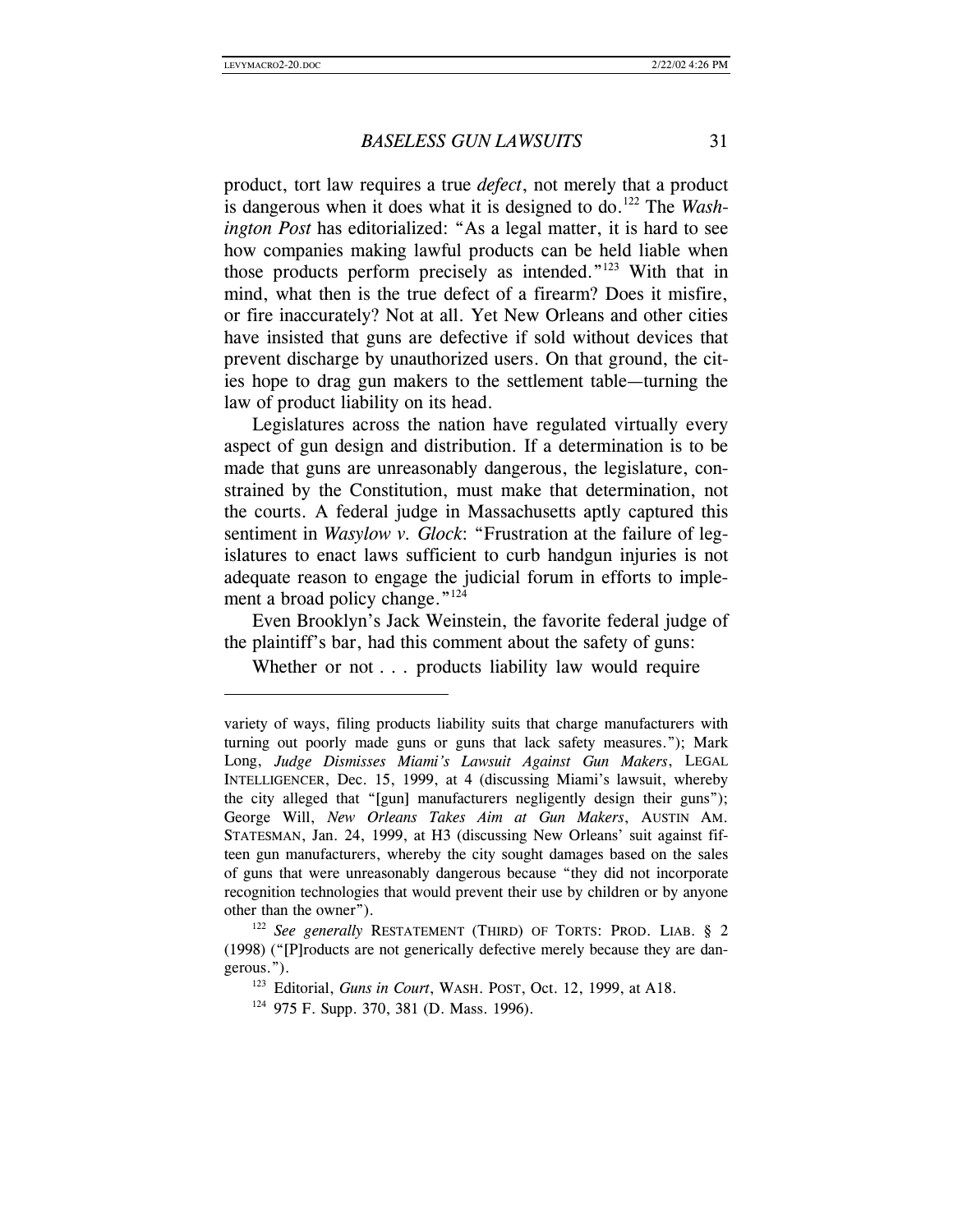an anti-theft safety mechanism as part of the design of handguns requires a balancing of the risk and utility. . . . Plaintiffs have not shown that such a device is available, nor have they asserted the possibility of showing at trial that such a device would satisfy the  $\dots$  risk-utility test.<sup>125</sup>

Weinstein added that "[t]he mere act of manufacturing and selling a handgun does not give rise to liability absent a defect in the manufacture or design of the product itself." $126$ 

 If guns are inherently defective, then New Orleans and other cities that have swap programs bring their suits under a cloud of hypocrisy. In 1998 the New Orleans Police Department traded more than 8,000 confiscated weapons—40% of which were semiautomatic—to a commercial dealer in return for Glocks.127 Nearly half of the traded guns would have been characterized as "unsafe" in the city's own lawsuit against gun makers—including TEC9s,<sup>128</sup> AK47s,<sup>129</sup> and Uzis,<sup>130</sup> banned since 1994. Only onefourth of the guns had safety locks. Still, Mayor Marc Morial signed and approved the deal, paving the way for resale of those

 $\overline{\phantom{a}}$ 

<sup>128</sup> A TEC9 is an inexpensive auto-loaded assault pistol manufactured by Intratec Firearms. *See* Firearm Information by Type, *at* http://recguns.com/ IIIC2jl.html. Although not a fully automatic firearm, it looks like a miniature submachine gun and features a threaded barrel and a thirty-round magazine. *Id*. <sup>129</sup> An AK47 is a military assault rifle designed in 1947 by Russian Gen-

eral Mikhail Kalashnikov. *See* The AK47 Page, *at* http://members.tripod.com/ sa93/ak47.html. It is a cheaply manufactured lightweight automatic weapon. *Id*. The AK-47 was the weapon of choice for the former Soviet Union and Eastern European countries. *Id*. <sup>130</sup> The Uzi is a compact automatic weapon designed by Uziel Gal, an of-

ficer in the Israeli Army. *Uzi Submachine Gun*, ENCYCLOPEDIA BRITANNICA, *available at* http://www.britannica.com. Law enforcement personnel and members of the Special Forces use it widely. *Id*. The weapon's design is based on earlier Czech designs, "in which bullets were fed into the gun's chamber from a box shaped magazine inserted into the pistol. . . ." *Id*.

<sup>125</sup> *See* Hamilton v. Accu-Tek, 935 F. Supp. 1307, 1323 (E.D.N.Y. 1996). 126 *Id*. 127 *See* Matt Labash, *Lawyers, Guns, and Money*, WEEKLY STANDARD,

Feb. 1, 1999, at 25-29.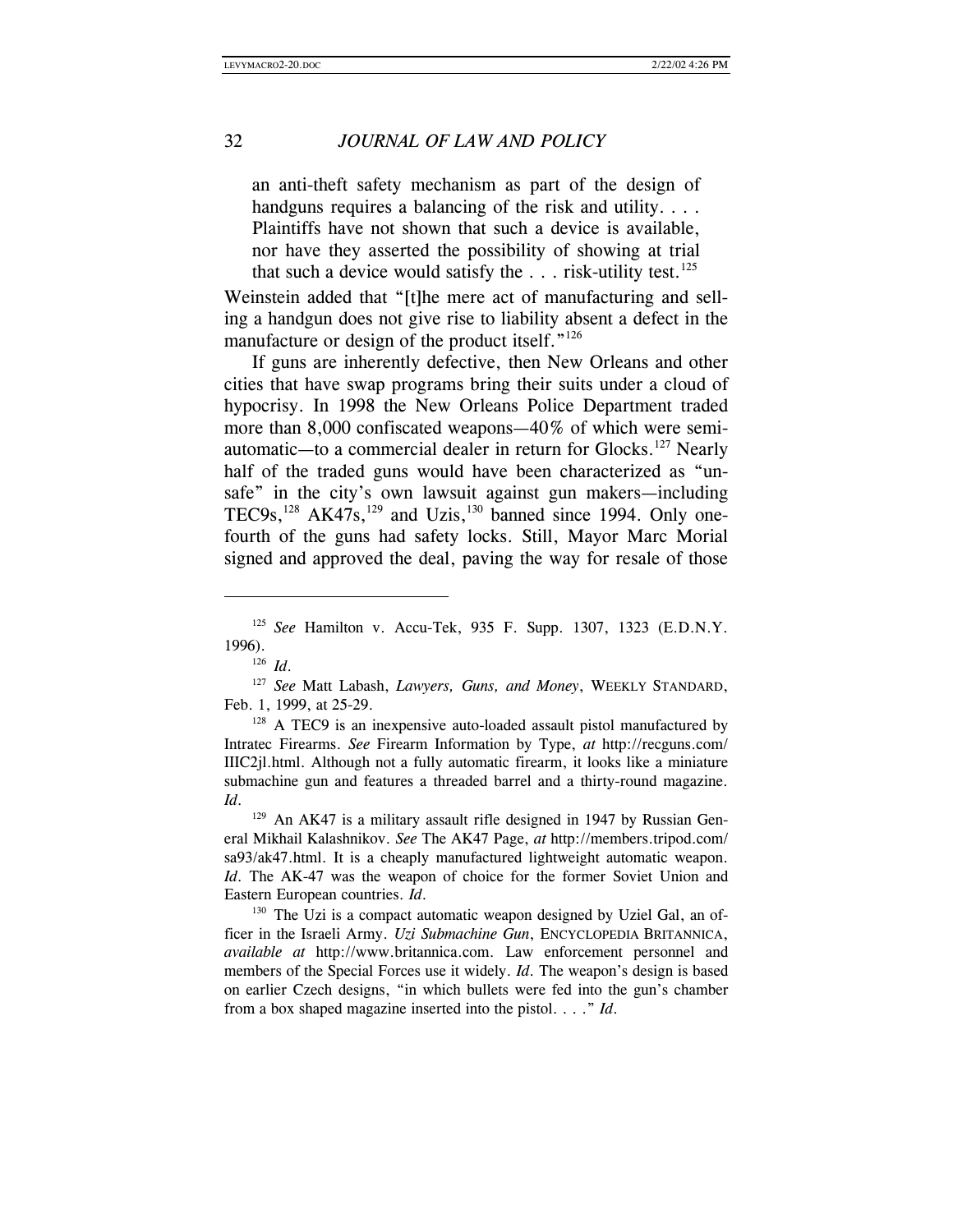guns across the nation.131 Ironically, New Orleans could end up as defendant in other cities' suits.

Under pressure, Morial suspended the swap program.<sup>132</sup> But New Orleans was not the only hypocritical plaintiff. Police departments in Boston, Detroit, Oakland, Miami, St. Louis, and Bridgeport have also traded-in "unsafe" guns, which are now back on the street, even while suing gun makers for marketing a defective product. $^{133}$  Undoubtedly sensitive to the bad publicity, several police departments announced they that would explore lease programs, rather than trade-in programs, with Glock.<sup>134</sup> While such a policy might relieve the city of direct responsibility for providing unsafe guns for commercial resale, the revised contractual arrangement merely camouflages the same deal, the recycling of "defective" products for use by private citizens.

Whether the claim is a defective product or negligent marketing, these lawsuits are baseless. Only five of them have reached final judgment and all five were fully or partially dismissed.<sup>135</sup> For example in October 1999, an Ohio state judge threw out Cincinnati's claims, holding that gun makers are not responsible for the criminal misconduct of customers. "The city's complaint is an improper attempt to have this court substitute its judgment for that of the legislature," the judge explained. $136$  The suits in

<sup>&</sup>lt;sup>131</sup> See Labash, *supra* note 127, at 25-29.<br><sup>132</sup> See Jake Tapper, *City Slickers*, SALON NEWS, July 13, 1999 at 25-29.<br><sup>133</sup> Id.; see also Vanessa O'Connell & Paul M. Barrett, *Unloading Old* 

*Police Guns: More Cities Ban Trade-Ins and Resales*, WALL ST. J., Nov. 10, 1999, at A1. 134 *See* Vanessa O'Connell & Paul M. Barrett, *Cities Suing Gun Firms* 

*Have a Weak Spot: They're Suppliers, Too*, WALL ST. J., Aug. 16, 1999, at A1.<br><sup>135</sup> Other suits have been allowed to proceed in part, but none has pre-

vailed on final judgment. *See Supreme Court: State Can Block New Orleans from Suing Gun Makers*, A.P., Apr. 3, 2001. In 1999, Atlanta survived a motion to dismiss its design defect claim. *Id*. The following year, New Orleans also survived full dismissal, as did Cleveland, Wayne County, and San Diego. *Id*. In April 2001, however, the Louisiana Supreme Court threw out the New Orleans claim, citing state law that bans litigation by cities against the gun industry. *Id.* 136 *Court Rejects Cincinnati Suit Against Gun Industry*, REUTERS, Oct. 7,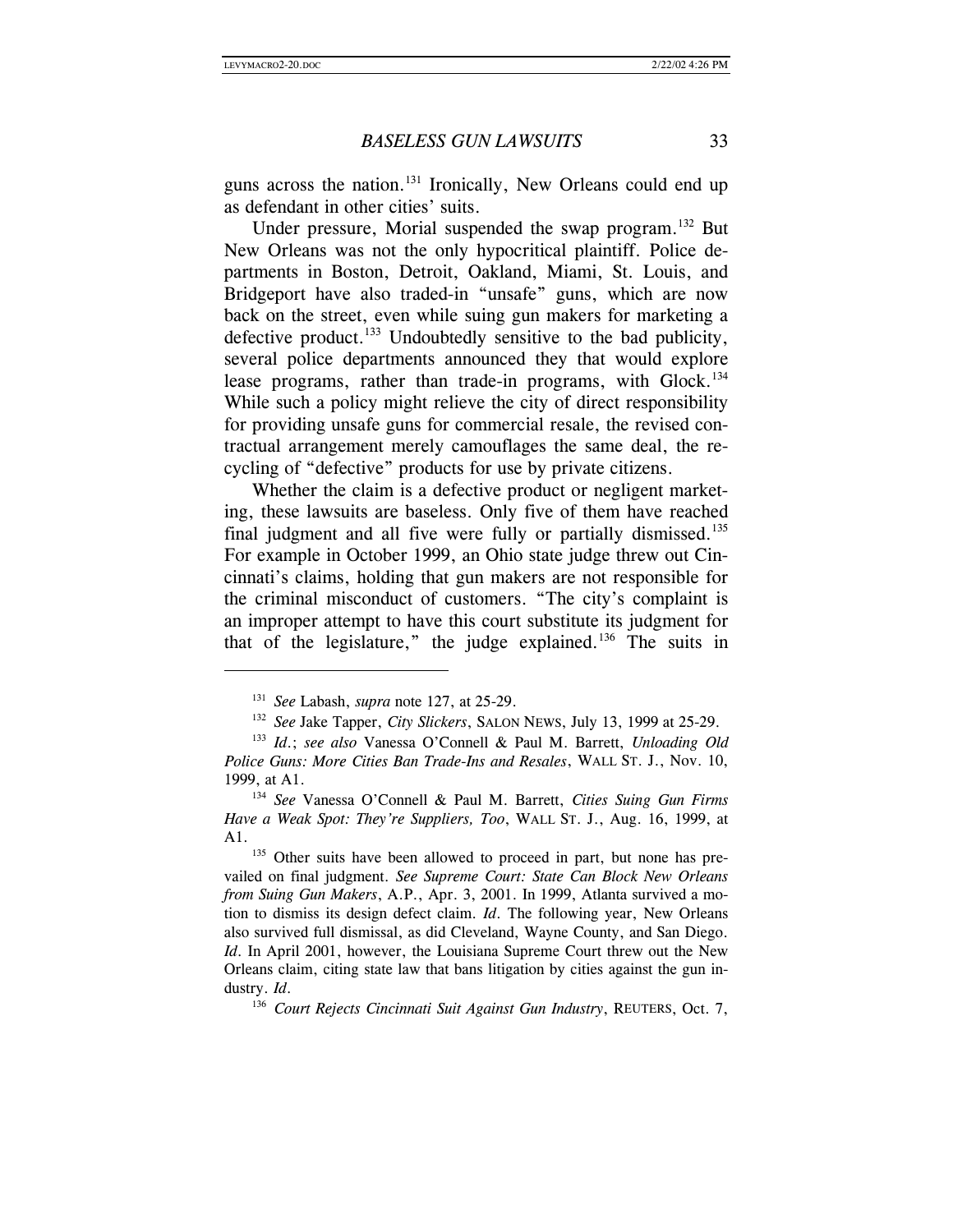Bridgeport and Miami were also dismissed in December 1999. Miami's judge observed that the city could not use the courts to regulate because that is the job of the legislature.<sup>137</sup> A Florida appeals court upheld the Miami ruling, calling the lawsuit "an attempt to regulate firearms  $\dots$  through the  $\dots$  judiciary."<sup>138</sup> "Clearly this round-about attempt is being made because of the County's frustration at its inability to regulate firearms," the appeals court wrote. "The County's frustration cannot be alleviated through litigation."<sup>139</sup>

On September 15, 2000, a judge threw out Chicago's negligent marketing claim saying that statistical evidence of causation was insufficient, and that individual instances of illegal sales were a matter for the police to counter.<sup>140</sup> Most recently, on December 21, 2000, a federal judge dismissed Philadelphia's claims, describing the city's charge of public nuisance as "a theory in search of a case," and rejecting the negligence claim "for lack of proximate cause."<sup>141</sup>

Nevertheless, the trial lawyers press forward. Sooner or later they will likely find a sympathetic judge who is willing to ignore the law in order to effectuate his personal policy preferences. Such forum shopping is a favorite tactic of the plaintiffs' bar. In fact, the major reason each city has sued its local dealers as well as gun manufacturers is so that a plaintiff and at least one defendant reside in the same jurisdiction. In that way, the case cannot be removed to federal court, where the rule of law generally prevails—outweighing provincial prejudices.

While the search for friendly forums moves ahead, pending lawsuits are having predictable effects. Smaller gun makers are going out of business. For example, two California dealers have declared bankruptcy. Colt announced a layoff of 300 workers and

<sup>1999.137</sup> *See* Paul M. Barrett, *Florida Judge Dismisses County's Suit Filed Against Handgun Manufacturers*, WALL ST. J., Dec. 14, 1999, at B15.

<sup>&</sup>lt;sup>138</sup> *Id.* 139 *Florida Appeals Court Rejects Gun Suit*, REUTERS, Feb. 23, 2001.<br><sup>140</sup> *See* Andrew Stern, *supra* note 99. 141 Shannon P. Duffy, *Philly Loses Its Gun Maker Suit*, NAT'L L.J., Jan. 8, 2001, at A4.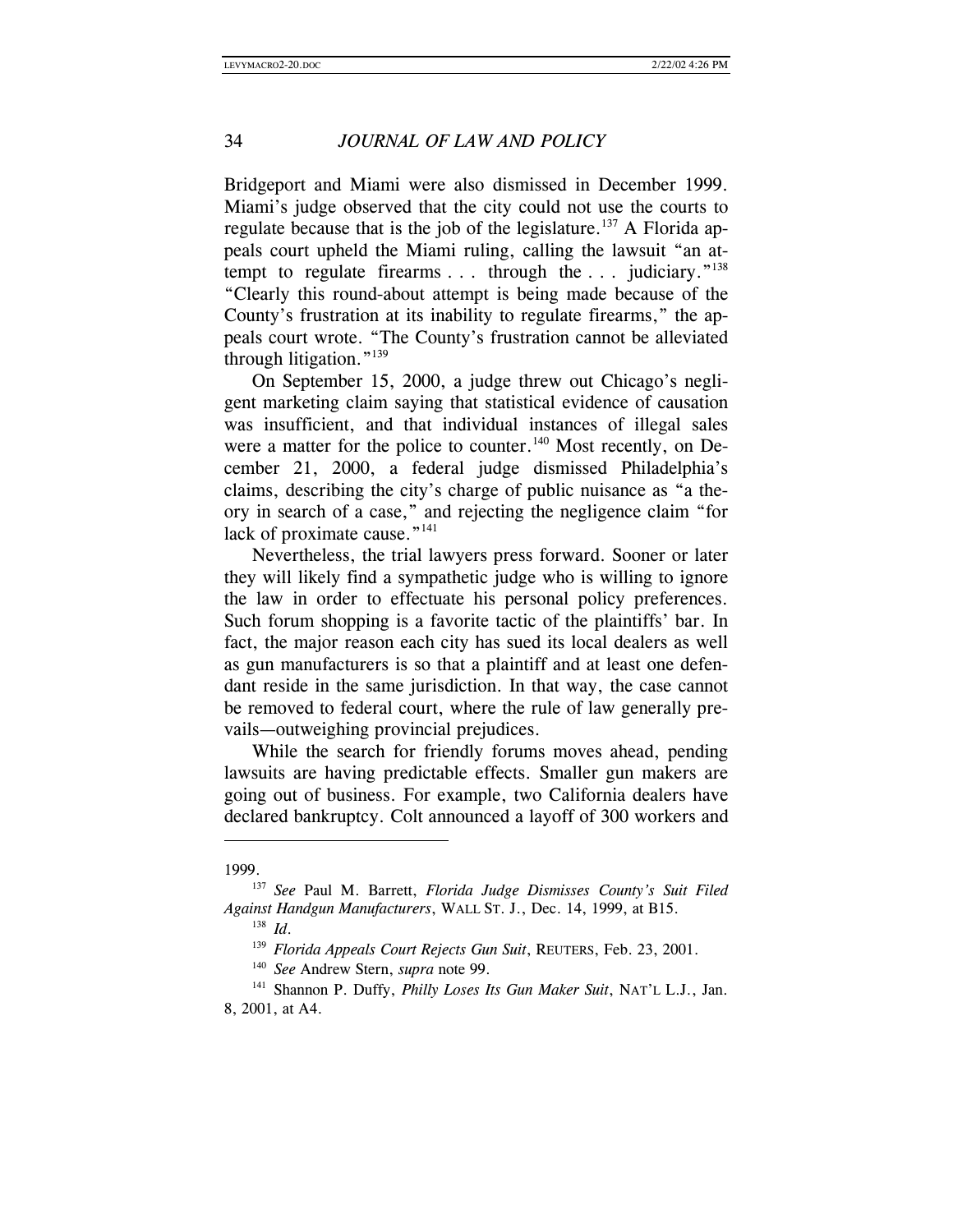said it would withdraw from the consumer handgun business, focusing instead on military weapons and collectibles.<sup>142</sup> Prospective litigation costs are showing up in higher gun prices. Top quality handguns are now priced in the \$350 to \$550 range, and fewer guns are available for less than \$100. Those higher prices have less impact on criminal demand than on the demand from price-sensitive, law-abiding, especially inner-city citizens.

#### D. *Smith & Wesson Settlement*

On a parallel track, threatened litigation by the federal government and actual litigation by dozens of cities were used as a bludgeon to force the industry's largest manufacturer, Smith & Wesson, into a settlement. Despite countervailing pressure from its customers and other gun makers, Smith & Wesson threw in the towel—explaining that \$100 million or more in damages, sought by several of the larger cities, exceeded the company's profits for the entire past decade.<sup>143</sup> Moreover, the company protested, it cost \$1 million to defend against each governmentsponsored claim.<sup>144</sup> Smith & Wesson simply didn't have the resources to fight multiple lawsuits across the country. Accordingly, on March 17, 2000, it surrendered.<sup>145</sup>

Essentially, the Smith & Wesson deal is no better than a shakedown. Various government entities—HUD at the federal level, New York and Connecticut at the state level, and thirteen cities—agreed not to pursue their baseless but costly suits against the company.146 Other cities and counties offered to review their

<sup>142</sup> *See Colt Said to Be Cutting Handgun Sales*, L.A. TIMES, Oct. 11, 1999, at A1. 143 *See* Gary Fields, *For Smith & Wesson, Blanks Instead of a Magic Bul-*

*let*, WALL ST. J., Aug. 24, 2000, at A24 [hereinafter Fields, *For Smith & Wesson*].<br><sup>144</sup> *Id.* 

 $145$  *Id*. "[T]he \$100 million sought in the suit brought by the city of Boston eclipsed [the] company's combined profit for the past decade." *Id*. 146 *See* Paul M. Barrett, *Smith & Wesson Rivals Face Antitrust Probe*,

WALL ST. J., Mar. 3, 2000, at B18 [hereinafter Barrett, *Smith & Wesson Rivals*]; Edward Walsh & David A. Vise, *U.S., Gunmaker Strike a Deal: Smith*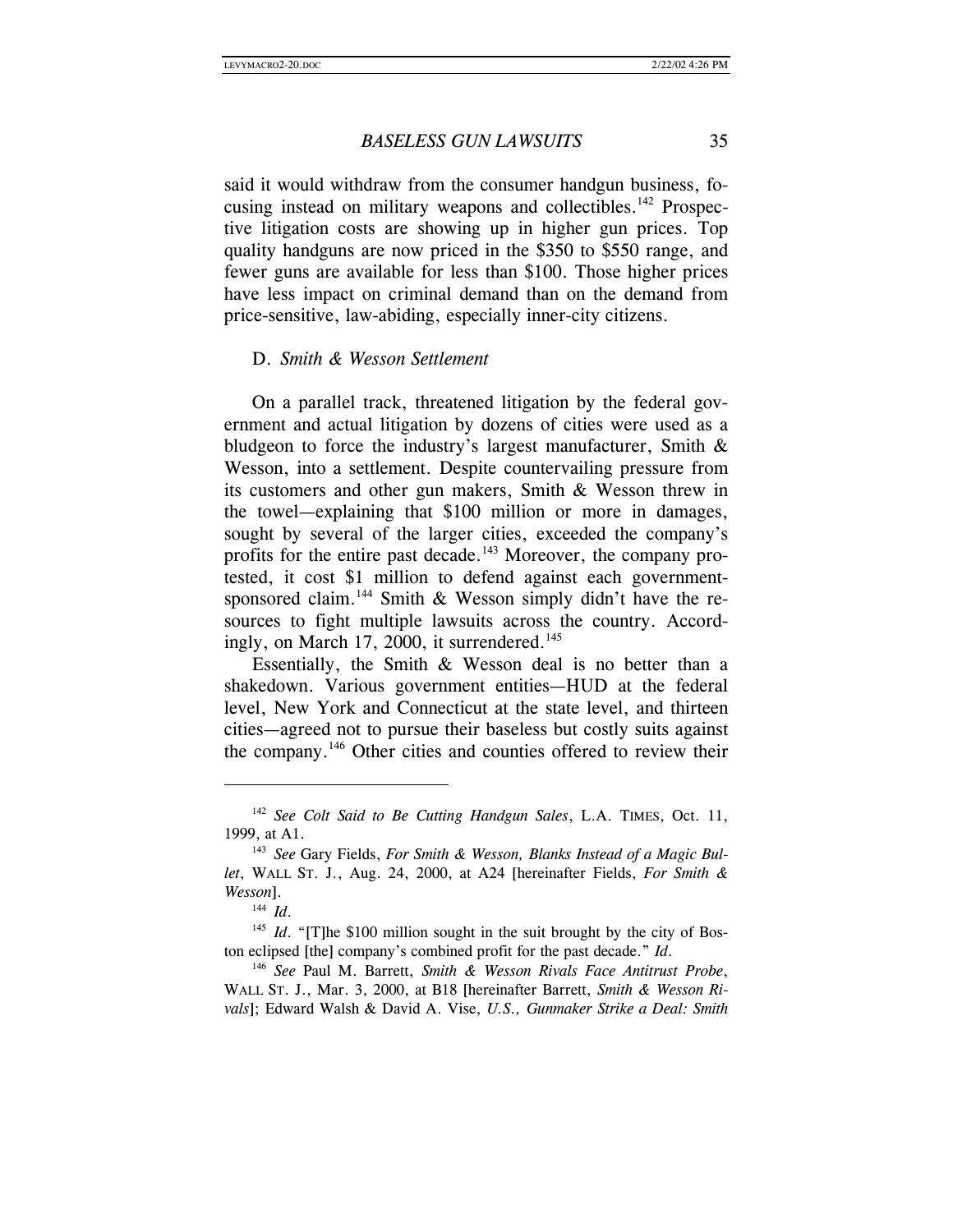$\overline{\phantom{a}}$ 

# 36 *JOURNAL OF LAW AND POLICY*

suits, but made no formal commitment to exclude Smith & Wesson.<sup>147</sup> In return, the gun maker pledged, first, to impose a number of restrictions on its dealers and distributors: (a) No sales of any manufacturer's guns unless the buyer has passed a safety course and cleared a background check—even if the check takes longer than the three-day period required by law; (b) no sales at any gun shows unless all sales at the show are subject to a background check;<sup>148</sup> (c) no sales of Smith & Wesson guns if "a disproportionate number of crimes" is traced to guns sold by a dealer or distributor; $^{149}$  and (d) no purchase by one person of more than one gun at a time unless the buyer is willing to wait fourteen days before picking up the remaining guns.<sup>150</sup>

Second, Smith & Wesson agreed to childproof all of its handguns within a year, presumably by using features like a heavier trigger pull or a magazine disconnect, which prevent a gun from firing once the magazine is removed. Under terms of the settlement, every Smith & Wesson handgun would also be equipped with an external lock within sixty days and an internal lock within twenty-four months.<sup>151</sup>

Third, the settlement required that each gun have a hidden se-

*<sup>&</sup>amp; Wesson Plans Safety, Sales Steps Suit Threats Dropped*, WASH. POST, Mar. 18, 2000, at A1. 147 *See* Sharon Walsh, *Gun Industry Views Pact as Threat to Its Unity*,

WASH. POST, Mar. 18, 2000, at A10; Steven Wilmsen, *Smith & Wesson, City Settle Lawsuit*, BOSTON GLOBE, Dec. 12, 2000, at B4. 148 On April 13, 2000, Smith & Wesson issued a clarification—disputed

by lawyers for the settling cities—regarding the scope of background checks. Smith & Wesson insisted that checks were required only for its weapons, not those of other manufacturers, and that checks at gun shows applied only to licensed dealers, not private citizens. *See Smith & Wesson, Government Reaffirm Settlement*, WASH. POST, Apr. 14, 2000, at A7. 149 Susan Milligan, *Gun Maker to Add Safety Measures, Clinton Hails* 

*Smith & Wesson Act*, BOSTON GLOBE, Mar. 18, 2000, at A1.

<sup>150</sup> *See* Walsh & Vise, *supra* note 146, at A1.

<sup>&</sup>lt;sup>151</sup> See DEPARTMENT OF HOUSING AND URBAN DEVELOPMENT, AGREEMENT BETWEEN SMITH & WESSON AND THE DEPARTMENTS OF TREASURY AND HOUSING AND URBAN DEVELOPMENT, LOCAL GOVERNMENTS AND STATES (2000), *available at* http://www.hud.gov.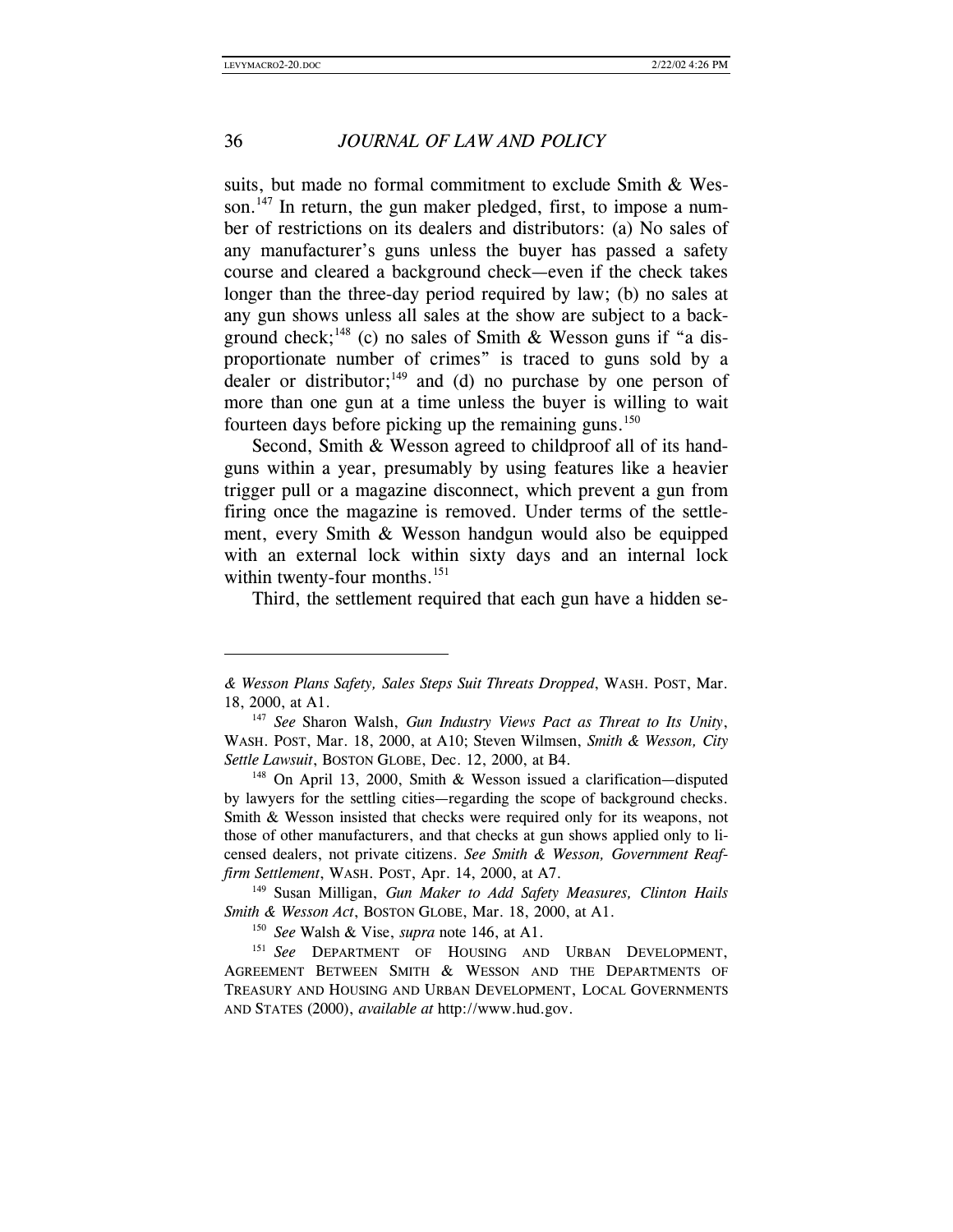rial number to facilitate tracing a weapon used in a crime.<sup>152</sup> Fourth (reminiscent of the tobacco settlement that forced manufacturers to fund anti-smoking programs), Smith & Wesson promised to "work together to support legislative efforts to reduce firearm misuse" and contribute 1% of its revenue toward an "education trust fund" to inform the public about the risk of firearms.153 An Oversight Committee in each settling city comprised of one Smith & Wesson official and one representative each from the city, county, state, and federal government—was set to monitor and supervise all provisions of the settlement.<sup>154</sup>

Those terms and conditions obscure what is actually driving the settlement. From the government's perspective, the settlement was a means to bypass state and federal legislatures that had been singularly unresponsive to a variety of gun control proposals. Moreover, the settlement circumvents court review in many jurisdictions. Judicial approval would be required only in jurisdictions where lawsuits had already been filed and were to be dismissed as a condition of the settlement. That excludes the suits threatened but not filed by HUD and various cities and states.

To sweeten the deal further, President Clinton sought to assemble the Communities for Safer Guns Coalition, an alliance of local governments, along with HUD, that would refrain from buying police firearms manufactured by any company that did not sign the settlement.<sup>155</sup> That commitment to favor Smith & Wesson was not embedded in the text of the settlement agreement, but communicated informally by Clinton.<sup>156</sup> Perhaps Clinton

<sup>152</sup> *Id.*<br>
153 *Id.*<br>
154 *Id.*<br>
155 The Communities for Safer Guns Coalition was announced formally on March 22, 2000 by HUD Secretary Andrew Cuomo. *See generally* Ed Somers, *Communities for Safer Guns Coalition Doubles to 411*, CRIME AND DRUGS, May 22, 2000, *available at* http://www.usmayors.org/uscm/wash\_ update/crime/coalition052200.htm; Ed Somers, *Mayors, Counties, State AG's Form "Communities for Safer Guns Coalition*,*"* CRIME AND DRUGS, Mar. 31, 2000, *available at* http://www.usmaors.org/uscm/wash\_update/crime/0033100 a.htm. 156 *See* Edward Walsh & Helen Dewar, *Government Coalition to Try to*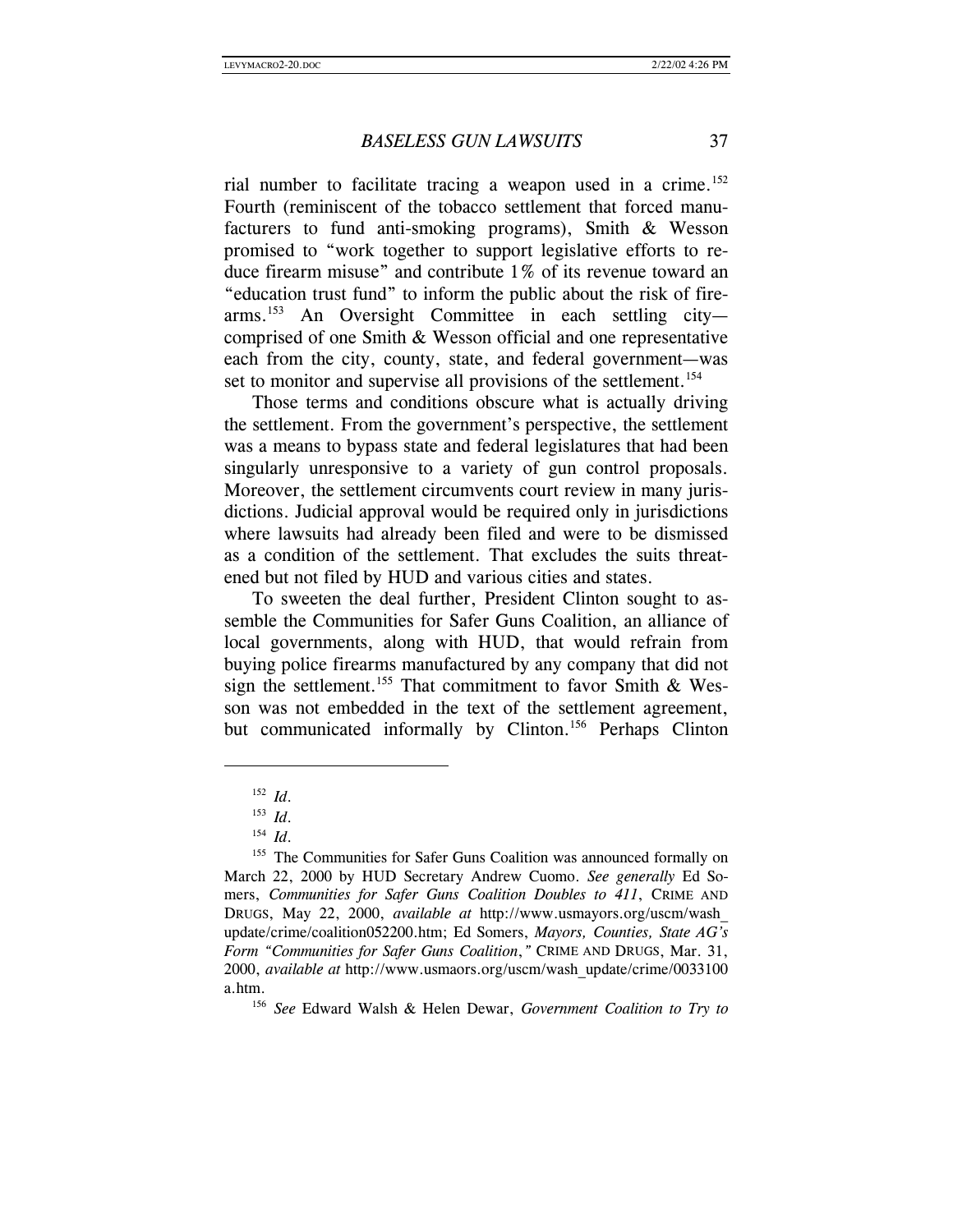knew that such an arrangement might violate local and federal procurement regulations, discriminate against law abiding gun makers, and deny disfavored companies the right to pursue a legitimate business.

In June 2000, the House of Representatives attempted, unsuccessfully, to pass a bill prohibiting enforcement of the Smith & Wesson settlement.<sup>157</sup> It did, however, approve a provision that would prevent spending in support of Clinton's coalition, which ultimately comprised 600 localities that agreed, first, not to sue Smith & Wesson and, second, to favor the company in police gun buys.158 Shortly thereafter, the Senate approved of a bill barring federal procurement preferences for Smith & Wesson.<sup>159</sup> With a change in administration, the settlement probably will not attract other gun makers as co-signers, nor is the settlement likely to benefit Smith & Wesson, which announced this past June that it was closing two of its plants for a month, partly due to adverse customer reaction.<sup>160</sup>

As the real terms of the settlement (including preferential contracting) became clear, seven gun makers and their trade association, the National Shooting Sports Foundation ("NSSF"), filed suit against HUD Secretary Cuomo, New York attorney general Eliot Spitzer, Connecticut attorney general Richard Blumenthal, and fourteen mayors for conspiring to violate the consti-

*Id*.

*Pressure Gunmakers*, WASH. POST, Mar. 23, 2000, at A8.

Seeking to keep pressure on the gun industry, Housing and Urban Development Secretary Andrew M. Cuomo and representatives of the [Communities for Safer Guns Coalition] said the combined purchasing power of federal, state and local law enforcement should be brought to bear on gun manufacturers to pressure them into adopting the Smith & Wesson agreement or risk the economic consequences.

<sup>157</sup> H. AMDT. 863, 106th Cong. (2000), *available at* http://thomas.loc. gov. 158 *See* Fields, *For Smith & Wesson*, *supra* note 143, at A24; Alan Fram,

*House Votes Affect Gun Agreement*, A.P., June 21, 2000.<br><sup>159</sup> *See* Fields, *For Smith & Wesson*, *supra* note 143, at A24.

<sup>160</sup> *Gun Maker to Suspend Factory Lines*, A.P., June 13, 2000.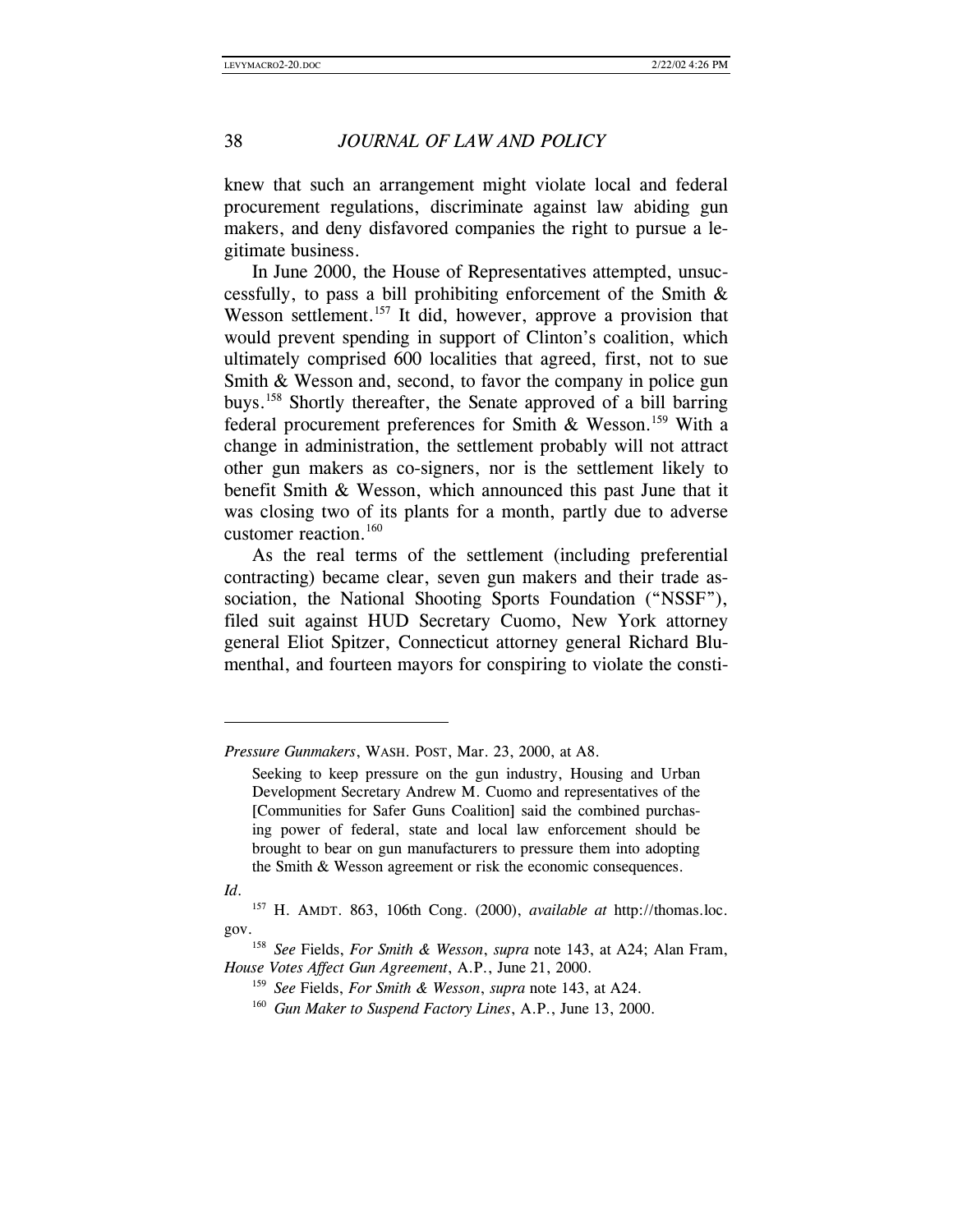tutional right of the gun makers to engage in trade.<sup>161</sup> The plaintiffs asked a federal court to forbid new gun regulations that were not authorized by Congress.<sup>162</sup> By August 2000, however, it was apparent that the buying preferences had not materialized. Police departments, for obvious reasons, wanted the best weapons available. Even HUD bought guns from Glock, $163$  which did not sign the settlement yet continued to supply roughly two-thirds of police weapons nationally.<sup>164</sup> In January 2001, NSSF and the seven gun makers dropped their suit.<sup>165</sup>

On another front, to intensify the pressure for a settlement, Cuomo, Spitzer, and Blumenthal threatened an antitrust suit against Smith & Wesson's rivals for organizing a boycott against that company's products. Blumenthal issued subpoenas for documents, despite no "solid evidence" other than a post-settlement industry meeting attended by a number of gun makers, who expressed criticism of Smith  $\&$  Wesson and the settlement.<sup>166</sup> Spitzer pulled no punches. The goal, he gloated, was to "squeeze [gun] manufacturers like a pincers,"<sup>167</sup> proving once again that unprincipled politicians are more than willing to use the antitrust laws as a club to force conformity by companies that refuse to play ball.

#### IV. GUNS, CRIME AND ACCIDENTS

 $\overline{\phantom{a}}$ 

*"Rome remained free for four hundred years and Sparta for eight hundred" with an armed populace, while other countries who disarmed their citizens "lost their liberties* 

<sup>161</sup> National Shooting Sports Found. v. Cuomo, No. 00-CV-1063 (N.D. Ga. filed Jan. 5, 2001). 162 *See* Lisa Richwine, *Gunmakers File Suit Against U.S., States, Mayors*,

REUTERS, Apr. 26, 2000.<br><sup>163</sup> *See* Fields, *For Smith & Wesson*, *supra* note 143, at A24.

<sup>164</sup> *See* Walsh & Dewar, *supra* note 156, at A8.

<sup>&</sup>lt;sup>165</sup> See Gunmakers Drop Suit Against HUD, WASH. POST, Jan. 6, 2001, at A12. 166 *See* Barrett, *Smith & Wesson Rivals*, *supra* note 146, at B18.

<sup>167</sup> *See* Peter Slevin & Sharon Walsh, *Connecticut Subpoenas Firms in Gun Antitrust Probe*, WASH. POST, Mar. 31, 2000, at A2.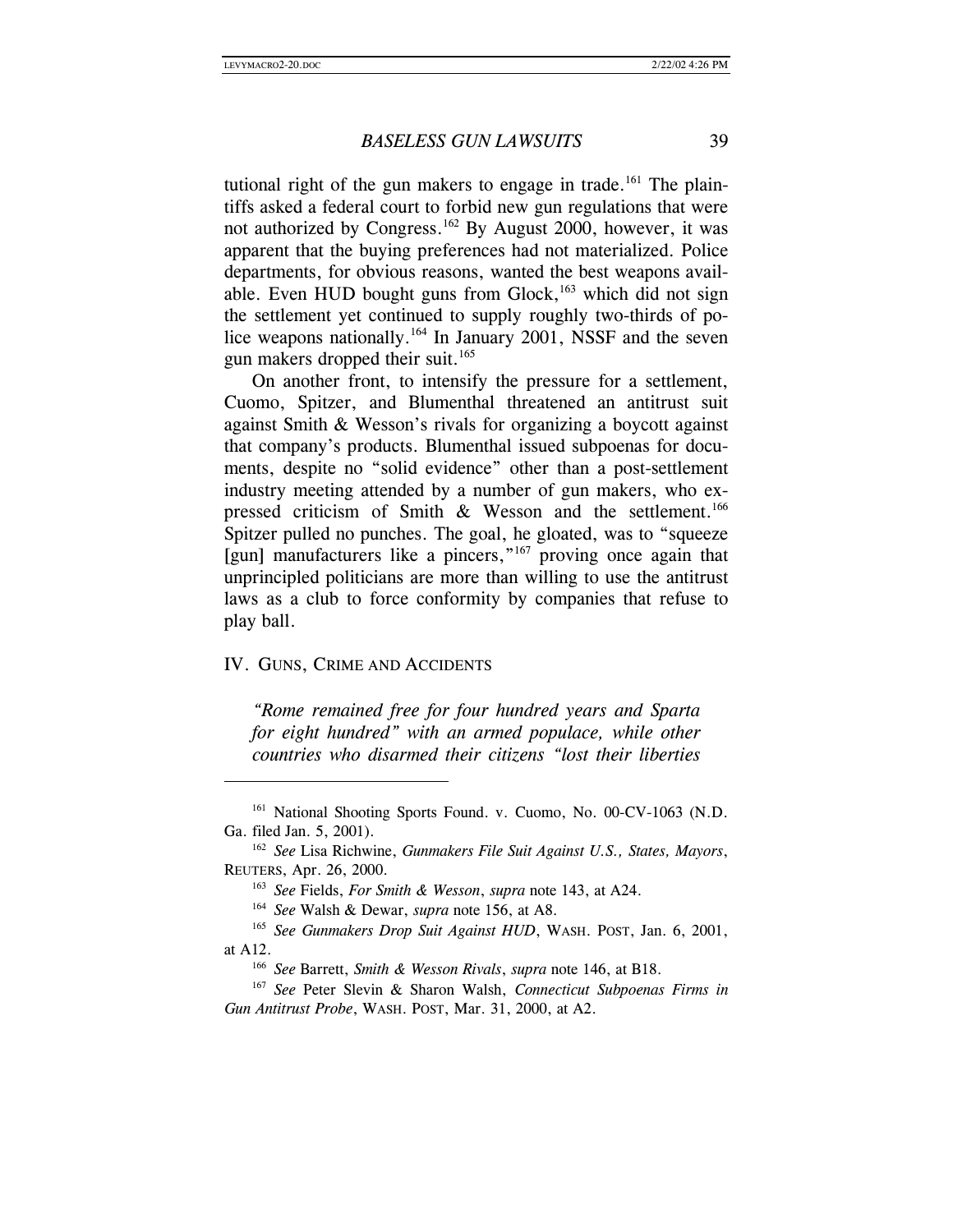#### *in less than forty years."*<sup>168</sup>

Paradoxically, politicians who are busily abusing the rule of law, and zealots so eager to put gun makers out of business, overlook compelling statistics suggesting that the anti-gun crusade, if successful, would leave Americans more, not less, susceptible to gun violence. Three thousand criminals are lawfully killed each year by armed civilians.<sup>169</sup> By comparison, police kill fewer than  $1,000$  criminals annually.<sup>170</sup> Guns are used defensively over two million times per year, and are often merely brandished, not fired.<sup>171</sup> That number is far greater than the 483,000 gun-related crimes reported to police in 1996.<sup>172</sup>

Nationwide, as Yale scholar John Lott has demonstrated, the higher the number of carry permits in a state, the larger the drop in violent crime.173 Our country's most permissive gun carry laws are in Vermont, which has a very low crime rate.174 Half of our population lives in thirty-one states that have "shall issue" laws.<sup>175</sup> Such laws mandate that a permit be granted to anyone

 $\overline{\phantom{a}}$ 

<sup>170</sup> *See id.* 171 *See id.* 171 *See id.* 171 *John R. Lott Jr., Will Suing Gunmakers Endanger Lives?* CHI. TRIB., Nov. 17, 1998, at 19 [hereinafter Lott, *Suing Gunmakers*]. 172 *See* Bureau of Justice Statistics, U.S. Dep't of Justice, Sourcebook of

Criminal Justice Statistics 1997, at 274 Table 3.116, *in* H. Sterling Burnett, *Suing Gun Manufacturers: Hazardous to Our Health*, 5 TEX. REV. L. & POL. 433, 446 (2001).<br><sup>173</sup> Lott, *Suing Gunmakers*, *supra* note 171, at 19.<br><sup>174</sup> *See Concealed Weapons*, LAS VEGAS REV.-J., June 6, 1997, at 16B,

<sup>&</sup>lt;sup>168</sup> STEPHEN P. HALBROOK, THAT EVERY MAN BE ARMED 22 (Liberty Press 1994) (quoting NICCOLO MACHIAVELLI, THE ART OF WAR 18 (Ellis Farneworth ed. 2001)). 169 *See* H. Sterling Burnett, *Making Guns Safe for Lawyers*, WASH.

TIMES, Jan. 25, 1999, at A19.

*available at* 1997 WL 4545759. "The state of Vermont has long allowed concealed carry with no permit whatsoever—and Vermont has the lowest violent crime rate in the United States." *Id*. Vermont's violent crime rate was 120 violent crimes per 100,000 people in 1997. In comparison, the national violent crime rate was 611 violent crimes per 100,000 people. *See* U.S. CENSUS BUREAU, STATISTICAL ABSTRACT OF THE UNITED STATES: 1999, 250 (2000). 175 *See, e.g.*, IDAHO CODE § 18-3302 (Michie 2000); IND. CODE § 35-47-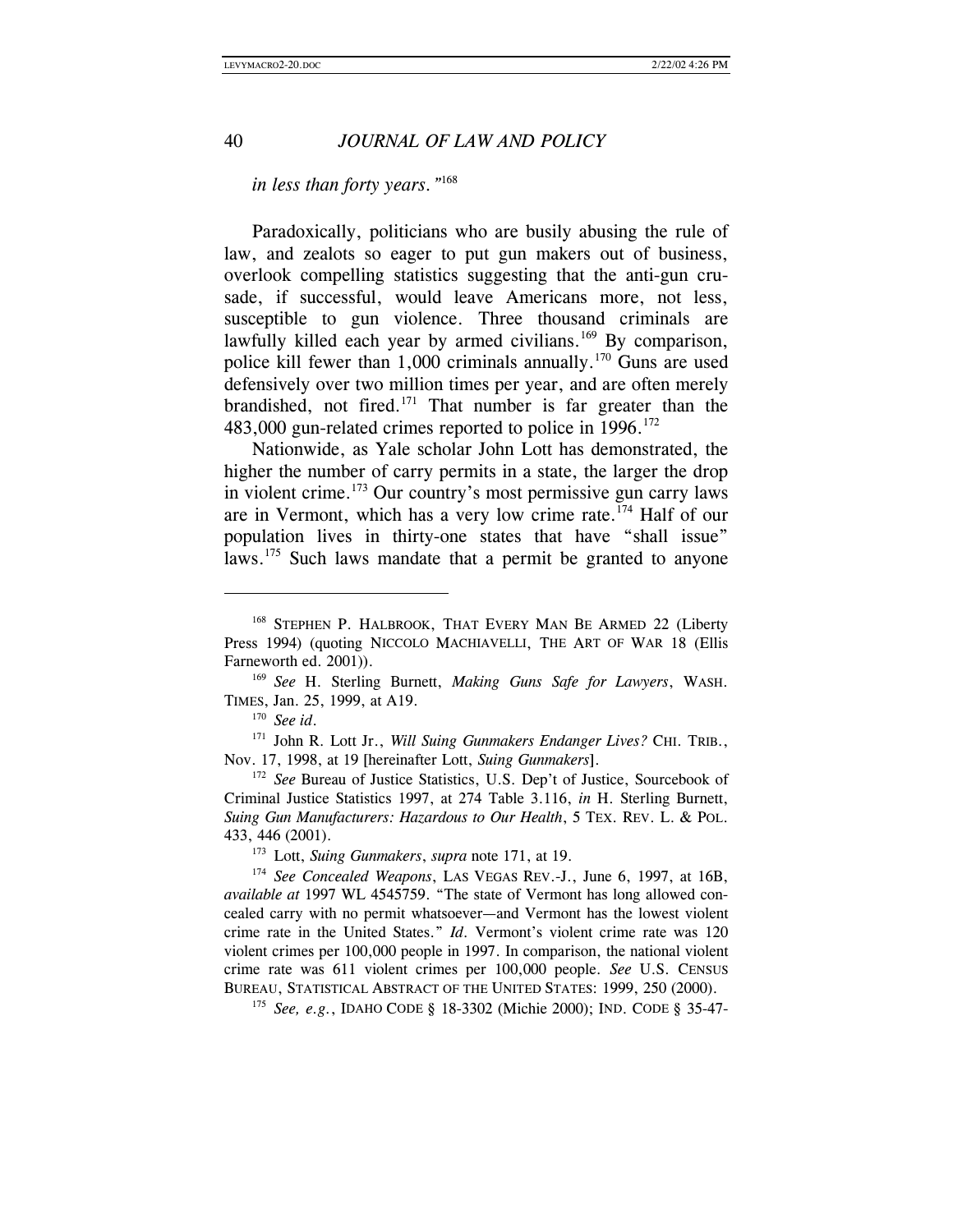above the age of twenty-one who is mentally competent, has no criminal record, pays the requisite fee, and passes a gun safety course.176 Those states have not turned into Dodge City, writes columnist Jonathan Rauch, "with fender-benders becoming hailstorms of lead."<sup>177</sup>

Data shows that Dodge City was actually safer than today's Washington, D.C., which has the highest gun murder rate in the United States, accompanied by the strictest gun control.<sup>178</sup> Is that because guns are readily available in nearby Virginia? Why then is the D.C. murder rate fifty-seven per 100,000 while the murder rate in Arlington, Virginia, an urban community just across the river, is only 1.6 per  $100,000$ ?<sup>179</sup> In D.C., social pathologies like illegitimacy, unemployment, dysfunctional schools, and substance abuse—promote crime while in Virginia guns deter crime.

In reality, less than 5% of the population takes out concealed handgun permits.<sup>180</sup> The rest of us benefit because the criminals do not know which 5% are armed. Laws permitting the carrying of concealed handguns reduce murder by about 8% and rape by about  $5\%$ <sup>81</sup> Police carry guns; mayors and bodyguards carry guns; why not law-abiding residents of high crime areas?

In May 1998, the House of Representatives passed—by voice vote with almost no debate—a bill permitting federal judges (including bankruptcy judges and even some retired judges) to carry

<sup>2 (2000);</sup> R.I. GEN. LAWS § 11-47-8 (2000). 176 *See, e.g.*, IDAHO CODE § 18-3302 (Michie 2000) (stating that "[t]he sheriff of a county shall, within ninety (90) days after filing of an application by any person who is not disqualified from possessing or receiving a firearm under state or federal law, issue a license to carry a weapon concealed on his person within this state for four (4) years from the date of issue"). 177 Jonathan Rauch, *And Don't Forget Your Gun*, NAT'L J., Mar. 20,

<sup>1999,</sup> *available at* 1999 WL 8102265.

<sup>178</sup> *Id*.

<sup>179</sup> *Firearms Fact-Sheet*, Gun Owners Foundation, *at* http://www.gunowners.org. 180 *See* Rauch, *supra* note 177.

<sup>&</sup>lt;sup>181</sup> JOHN R. LOTT, JR., MORE GUNS, LESS CRIME: UNDERSTANDING CRIME AND GUN CONTROL LAWS 51 (1998).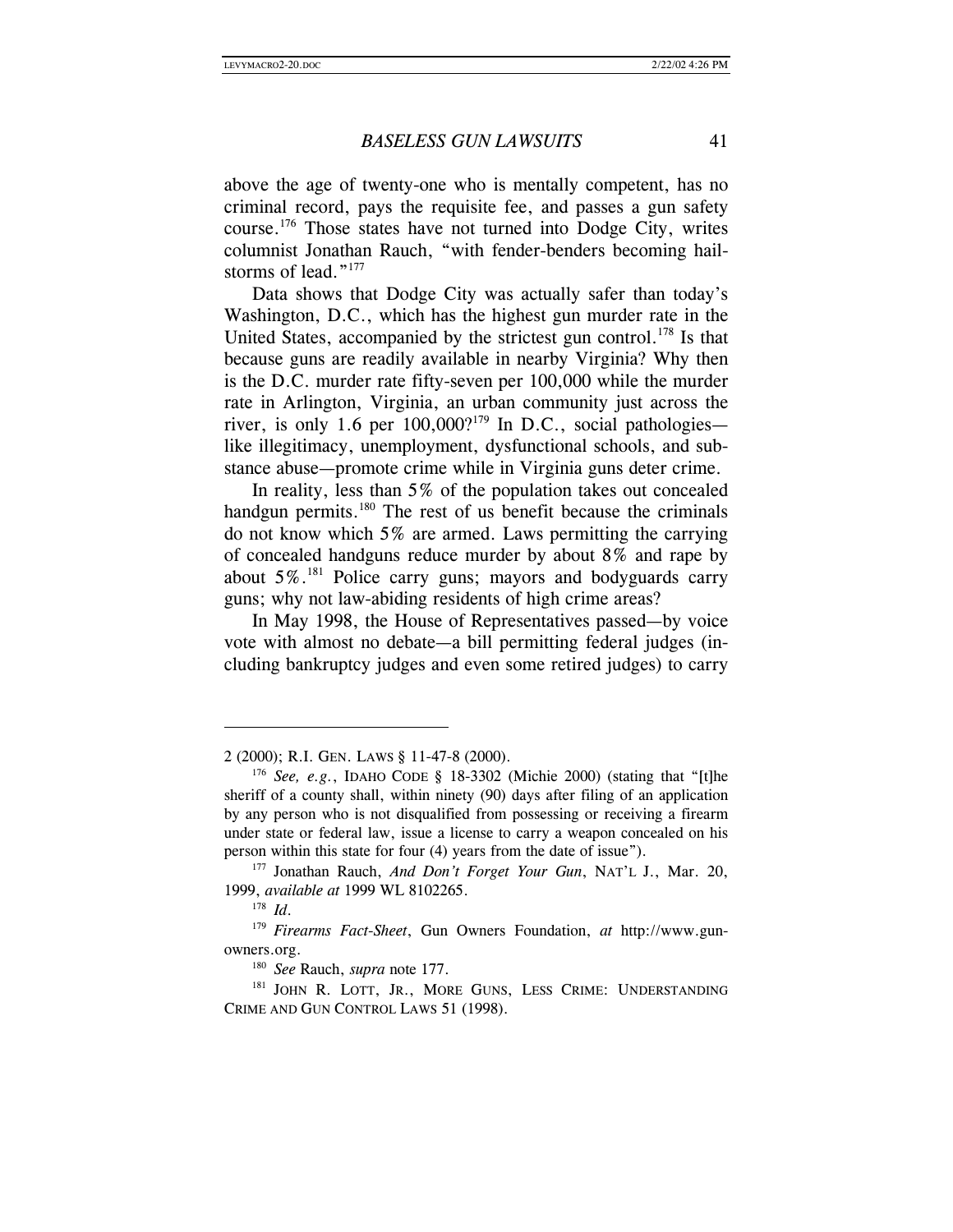l

# 42 *JOURNAL OF LAW AND POLICY*

concealed guns in any state, despite state laws to the contrary.182 A Florida federal district judge, Harvey Schlesinger, had this to say: "If a judge is in danger, the fact that he or she is in one state or the other does not eliminate the danger."183 He might have made the same statement about any person at risk.

That high gun ownership is the cause of the high murder rate in the United States is a myth. Comparable statistics from other countries demonstrate that there is no correlation between high gun ownership and high murder rates. In Switzerland, Finland, and New Zealand, roughly the same percentage of the population owns guns as in the U.S., but we have a far higher murder rate.<sup>184</sup> In Israel, moreover, gun ownership is  $40\%$  above the U.S. rate, but the murder rate is far lower.<sup>185</sup> Further foreign statistics demonstrate that disarming a population leads to increased crime rates. In Australia, for example, the population was disarmed in 1998.<sup>186</sup> Since then, homicides are up  $3.2\%$ , assaults up 8.6%, and armed robberies up  $44\%$ .<sup>187</sup> For twenty-five years prior, armed robberies and homicides committed with firearms had declined.<sup>188</sup>

As that and other evidence suggests, armed civilians in fact deter crime. Examples abound of instances when armed citizens

<sup>&</sup>lt;sup>182</sup> Federal Courts Protection Act of 1998, H.R. 2294, 105th Cong. § 304 (1998). 183 Elizabeth A. Palmer, *House Votes to Expand Federal Judges' Gun* 

*Rights, Use of Cameras in Court*, CQ WEEKLY, May 27, 2000, at 1277. 184 John R. Lott, Jr., *Gun Control Advocates Purvey Deadly Myths*,

WALL ST. J, Nov. 11, 1998, at A22 [hereinafter Lott, *Gun Control Advocates*]. Interestingly, in Israel, armed teachers are common. *See* Massad Ayoob, *Arm Teachers to Stop School Shootings*, WALL ST. J., May 21, 1999, at A12. The terrorist threat is pervasive; but there are few terrorist attacks at schools. *Id*. 185 Lott, *Gun Control Advocates*, *supra* note 184, at A22.

<sup>&</sup>lt;sup>186</sup> *See* Ayoob, *supra* note 184, at A12.<br><sup>187</sup> Ann Coulter, *Massacres Don't Occur When Intended Victims Are Armed*, UNIVERSAL PRESS SYNDICATE, July 30, 1999, *available at* http:// www.uexpress.com/anncoulter.

<sup>&</sup>lt;sup>188</sup> *Gun Control: Less Protection, More Crime*, FLA. TIMES UNION, Apr. 7, 1999, at B6; *see also* DAVID B. KOPEL, THE SAMURAI, THE MOUNTIE, AND THE COWBOY 193-232 (1992).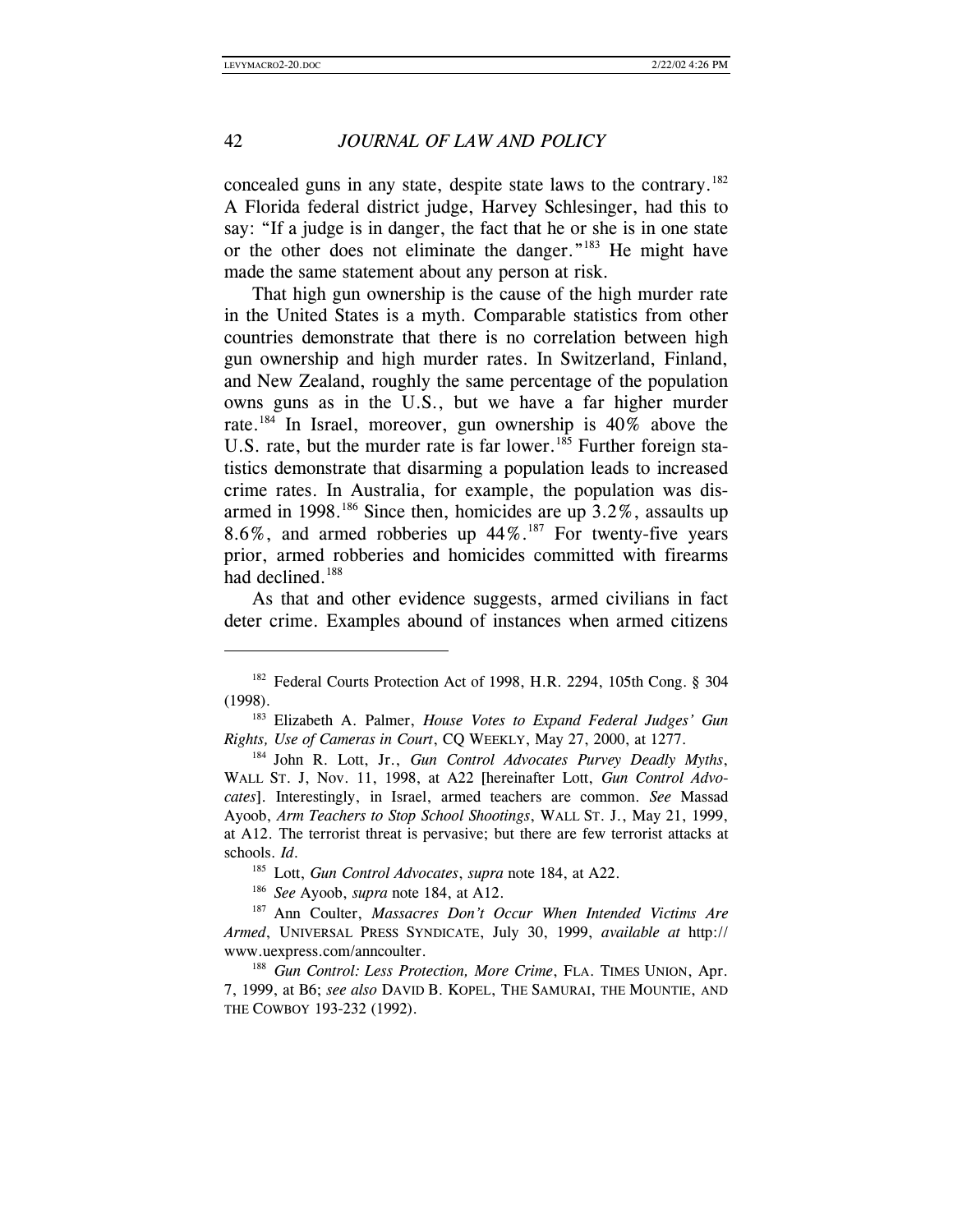have prevented horrific crimes through the use of firearms. An armed gun-store employee in Santa Clara, California shot a customer who had threatened to kill three others.<sup>189</sup> Armed citizens prevented massacres in Anniston, Alabama, Pearl, Mississippi, and Edinboro, Pennsylvania.<sup>190</sup> Yet the response of some politicians is to disarm those very same citizens.

Gun control advocates reject the well-supported argument that guns deter crime. Instead, they point to a study by Arthur Kellerman, who concluded that families possessing a gun are twentytwo times more likely to kill other family members or acquaintances than to kill in self-defense.<sup>191</sup> But what is not factored into the Kellerman equation is the fact that a gun is rarely fired in a self-defense scenario; the value of the gun in such an instance is to deter, not kill.<sup>192</sup> Moreover, 85% of the deaths that Kellerman cites are suicides.193 He explains that suicides are five times more likely if there is a gun in the home.<sup>194</sup> Kellerman, however, has the causal relationship exactly backwards. Gun possession does not lead someone to commit suicide; instead, emotionally disturbed people acquire guns precisely because they intend, or may be psychologically prone, to commit suicide.<sup>195</sup>

Again conflating cause and effect, Kellerman notes that a handgun in the home raises the risk of death by  $3.4$  times.<sup>196</sup> Yet he misses the obvious link. People at risk buy guns; the risk motivates the purchase, not vice versa.<sup>197</sup> By analogy, a storeowner

<sup>189</sup> *See* Vin Suprynowicz, *No Serial Killings This Week in Santa Clara*, LAS VEGAS REV.-J., July 11, 1999, at 2E. 190 *See* Coulter, *supra* note 187.

<sup>191</sup> *See* Paul M. Barrett, *In Gun Debate, Both Sides Simplify Data to Make a Case*, WALL ST. J., May 27, 1999, at B1 [hereinafter Barrett, *In Gun Debate*].

<sup>192</sup> *See id*. 193 DAN POLSBY, FIREARMS AND CRIME, INDEP. INST. (1997), *available at* http://www.independent.org/tii/catalog\_pr/policy\_FirarmsAndCrime.html. 194 *See* Barrett, *In Gun Debate*, *supra* note 191, at B1.

<sup>195</sup> *See* Barrett, *In Gun Debate*, *supra* note 191, at B1.

<sup>196</sup> *See* David B. Kopel, *Guns, Germs, and Science: Public Health Approaches to Gun Control*, 84 J. MED. ASS'N GA. 269, 271 (June 1995). 197 *See* Don B. Kates, et al., *Guns and Public Health: Epidemic of Vio-*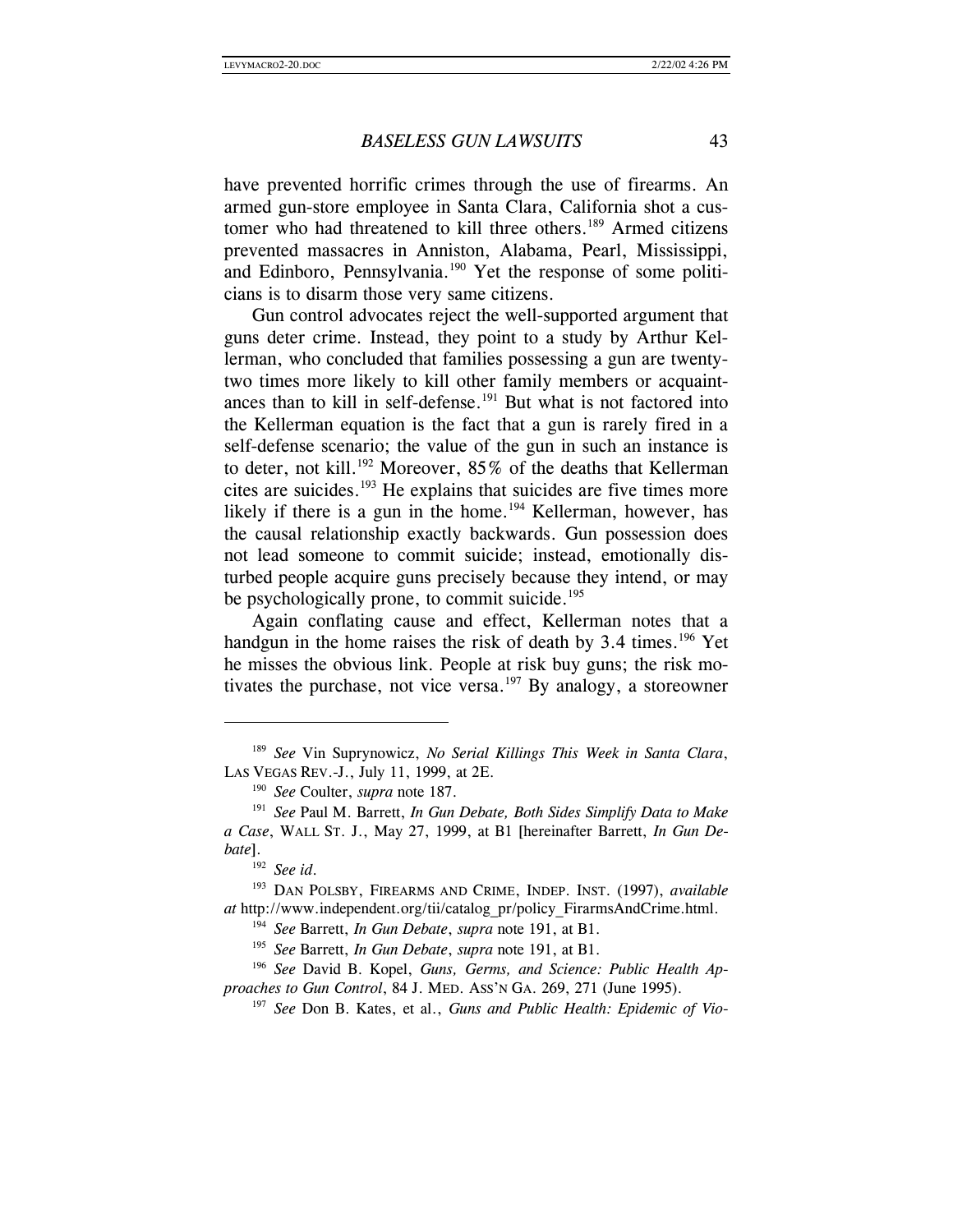might decide to put iron bars on his store windows if the store was located in a high crime area. Surely, no one would suggest that the store would be safer if it removed the bars. Nor would a family in a high risk inner city environment be safer if it relinquished its handgun. The gun, like the bars, serves to safeguard lives and property.

The important point to remember is that each individual could well be the sole means of his own defense. Kopel and Gardiner make the point as follows:

Governments are immune from suit for failure—even grossly negligent or deliberate failure—to protect citizens from crime. Similarly, governments are immune from suit for injuries inflicted by criminals who were given early release on parole. Accordingly, it would be highly inappropriate for the government, through the courts, to make it . . . impossible for persons to own handguns for selfdefense because, supposedly, ordinary Americans are too stupid and clumsy to use them effectively. If the Judiciary will not question the government's civil immunity for failure to protect people, the courts certainly should not let themselves become a vehicle that deprives people of the tools they need to protect themselves.<sup>198</sup>

Ask yourself whether you would be willing to put a sign on your house stating, "This home is a gun-free zone"<sup>199</sup>—especially if you lived in the inner city.

Several African-American leaders recognize, moreover, the need for inner city communities to arm themselves. Professor Cottrol reminds us that late-nineteenth to early-twentieth century state gun control laws were aimed specifically at keeping guns away from ex-slaves, other blacks, and recent immigrants.<sup>200</sup>

*lence or Pandemic of Propaganda?*, 62 TENN. L. REV. 513, 584-96; *see generally* David B. Kopel, *Lawyers, Guns, and Burglars*, 43 ARIZ. L. REV.

<sup>&</sup>lt;sup>198</sup> Kopel and Gardiner, *supra* note 65, at 747-48.<br><sup>199</sup> John R. Lott, Jr., draft of an open letter to members of Congress, June<br>3. 1999.

 $200$  *Id*.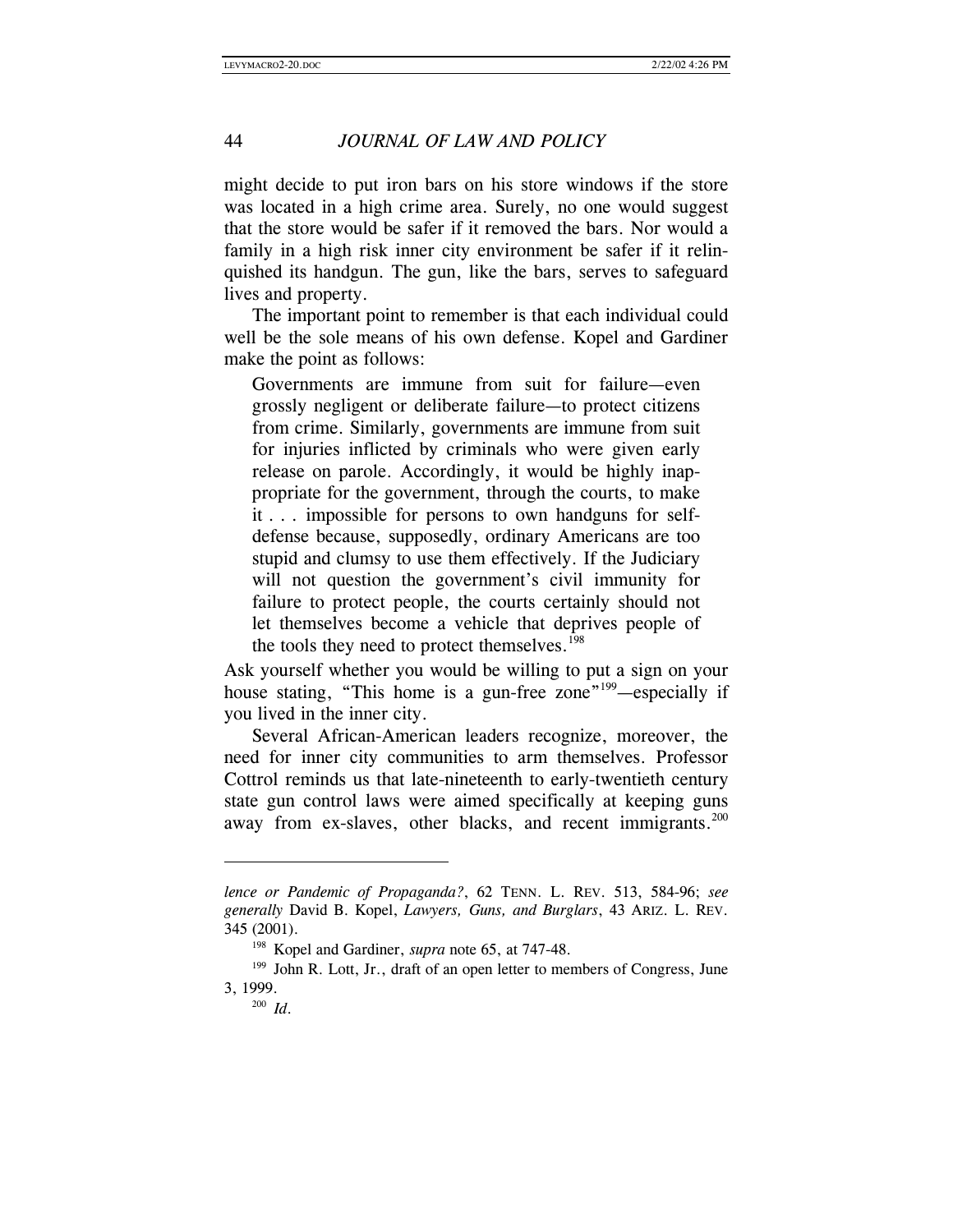Cottrol, a self-described Hubert Humphrey Democrat, also writes that "[b]ans on firearms ownership in public housing, the constant effort to ban pistols poor people can afford—scornfully labeled 'Saturday Night Specials' and more recently 'junk guns' are denying the means of self-defense to entire communities in a failed attempt to disarm criminal predators."<sup>201</sup>

Similarly, Gregory Kane, an African-American columnist for the *Baltimore Sun* further acknowledges that "[t]he NAACP should be assuring that every law-abiding citizen in America's black communities has a safe, affordable handgun. ... These young men are smart enough to know that the combined forces of city and state governments, Bill Clinton, the police, the NAACP, and the outrage of gun controllers won't protect them."202 Civil rights activist Charles Evers was even more blunt: "I put my trust in God and my .45  $\ldots$  and not always in that order."<sup>203</sup>

One would have thought that, before filing their lawsuits, federal, state and local governments would have examined the historical record. In 1967, a thirteen-year-old could buy a rifle from most hardware stores or even through the mail. Very few states had retail age restrictions for handguns. Until 1969, most New York City high schools had shooting clubs; students regularly competed in shooting contests, and the federal government paid for rifles and ammunition.<sup>204</sup> Federal and state gun laws today are far more restrictive than they were three decades ago.<sup>205</sup>

<sup>201</sup> Robert L. Cottrol, *A Liberal Democrat's Lament: Gun Control Is Racist, Sexist & Classist*, AM. ENTER., Sept.-Oct. 1999, at 58-60. 202 Gregory P. Kane, *NAACP Gets Good, Bad Marks*, RICH. TIMES-

DISPATCH, Aug. 15, 1999, at F3. 203 *Id*. 204 *See* John R. Lott, Jr., *More Gun Controls? They Haven't Worked in* 

*the Past*, WALL ST. J., June 17, 1999, at A26 [hereinafter Lott, *More Gun* 

*Controls?*]. 205 *See* Alana Bassin, *Why Packing a Pistol Perpetuates Patriarchy*, 8 HASTINGS WOMEN'S L.J. 351, 361 (1997) (chronicling federal gun control since 1934); Philip J. Cook & James A. Leitzel, *Perversity, Futility, Jeopardy: An Economic Analysis on Gun Control*, 59 LAW & CONTEMP. PROBS. 91, 93-94 (1996) (describing how the Brady Law substantially increased federal regulation of guns since the Gun Control Act of 1968).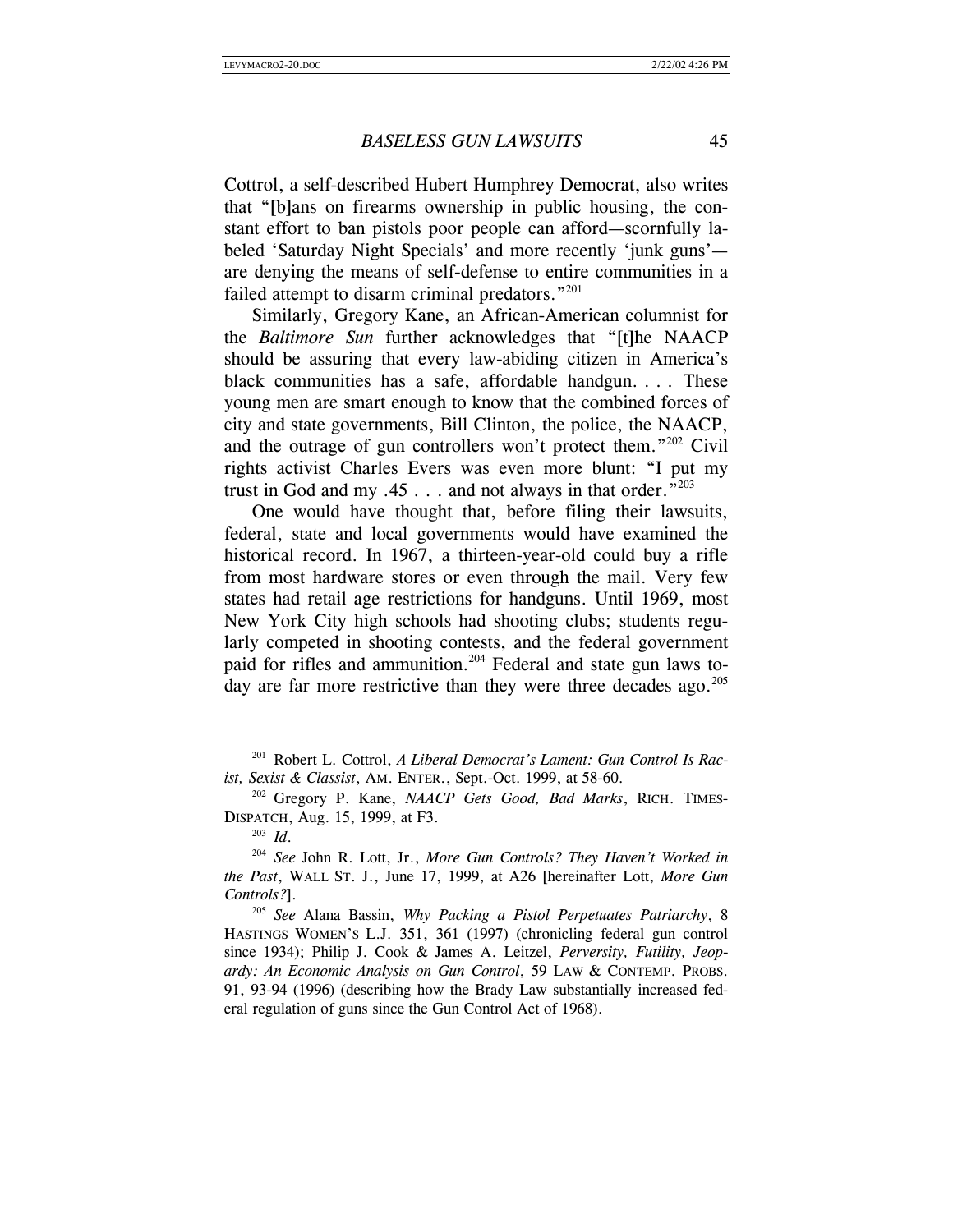$\overline{\phantom{a}}$ 

# 46 *JOURNAL OF LAW AND POLICY*

Yet, until the 1990s, the creation of laws went hand in hand with an explosion of violent crime.

While gun ownership rates were constant through the 1960s and 1970s, the rate of violent crime skyrocketed. With ownership rates growing during the 1990s, we have seen dramatic reductions in crime.<sup>206</sup> Recent statistics from the U.S. Bureau of Justice show that gun deaths and injuries declined by 33% from 1993 through 1997, with the decline continuing in  $1998.^{207}$  During the same period of time, the number of circulating guns in the U.S. grew by 10%.<sup>208</sup> In short, despite misleading reports from the media, there is no evidence to suggest that gun ownership and violent crime are directly linked.

For the five years ended 1997, the Centers for Disease Control and Prevention ("CDC") reported a 21% decrease in violent crime, 21% decrease in gun-related deaths, and 41% decrease in non-fatal gun injuries.<sup>209</sup> Gun deaths and overall homicides reached their lowest level in more than thirty years.<sup>210</sup> Some experts cite tougher gun control and safety courses, but that does not explain why all violent crime decreased by the same percentage as gun-related crime.<sup>211</sup> The likely reasons for the parallel decline are more vigorous enforcement, a booming economy, a waning crack trade, and an aging population.

The CDC also reports that violent behavior by adolescents is on the wane, despite Columbine and other high-profile school in-

<sup>206</sup> *See* Lott, *More Gun Controls?*, *supra* note 204, at A26.

<sup>207</sup> *See* Gary Fields, *Gun Conundrum: More on Streets, Fewer Incidents*, WALL ST. J., Dec. 11, 2000, at B1 [hereinafter Fields, *Gun Conundrum*].

<sup>208</sup> *See* Fields, *Gun Conundrum*, *supra* note 207, at B1. 209 *See* Vanessa O'Connell & Paul M. Barrett, *Bill to Ban Police from Gun Trade-Ins for Discounts Is Introduced in Congress*, WALL ST. J., Nov.

<sup>19, 1999,</sup> at A10. 210 *See* James Pilcher, *Gun-Related Death Rate Plummets*, A.P., Nov. 19,

<sup>&</sup>lt;sup>211</sup> See John R. Lott, Jr., *The Concealed-Handgun Debate*, 27 J. LEGAL STUDIES 221, 233-34 (1998) (finding that "[i]n general, the states with the largest decreases in any one category tended to have relatively large decreases across all the violent crime categories, although the 'leader' in each category varied across all the violent crime categories").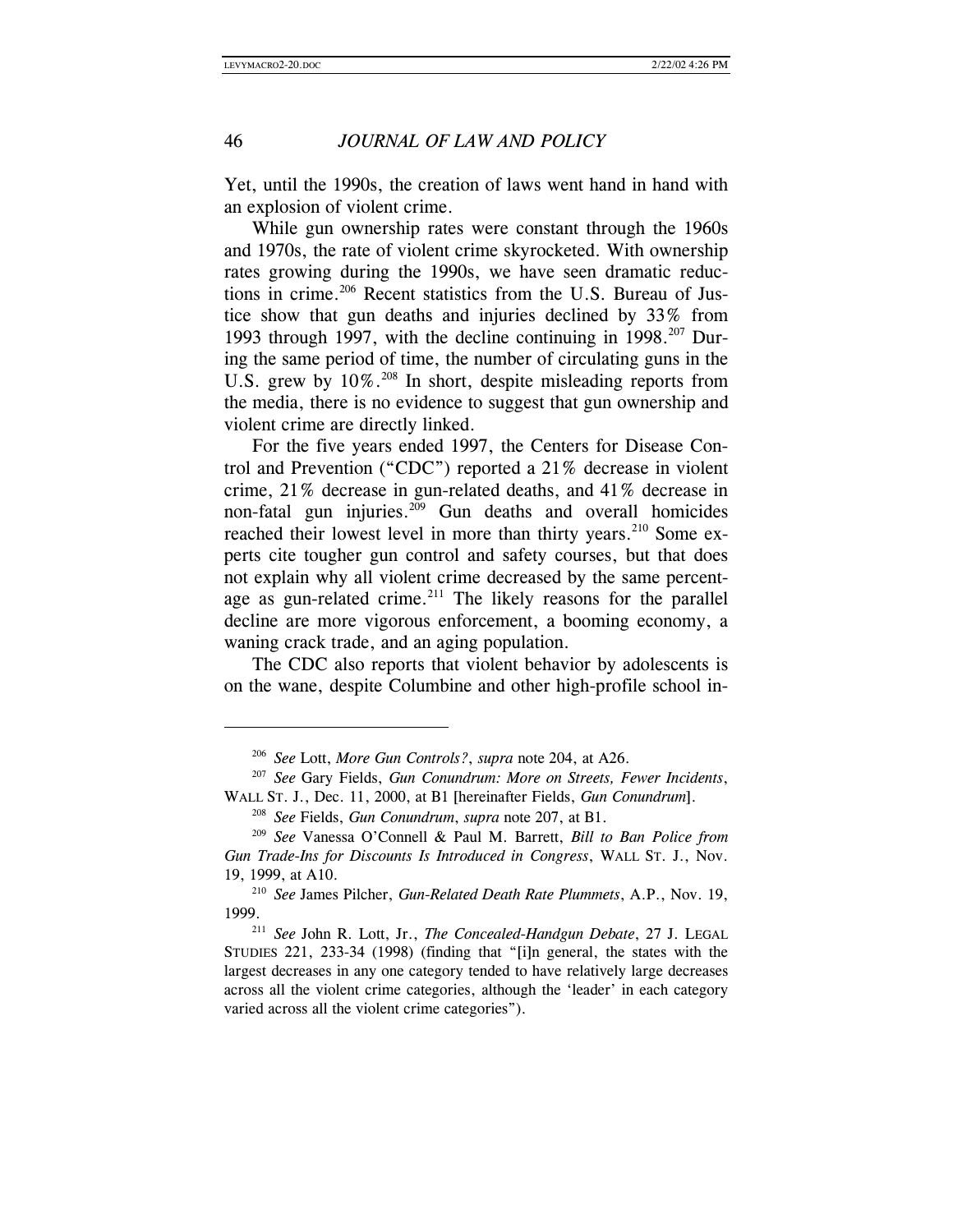cidents.212 That decline has been confirmed by data from the U.S. Department of Education indicating that expulsions for bringing firearms to school during the academic year 1997-98 were onethird less than the prior year.<sup>213</sup> Out of more than  $32,000$  gunrelated deaths, only 630 were kids under fifteen. Of those, 142 were accidental.<sup>214</sup> Predictably, that good news was met by an outcry from the *Washington Post*: Safety locks will "reduce this country's horrifying accidental-gun-death rate of children under  $15.$ "<sup>215</sup>

While some may find those statistics horrifying, more kids under fifteen are killed by bikes, swimming pools and cigarette lighters than by gun accidents.<sup>216</sup> Will our city mayors be pursuing each of those industries? If gun manufacturers are responsible for violence, why not the makers of the steel used in the guns? Indeed, when an Ohio appellate judge upheld the dismissal of Cincinnati's gun suit in August 2000, he wrote the following: "Were we to decide otherwise, we would open a Pandora's box. The city could sue the manufacturers of matches for arson, or automobile manufacturers for traffic accidents, or breweries for drunken driving."217

If anything, the case for holding car makers liable for drunk driving accidents is stronger than the case for charging gun makers for gun-related injuries. "In contrast to gun dealers, automobile [manufacturers] make no effort at all to ensure that the buyer is not a criminal. Nor do automobile manufacturers require that their dealers take even minimal steps to check if a prospective

<sup>212</sup> *See* June Kronholz, *School Firearm Expulsions Dropped in '97-'98*, WALL ST. J., Aug. 11, 1999, at A4.

<sup>&</sup>lt;sup>213</sup> Kronholz, *supra* note 212, at A4.<br><sup>214</sup> *See* INDEPENDENCE INSTITUTE, SOME FREQUENTLY OVERLOOKED FACTS IN GUN POLICY DISCUSSIONS, ISSUE BACKGROUNDER 99-V (1999). 215 Editorial, *The President's Shift on Guns*, WASH. POST, Jan. 31,

<sup>2000,</sup>at A18. 216 *See* George Will, *Handguns and Hired Guns*, WASH. POST, Jan. 24,

<sup>1999,</sup> at B7. 217 *See* Dan Horn, *City Gun Suit Shot Down on Appeal*, CIN. ENQUIRER,

Aug. 12, 2000, *available at* http://enquirer.com/editions/2000/08/ 12/loc\_city \_gun\_suit\_shot.html.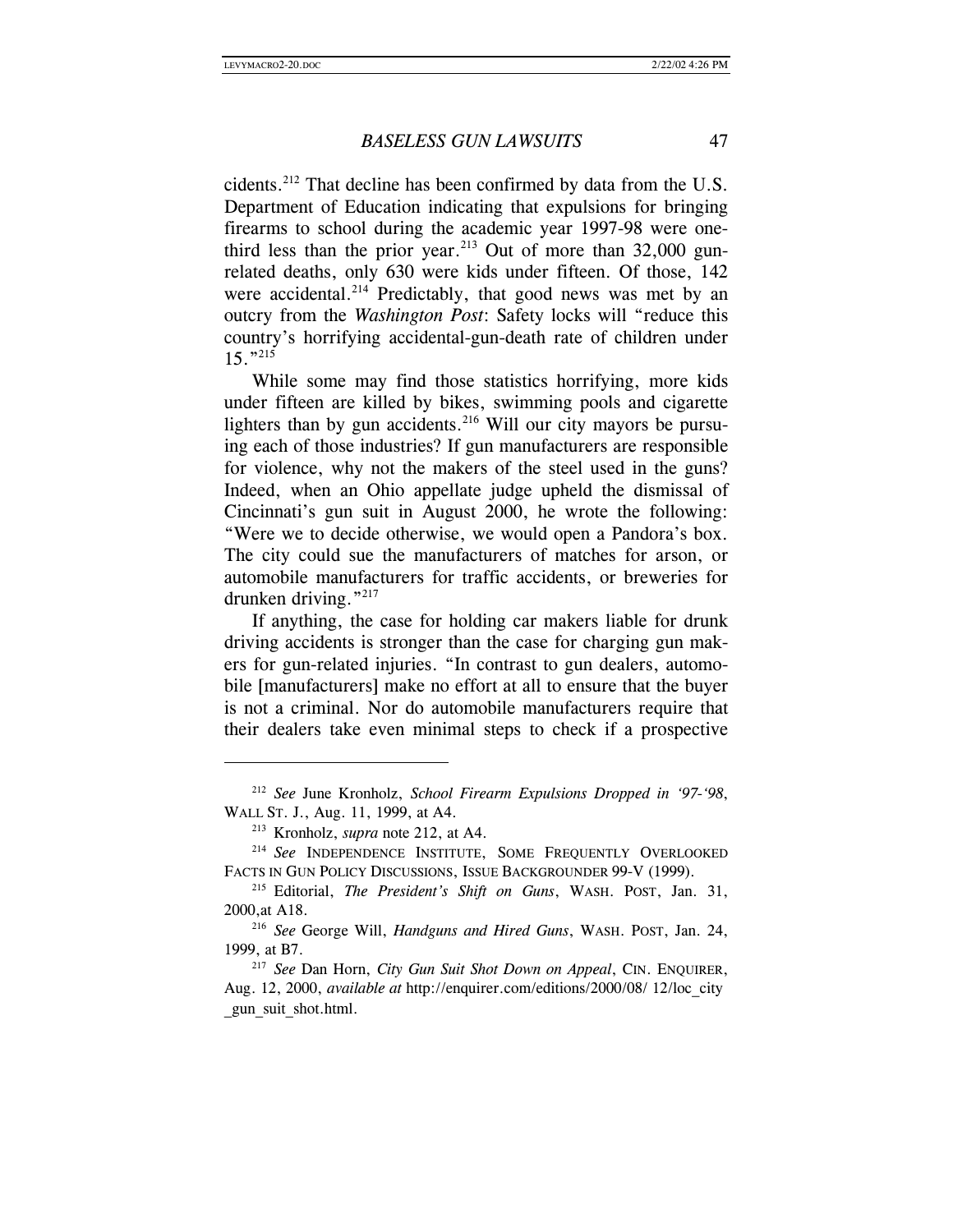automobile purchaser has recent convictions for drunk or reckless driving, or even for vehicular homicide."<sup>218</sup> Moreover, "automobile manufacturers have much more ability than gun manufacturers to control dealer behavior, since most automobile manufacturers have exclusive, direct relationships with dealers. In contrast, the majority of gun dealers purchase inventory from wholesalers" without any reliable means to track retail purchases.<sup>219</sup>

#### **CONCLUSION**

Before we compromise the Constitution, undermining the principles of federalism and separation of powers, and violating rights recognized expressly in the Second Amendment and implicitly in the Ninth, we ought to be sure of three things: First, that we've identified the real problem; second, that we have pinpointed its cause; and third, that our fix is less intrusive than alternative fixes. The spreading litigation against gun makers fails all three tests. Guns do not increase violence—they reduce violence. Banning or regulating firearms will not eliminate the underlying social pathologies that cause violence. Moreover, a less intrusive remedy already exists—the enforcement of existing laws.

There is a lesson to be learned from all of this. If nothing is done to rein in baseless, government-sponsored lawsuits, private attorneys and their accomplices in the public sector will continue to invent legal theories to exact tribute from friendless industries. In the latest rounds of litigation, law-abiding gun manufacturers may be forced to pay for the actions of criminals. That outcome will likely entice politicians unwilling to make tough choices and will enrich trial lawyers. There can be no pretense, however, that litigation of that sort has any basis at all in the rule of law.

The American public—especially voters and jurors—must be warned that our tort system is rapidly becoming a tool for extortion by a coterie of politicians and trial lawyers. Sometimes they

<sup>218</sup> Kopel & Gardiner, *supra* note 65, at 763. 219 *Id*.